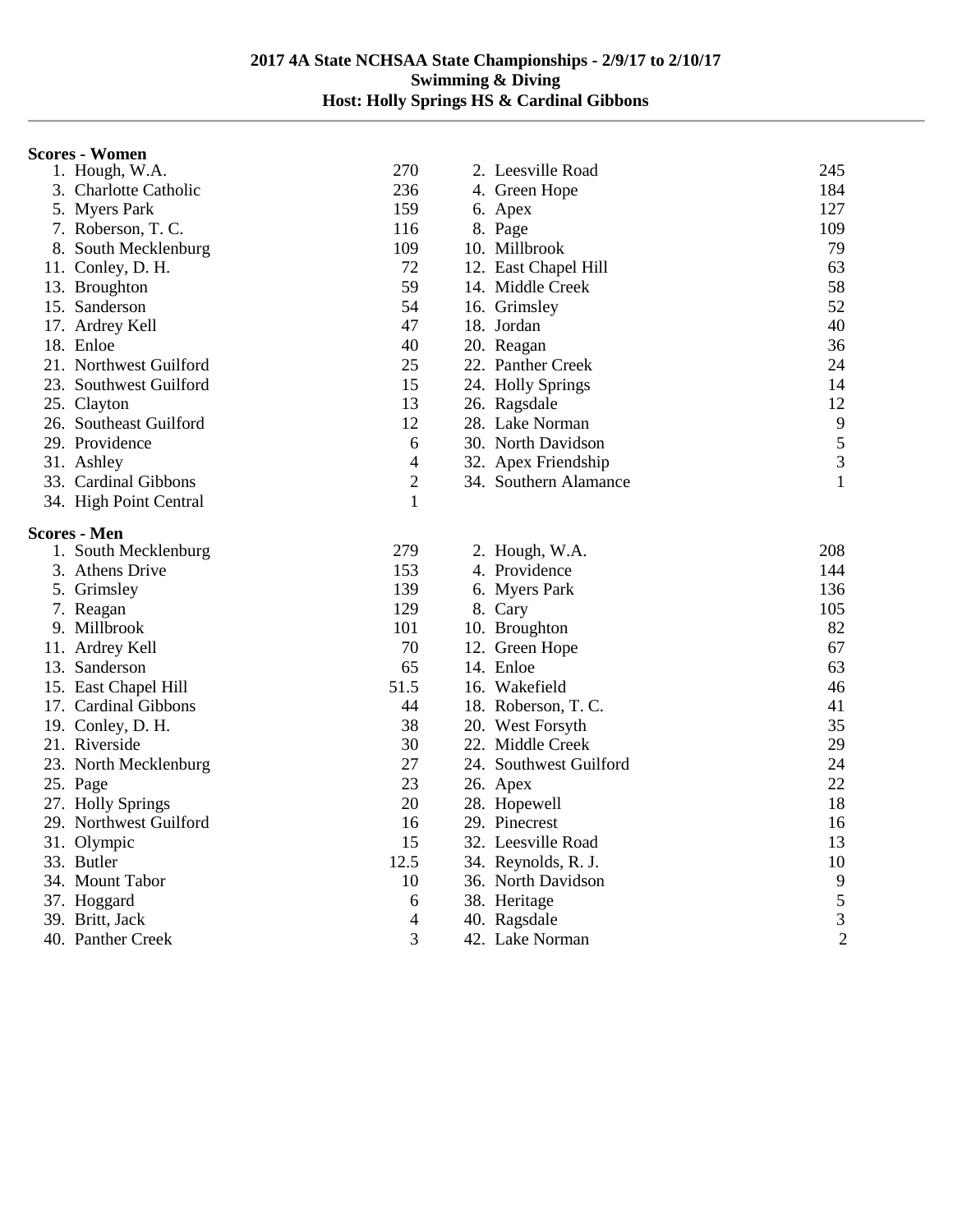|   | <b>Event 1 Women 200 Yard Medley Relay</b>                                                 |                                                                                          |                                                         |                                             |                |  |
|---|--------------------------------------------------------------------------------------------|------------------------------------------------------------------------------------------|---------------------------------------------------------|---------------------------------------------|----------------|--|
|   | $1:43.21$ S<br><b>State Record:</b><br><b>4A State Rec:</b><br>$1:43.21$ #<br>1:45.33 AA-A | 2016<br>Hough, W.A.<br>2016<br>Hough, W.A.<br>1:47.14 AA-C                               |                                                         |                                             |                |  |
|   | <b>Team</b>                                                                                | <b>Relay</b>                                                                             | <b>Prelim Time</b>                                      | <b>Finals Time</b>                          | <b>Points</b>  |  |
|   | <b>Championship Final</b>                                                                  |                                                                                          |                                                         |                                             |                |  |
|   | 1 Leesville Road<br>1) Morgan, Brooke SO<br>27.12                                          | 2) McCauley, Ashley SO<br>$56.16(29.04)$ 1:21.31 (25.15)                                 | 1:44.02<br>3) Ray, Amanda FR<br>1:43.61(22.30)          | 1:43.61<br>$AA-A+$<br>4) Countie, Grace JR  | 40             |  |
|   | 2 Myers Park<br>1) Russell, Claire FR<br>26.53                                             | 2) Whitmire, Liza FR<br>55.08 (28.55)<br>1:20.18(25.10)                                  | 1:45.21<br>3) Hylinski, Charlotte SR<br>1:44.07 (23.89) | $1:44.07$ AA-A+<br>4) Walker, Emma JR       | 34             |  |
|   | 3 Hough, W.A.<br>1) Merritt, Kensley FR<br>26.35                                           | 2) Higgs, Lillian JR<br>55.03 (28.68)<br>1:21.12(26.09)                                  | 1:44.46<br>3) Qualls, Katelyn SR<br>1:44.73(23.61)      | $1:44.73$ $AA-A+$<br>4) Lassell, Marissa SO | 32             |  |
| 4 | <b>Charlotte Catholic</b><br>1) McCullagh, Erin SR<br>26.73                                | 2) Miller, Katy SR<br>56.55 (29.82)<br>1:21.47(24.92)                                    | 1:44.78<br>3) Stout, Alina FR<br>1:44.91 (23.44)        | 1:44.91<br>$AA-A+$<br>4) Menkhaus, Julia JR | 30             |  |
| 5 | Millbrook<br>1) Kohut, Jordan SR<br>25.22                                                  | 2) Heineman, Ashley SR<br>54.83 (29.61)<br>1:21.77(26.94)                                | 1:45.81<br>3) McLamb, Sara Beth JR<br>1:45.62(23.85)    | $1:45.62$ AA-C+<br>4) Cera, Adrianna SO     | 28             |  |
|   | 6 Green Hope<br>1) Moore, Kate SR<br>26.11                                                 | 2) Sanders, Kathryn JR<br>56.51 (30.40)<br>1:21.89(25.38)                                | 1:45.42<br>3) Ssengonzi, Rebecca JR<br>1:45.78 (23.89)  | 1:45.78 AA-C<br>4) Medlin, Lauren SO        | 26             |  |
|   | 7 Page<br>1) Pearce, Lucy SR<br>26.54                                                      | 2) Campbell, McKenzie SO<br>56.47 (29.93)<br>1:23.05(26.58)                              | 1:47.04<br>3) Copeland, Hannah SO<br>1:47.24 (24.19)    | 1:47.24<br>4) Copeland, Mary Grace SO       | 24             |  |
|   | South Mecklenburg<br>1) Martelle, Madelyn SR<br>27.79                                      | 2) Johnson, Reagan SO<br>57.94 (30.15)<br>1:23.88(25.94)                                 | 1:47.42<br>3) Larson, Sinclair JR<br>DQ (24.87)         | DQ<br>4) Greiner, Caroline SR               |                |  |
|   | <b>Consolation Final</b>                                                                   |                                                                                          |                                                         |                                             |                |  |
|   | 9 East Chapel Hill<br>1) Lai, Allison SR<br>27.36                                          | 2) Kayye, Olivia JR<br>58.09 (30.73)<br>1:24.22(26.13)                                   | 1:48.20<br>3) Perez, Sophie JR<br>1:48.97(24.75)        | 1:48.97<br>4) Whitsel, Anne SR              | 18             |  |
|   | 10 Reagan<br>1) Starnes, Aden FR<br>27.55                                                  | 2) Rieker, Alexandra SR<br>57.65 (30.10)<br>1:24.72(27.07)                               | 1:48.47<br>3) Marshall, Christina SR<br>1:49.00(24.28)  | 1:49.00<br>4) Plasser, Lydia SO             | 14             |  |
|   | 11 Ardrey Kell<br>1) Handlin, Lexie SO<br>27.92                                            | 2) Milia, Anna JR<br>58.25 (30.33)<br>1:24.28(26.03)                                     | 1:49.52<br>3) Pires, Gaby JR<br>1:49.17(24.89)          | 1:49.17<br>4) Foreman, Shelby SR            | 12             |  |
|   | 12 Jordan<br>1) Wood, Abbey SR<br>27.60                                                    | 2) Chhan, Pahvie JR<br>58.79 (31.19)<br>1:25.06(26.27)                                   | 1:48.34<br>3) Walker, Alexis FR<br>1:49.31(24.25)       | 1:49.31<br>4) Schumann, Sadie JR            | 10             |  |
|   | 13 Apex<br>27.75                                                                           | 1) Diacumakos, Alexandria SR 2) Fullerton, Mikaela SO<br>1:24.56(27.42)<br>57.14 (29.39) | 1:49.39<br>3) Pilecki, Sarah SO<br>1:49.53 (24.97)      | 1:49.53<br>4) DeCaro, Emma JR               | 8              |  |
|   | 14 Northwest Guilford<br>1) Sigmon, Heather SR<br>26.28                                    | 2) Murphy, Ella FR<br>56.87 (30.59)<br>1:25.04(28.17)                                    | 1:51.49<br>3) Martin, Phoebe SO<br>1:50.59(25.55)       | 1:50.59<br>4) Hillard, Jordan SO            | 6              |  |
|   | 15 Conley, D. H.<br>1) Torres, Svea JR<br>27.30                                            | 2) Burns, Abigail SO<br>1:26.95(27.95)<br>59.00 (31.70)                                  | 1:50.82<br>3) Kohake, Virginia JR<br>1:50.99 (24.04)    | 1:50.99<br>4) Despres, Morgan JR            | 4              |  |
|   | 16 Cardinal Gibbons<br>1) Van Tassel, Lindsey JR<br>28.00                                  | 2) Allen, Olivia SR<br>59.06 (31.06)<br>1:26.24(27.18)                                   | 1:50.74<br>3) Bachand, Maddie SO<br>1:51.21(24.97)      | 1:51.21<br>4) Milberg, Katy FR              | $\overline{2}$ |  |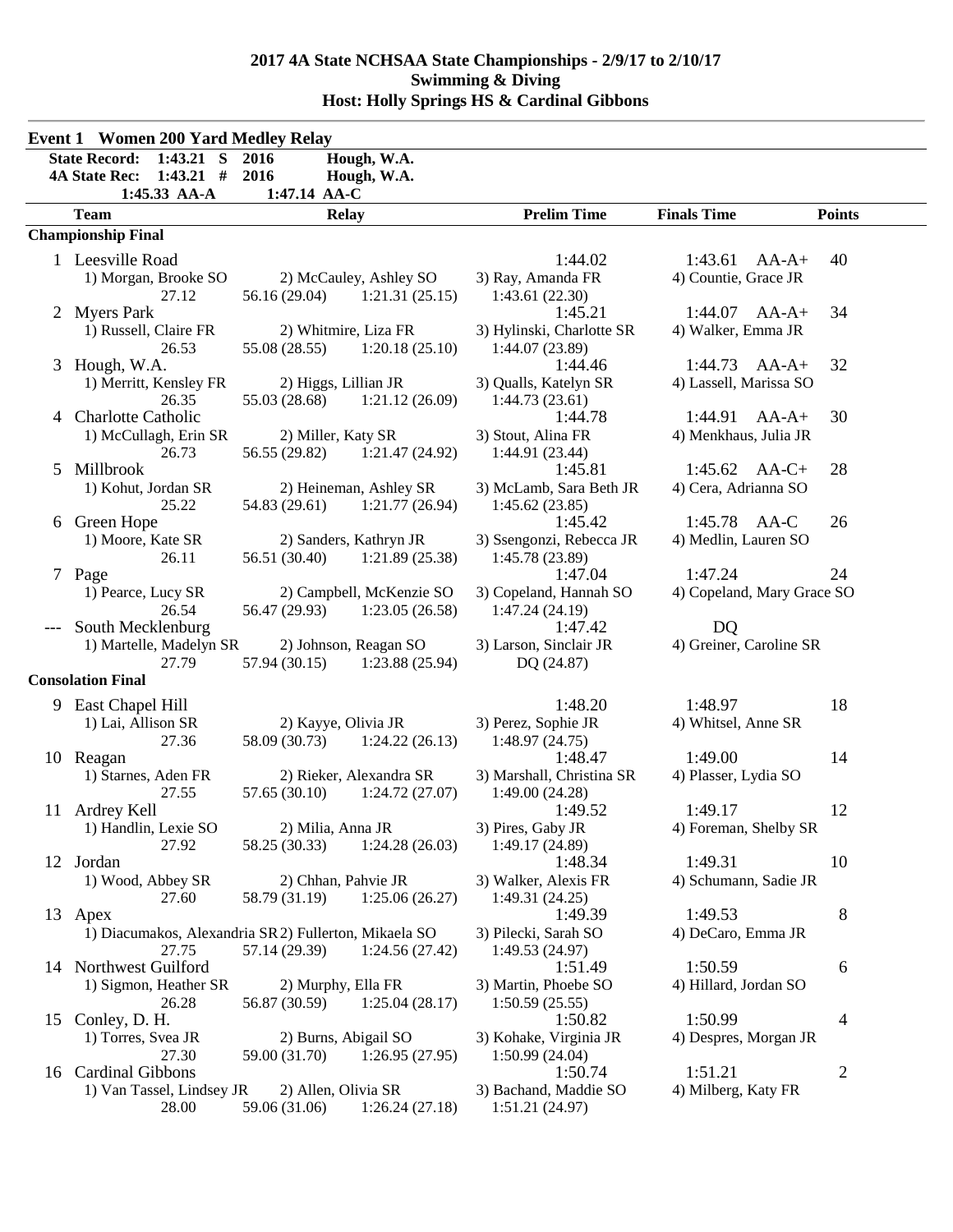## **Preliminaries**

|                       |                                                                                                                        | 1:52.00                 |                           |
|-----------------------|------------------------------------------------------------------------------------------------------------------------|-------------------------|---------------------------|
| 1) Doherty, Hattie SR | 2) Mongaoang, Desirae FR                                                                                               | 3) Snapper, Kierstin FR | 4) Steelhammer, Gracie SO |
|                       |                                                                                                                        | 1:52.36                 |                           |
| 1) Turner, Haley FR   | 2) Gasper, Ashton SO                                                                                                   | 3) Whiteman, Molly SO   | 4) Murtaugh, Emma FR      |
| Enloe                 |                                                                                                                        | 1:52.39                 |                           |
| 1) Wen, Melody FR     | 2) Watts, Mimi FR                                                                                                      | 3) Zhang, Kara JR       | 4) Chando, Reese JR       |
| Sanderson             |                                                                                                                        | 1:53.11                 |                           |
| 1) Haney, Kenna FR    | 2) Carlson, Alicia SO                                                                                                  | 3) Keever, Caroline FR  | 4) Fulcher, Caroline SO   |
|                       |                                                                                                                        | 1:54.45                 |                           |
| 1) Felsberg, Mandy SR | 2) Sanocki, Lily SO                                                                                                    | 3) Kerns, Abby SR       | 4) Siemasko, Lily SO      |
|                       |                                                                                                                        | 1:55.82                 |                           |
| 1) Costa, Celeste SO  | 2) Anderson, Tristan FR                                                                                                | 3) Arwood, Fiona        | 4) Widmann, Maddy JR      |
|                       |                                                                                                                        | 1:55.95                 |                           |
| 1) Potter, Laurin FR  | 2) DeBruhl, Staten JR                                                                                                  | 3) McCrary, Rachel SR   | 4) Miller, Summer SO      |
|                       |                                                                                                                        |                         |                           |
| 1) Horton, Haley SR   | 2) Jones, Erin SR                                                                                                      | 3) Markert, Makena SR   | 4) Jordan, Sydney SO      |
|                       | 17 Lake Norman<br>Apex Friendship<br>20<br>Providence<br>22 Roberson, T. C.<br>23 Mount Tabor<br>24 Southwest Guilford |                         | 1:56.47                   |

## **Event 2 Men 200 Yard Medley Relay**

|   | State Record: 1:32.58 S                             | 2016                 | <b>South Mecklenburg</b>        |                           |                        |               |
|---|-----------------------------------------------------|----------------------|---------------------------------|---------------------------|------------------------|---------------|
|   | $1:32.58$ #<br><b>4A State Rec:</b><br>1:33.83 AA-A | 2016<br>1:35.43 AA-C | <b>South Mecklenburg</b>        |                           |                        |               |
|   | <b>Team</b>                                         |                      | <b>Relay</b>                    | <b>Prelim Time</b>        | <b>Finals Time</b>     | <b>Points</b> |
|   | <b>Championship Final</b>                           |                      |                                 |                           |                        |               |
|   | 1 Hough, W.A.                                       |                      |                                 | 1:33.23                   | $1:33.14$ $AA-A+$      | 40            |
|   | 1) McMurry, Alexander SR 2) Chan, Will JR           |                      |                                 | 3) Manchester, Coleman SR | 4) Gonzales, Hernan SR |               |
|   | 23.54                                               |                      | 48.37 (24.83) 1:11.58 (23.21)   | 1:33.14(21.56)            |                        |               |
|   | <b>Athens Drive</b>                                 |                      |                                 | 1:34.56                   | 1:34.22 AA-C           | 34            |
|   | 1) Wahlen, David SO                                 |                      | 2) Baldwin, Daniel FR           | 3) Brown, Zach JR         | 4) Silver, Chris JR    |               |
|   | 24.39                                               |                      | $51.45(27.06)$ $1:13.32(21.87)$ | 1:34.22(20.90)            |                        |               |
| 3 | Providence                                          |                      |                                 | 1:35.70                   | $1:34.50$ AA-C+        | 32            |
|   | 1) Perelli, Teddy JR                                |                      | 2) Lyons, Scott SO              | 3) Svane-From, Thomas JR  | 4) Edelson, Jack SR    |               |
|   | 24.64                                               |                      | $50.28(25.64)$ 1:13.40 (23.12)  | 1:34.50(21.10)            |                        |               |
|   | 4 Green Hope                                        |                      |                                 | 1:35.08                   | $1:34.86$ AA-C+        | 30            |
|   | 1) Healy, John JR                                   |                      | 2) Dalbo, Connor JR             | 3) Ssengonzi, Jesse FR    | 4) Curlee, Mitch SO    |               |
|   | 23.70                                               |                      | $50.38(26.68)$ 1:13.59 (23.21)  | 1:34.86(21.27)            |                        |               |
| 5 | Grimsley                                            |                      |                                 | 1:35.46                   | $1:34.92$ AA-C+        | 28            |
|   | 1) Huang, Ben JR                                    |                      | 2) Hoover, Davis JR             | 3) Hertweck, Graham JR    | 4) Zieg, Parker JR     |               |
|   | 25.44                                               |                      | $52.12(26.68)$ $1:14.21(22.09)$ | 1:34.92(20.71)            |                        |               |
| 6 | Reagan                                              |                      |                                 | 1:36.34                   | 1:36.08                | 26            |
|   | 1) Bathory, Levente SR                              |                      | 2) Nouchi, Noah FR              | 3) Edwards, Max SO        | 4) Ross, Ben SO        |               |
|   | 23.83                                               |                      | $51.61(27.78)$ $1:13.89(22.28)$ | 1:36.08(22.19)            |                        |               |
| 7 | South Mecklenburg                                   |                      |                                 | 1:36.82                   | 1:37.66                | 24            |
|   | 1) Barnett, Wesley FR                               |                      | 2) Rauch, Jacob JR              | 3) Pfuhl, Christopher SR  | 4) Marquardt, Jack SO  |               |
|   | 25.37                                               |                      | $51.31(25.94)$ $1:15.01(23.70)$ | 1:37.66(22.65)            |                        |               |
| 8 | East Chapel Hill                                    |                      |                                 | 1:37.06                   | 1:38.17                | 22            |
|   | 1) Chao, Christopher JR                             |                      | 2) Sept, Connor JR              | 3) Wohl, Daniel SR        | 4) Charles, Emile SO   |               |
|   | 25.23                                               |                      | $51.93(26.70)$ $1:15.89(23.96)$ | 1:38.17(22.28)            |                        |               |
|   |                                                     |                      |                                 |                           |                        |               |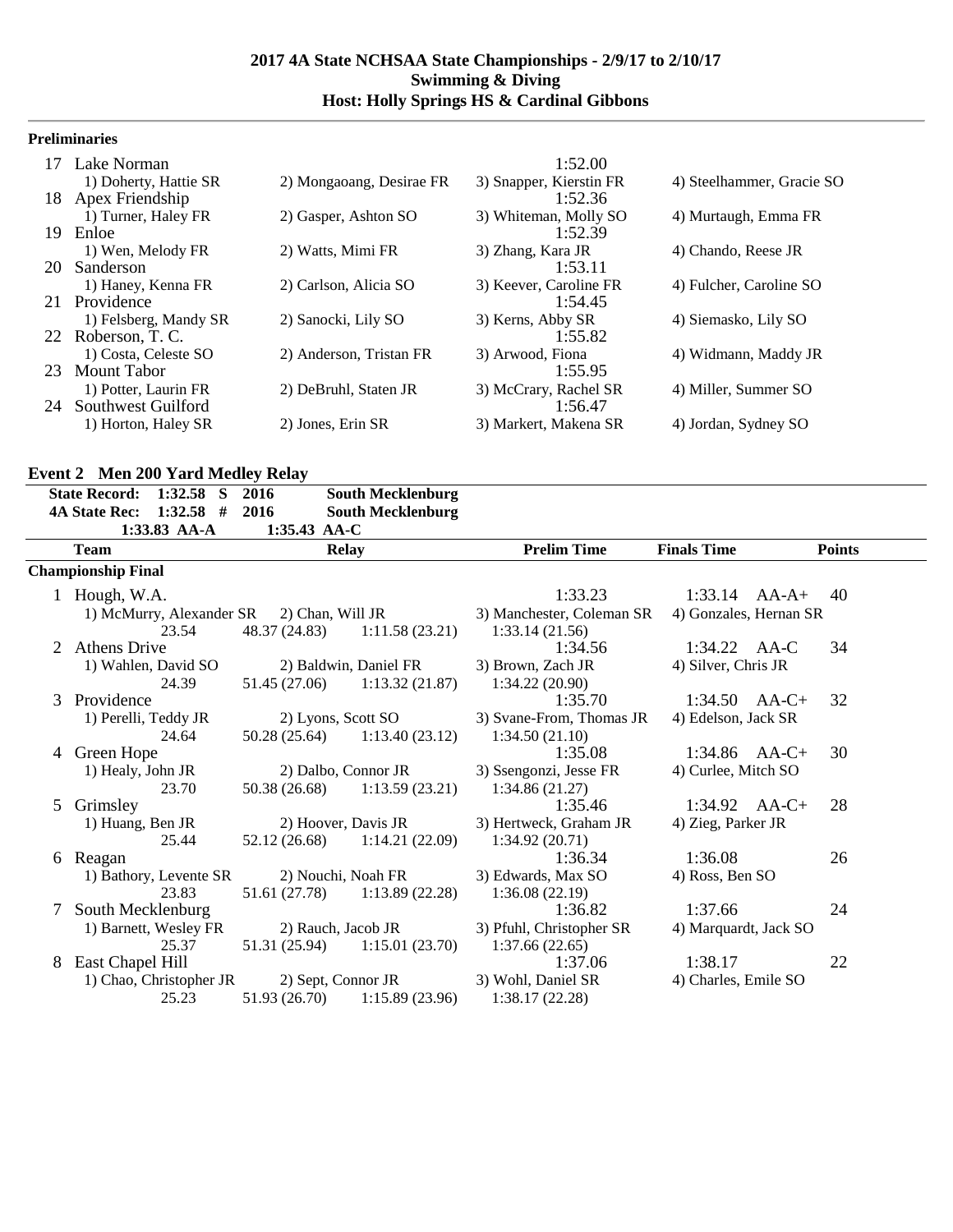## **Consolation Final**

| 9  | Ardrey Kell                               |                        |                            | 1:38.14                               | 1:37.60                 | 18             |
|----|-------------------------------------------|------------------------|----------------------------|---------------------------------------|-------------------------|----------------|
|    | 1) Fletcher, Josh SO                      | 2) Valiquette, Jack SO |                            | 3) Eudy, Alex SO                      | 4) Heidkamp, George SO  |                |
|    | 24.85                                     | 51.98 (27.13)          | 1:15.81(23.83)             | 1:37.60(21.79)                        |                         |                |
| 10 | Sanderson                                 |                        |                            | 1:38.19                               | 1:37.78                 | 14             |
|    | 1) Kring, Jaden FR                        | 2) Lucht, Sammy FR     |                            | 3) Lucht, Stephen SO                  | 4) Wylie, Jacob JR      |                |
|    | 25.08                                     | 52.33 (27.25)          | 1:15.37(23.04)             | 1:37.78(22.41)                        |                         |                |
|    | 11 Cary                                   |                        |                            | 1:37.70                               | 1:38.53                 | 12             |
|    | 1) Grotjohn, Jack JR                      |                        | 2) Mcintyre, Richard JR    | 3) Troxler, Garrett SR                | 4) Berkowitz, Jeremy SO |                |
|    | 25.61                                     | 53.96 (28.35)          | 1:16.19(22.23)             | 1:38.53(22.34)                        |                         |                |
|    | 12 Enloe                                  |                        |                            | 1:39.15                               | 1:38.55                 | 10             |
|    | 1) Hensley, Noah SO                       |                        | 2) Watkins, Wallace SR     | 3) Johnson, Bryson FR                 | 4) Li, Ryan JR          |                |
|    | 24.40                                     | 51.10 (26.70)          | 1:16.29(25.19)             | 1:38.55(22.26)                        |                         |                |
| 13 | <b>Cardinal Gibbons</b>                   |                        |                            | 1:39.35                               | 1:38.73                 | 8              |
|    | 1) Cairns, John SR                        | 2) Foulkes, T'Lez SO   |                            | 3) Wombacher, Rio FR                  | 4) Hubbard, Tom JR      |                |
|    | 25.49                                     | 52.32 (26.83)          | 1:16.84(24.52)             | 1:38.73 (21.89)                       |                         |                |
|    | 14 Wakefield                              |                        |                            | 1:38.27                               | 1:38.77                 | 6              |
|    | 1) Carroll, AJ SO                         | 2) Quinn, Sean JR      |                            | 3) Brown, Taye SO                     | 4) Tuenker, Leo SR      |                |
|    | 25.31                                     | 53.05 (27.74)          | 1:16.97(23.92)             | 1:38.77(21.80)                        |                         |                |
|    | 15 Page                                   |                        |                            | 1:39.01                               | 1:39.60                 | $\overline{4}$ |
|    | 1) Robinson, Ian JR                       | 2) Mikuta, Reid FR     |                            | 3) Hering, Tanner FR                  | 4) Taylor, Andrew SR    |                |
|    | 25.55                                     | 52.69 (27.14)          | 1:17.25(24.56)             | 1:39.60(22.35)                        |                         |                |
|    | 16 Myers Park                             |                        |                            | 1:39.00                               | 1:41.92                 | $\overline{2}$ |
|    | 1) Johnson, William SO                    | 2) Pieroni, Brandon JR |                            | 3) Warlick, Andrew JR                 | 4) Warren, Harry SR     |                |
|    | 26.96                                     | 54.39 (27.43)          | 1:18.60(24.21)             | 1:41.92(23.32)                        |                         |                |
|    | <b>Preliminaries</b>                      |                        |                            |                                       |                         |                |
|    |                                           |                        |                            |                                       |                         |                |
|    | 17 West Forsyth                           |                        |                            | 1:39.78                               |                         |                |
|    | 1) Burhans, Tucker JR                     | 2) Vlahos, Luke FR     |                            | 3) Cecil, Andrew SR<br>1:40.89        | 4) Vlahos, Michael SR   |                |
|    | 18 Reynolds, R. J.                        |                        |                            |                                       |                         |                |
|    | 1) Nario, Austin FR<br>19 Mount Tabor     | 2) Echols, Todd SO     |                            | 3) Fowler, Mason SR<br>1:41.72        | 4) Lenchik, Josh JR     |                |
|    |                                           |                        |                            |                                       |                         |                |
|    | 1) Wagner, Matthew SO                     | 2) Snyder, Will SR     |                            | 3) Prestwood, Brendan SO              | 4) Igoe, Trent SR       |                |
|    | 20 Hoggard                                |                        |                            | 1:41.80                               |                         |                |
|    | 1) Settlemyre, Jeffrey FR                 | 2) Hannum, Jacob SR    |                            | 3) Howard, Finn SO                    | 4) Howe, Carter SR      |                |
| 21 | Hopewell                                  |                        |                            | 1:41.83                               |                         |                |
|    | 1) Allison, Chase SO<br>22 Butler         |                        | 2) Wennborg, Markus SO     | 3) Fite, Dalton SR                    | 4) Braun, Zach JR       |                |
|    |                                           |                        |                            | 1:42.35                               |                         |                |
|    | 1) Graham, Payton JR<br>23 Leesville Road | 2) Spaeth, Austin SR   |                            | 3) Rose, Nicholas JR                  | 4) Harris, Luke SO      |                |
|    | 1) Schoening, David JR                    |                        |                            | 1:42.64                               |                         |                |
| 24 | South Caldwell                            |                        | 2) Speerschneider, Zach SO | 3) Ierston-Brown, David SR<br>1:45.67 | 4) Phillips, Jacob SR   |                |
|    |                                           |                        |                            |                                       |                         |                |
|    | 1) Annas, Andy JR                         | 2) Striegel, Daniel JR |                            | 3) Murphy, Alex SR                    | 4) Lopez, Tony JR       |                |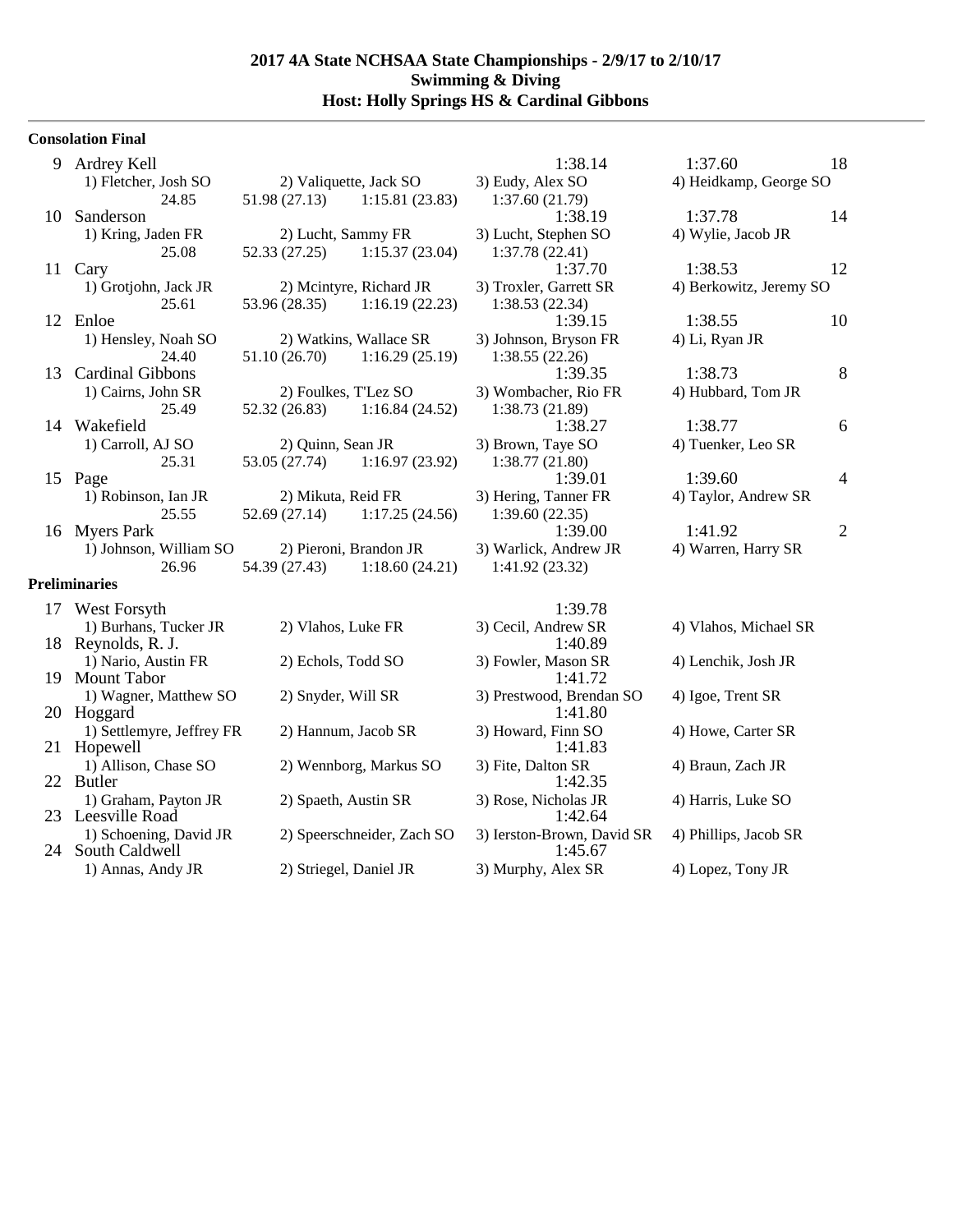|          | <b>Event 3</b> Women 200 Yard Freestyle |                                                            |                           |                    |                |  |
|----------|-----------------------------------------|------------------------------------------------------------|---------------------------|--------------------|----------------|--|
|          | State Record: 1:46.47 S 2015            | Erika Brown (Hough, W.A.)                                  |                           |                    |                |  |
|          | 4A State Rec: 1:46.47 # 2015            | Erika Brown (Hough, W.A.)                                  |                           |                    |                |  |
|          | 1:48.95 AA-A                            | 1:50.75 AA-C                                               |                           |                    |                |  |
|          | <b>Name</b>                             | Yr School                                                  | <b>Prelim Time</b>        | <b>Finals Time</b> | <b>Points</b>  |  |
|          | <b>Championship Final</b>               |                                                            |                           |                    |                |  |
|          | 1 Haney, Kenna                          | FR Sanderson                                               | 1:49.98                   | 1:47.29            | $AA-A+$<br>20  |  |
|          | 24.99                                   | 52.01 (27.02)<br>1:19.84(27.83)                            | 1:47.29(27.45)            |                    |                |  |
|          | 2 Lowe, Heidi                           | JR Hough, W.A.                                             | 1:50.12                   | 1:48.57            | $AA-A+$<br>17  |  |
|          | 25.20                                   | 52.31(27.11)<br>1:19.92(27.61)                             | 1:48.57(28.65)            |                    |                |  |
|          | Pozder, Ana                             | JR Apex                                                    | 1:50.80                   | 1:49.22            | $AA-C+$<br>16  |  |
|          | 25.44                                   | 53.01 (27.57)<br>1:21.38(28.37)                            | 1:49.22 (27.84)           |                    |                |  |
|          | Medlin, Samantha                        | SR Green Hope                                              | 1:50.92                   | 1:50.01            | $AA-C+$<br>15  |  |
|          | 26.13                                   | 53.43 (27.30)<br>1:21.51(28.08)                            | 1:50.01(28.50)            |                    |                |  |
| 5        | Schumann, Sadie                         | JR Jordan                                                  | 1:51.43                   | 1:50.71            | $AA-C+$<br>14  |  |
|          | 25.67                                   | 53.52 (27.85)<br>1:22.15(28.63)                            | 1:50.71(28.56)            |                    |                |  |
|          | 6 Bartis, Olwyn                         | SO Charlotte Catholic                                      | 1:50.16                   | 1:51.03            | 13             |  |
|          | 25.20<br>7 Marquardt, Ellie             | 52.87 (27.67)<br>1:21.73(28.86)<br>SO South Mecklenburg    | 1:51.03(29.30)<br>1:51.69 | 1:51.69            | 12             |  |
|          | 25.94                                   | 53.97 (28.03)<br>1:22.81(28.84)                            | 1:51.69(28.88)            |                    |                |  |
|          | 8 Vetrano, Alexis                       | SR Leesville Road                                          | 1:52.56                   | 1:54.03            | 11             |  |
|          | 26.48                                   | 55.19 (28.71)<br>1:24.37(29.18)                            | 1:54.03(29.66)            |                    |                |  |
|          | <b>Consolation Final</b>                |                                                            |                           |                    |                |  |
|          | 9 Despres, Morgan                       | JR Conley, D. H.                                           | 1:54.64                   | 1:53.56            | 9              |  |
|          | 26.41                                   | 54.94 (28.53)<br>1:24.61(29.67)                            | 1:53.56(28.95)            |                    |                |  |
| 10       | Soleo, Lauren                           | JR Panther Creek                                           | 1:53.33                   | 1:53.57            | 7              |  |
|          | 27.02                                   | 55.78 (28.76)<br>1:24.98 (29.20)                           | 1:53.57(28.59)            |                    |                |  |
| 11       | Long, Camille                           | SR Roberson, T.C.                                          | 1:53.80                   | 1:53.76            | 6              |  |
|          | 26.72                                   | 55.88 (29.16)<br>1:25.20(29.32)                            | 1:53.76(28.56)            |                    |                |  |
|          | 12 Pilecki, Sarah                       | SO Apex                                                    | 1:55.82                   | 1:55.40            | 5              |  |
|          | 27.19                                   | 56.68 (29.49)<br>1:26.49(29.81)                            | 1:55.40(28.91)            |                    |                |  |
|          | 13 Benson, Emily                        | SR Ardrey Kell                                             | 1:54.35                   | 1:55.59            | 4              |  |
|          | 26.92                                   | 56.09 (29.17)<br>1:25.94(29.85)                            | 1:55.59(29.65)            |                    |                |  |
|          | 14 Dennis, Morgan                       | FR North Davidson                                          | 1:56.56                   | 1:57.13            | 3              |  |
|          | 26.41                                   | 55.43 (29.02)<br>1:25.77(30.34)                            | 1:57.13(31.36)            |                    |                |  |
|          | 15 Walker, Emma                         | JR Myers Park                                              | 1:56.13                   | 1:59.06            | $\overline{2}$ |  |
|          | 27.25<br>16 Fulcher, Caroline           | 57.17 (29.92)<br>1:28.04(30.87)                            | 1:59.06(31.02)<br>1:56.51 | 1:59.79            |                |  |
|          | 26.77                                   | SO Sanderson<br>57.39 (30.62)<br>1:28.56(31.17)            | 1:59.79(31.23)            |                    | 1              |  |
|          | <b>Preliminaries</b>                    |                                                            |                           |                    |                |  |
|          |                                         |                                                            |                           |                    |                |  |
| 17       | Martin, Phoebe                          | <b>SO</b> Northwest Guilford<br><b>SR</b> Cardinal Gibbons | 1:57.46<br>1:58.00        |                    |                |  |
| 18<br>19 | Cairns, Adelaide<br>Sheridan, Spencer   | <b>JR</b> Myers Park                                       | 1:58.24                   |                    |                |  |
| 20       | Hermanson, Hannah                       | JR Hough, W.A.                                             | 1:58.26                   |                    |                |  |
| 21       | Rocque, Jacqi                           | SR Cardinal Gibbons                                        | 1:59.34                   |                    |                |  |
| 22       | Potter, Laurin                          | FR Mount Tabor                                             | 1:59.54                   |                    |                |  |
| 23       | Sigmon, Heather                         | <b>SR</b> Northwest Guilford                               | 2:02.05                   |                    |                |  |
| 24       | Hooten, Hays                            | JR Reynolds, R. J.                                         | 2:02.97                   |                    |                |  |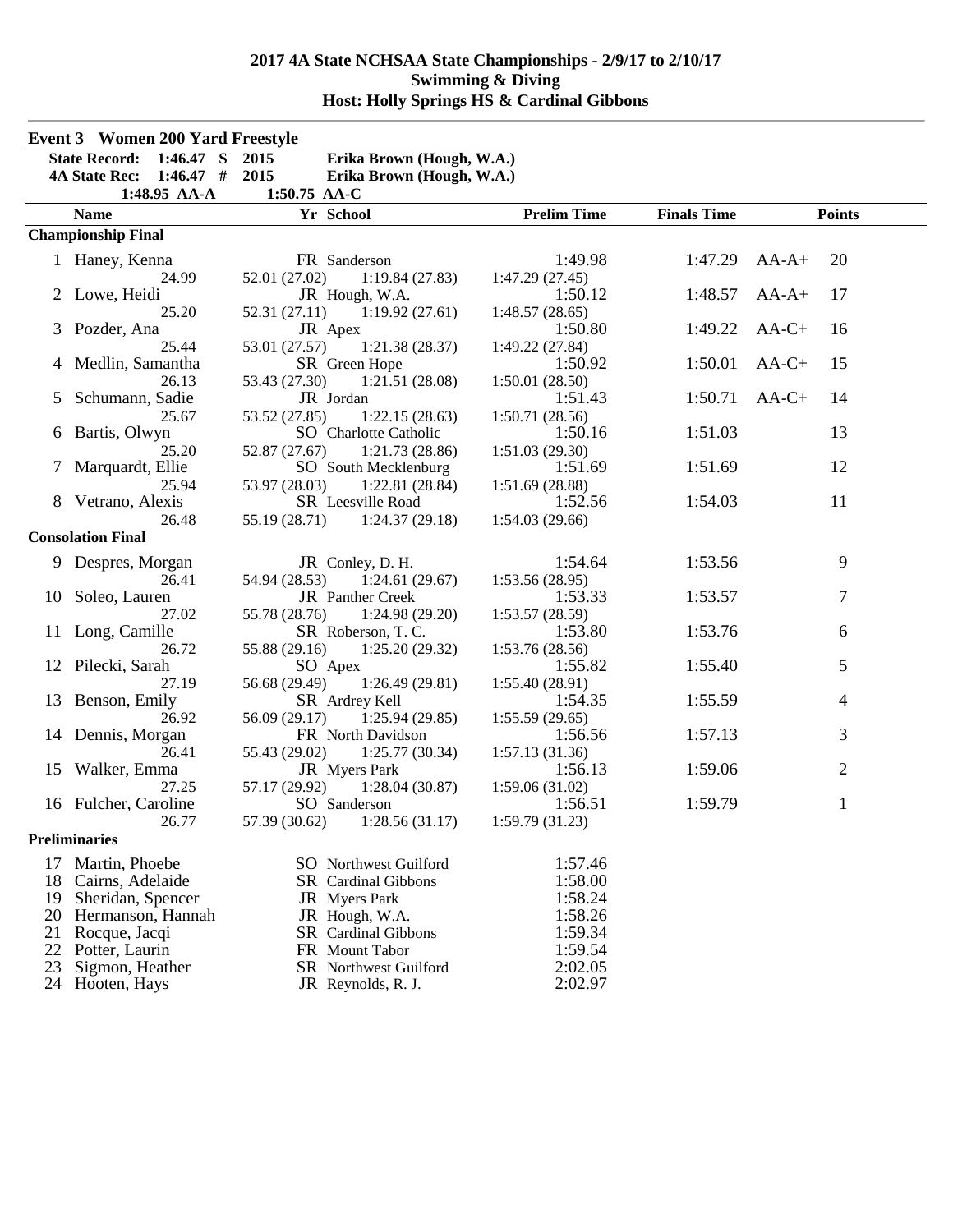|    | <b>Event 4 Men 200 Yard Freestyle</b>                                                 |                                                                                             |                    |                    |                |
|----|---------------------------------------------------------------------------------------|---------------------------------------------------------------------------------------------|--------------------|--------------------|----------------|
|    | <b>State Record: 1:36.99 S</b><br><b>4A State Rec:</b><br>$1:37.95$ #<br>1:38.91 AA-A | Will Macmillan (Carrboro)<br>2016<br>2006<br><b>Charlie Houchin (Enloe)</b><br>1:40.53 AA-C |                    |                    |                |
|    | <b>Name</b>                                                                           | Yr School                                                                                   | <b>Prelim Time</b> | <b>Finals Time</b> | <b>Points</b>  |
|    | <b>Championship Final</b>                                                             |                                                                                             |                    |                    |                |
|    | 1 Walker, Jack                                                                        | <b>SO</b> Myers Park                                                                        | 1:38.68            | 1:39.61            | 20<br>AA-C     |
|    | 23.71                                                                                 | 49.36 (25.65)<br>1:14.26(24.90)                                                             | 1:39.61(25.35)     |                    |                |
|    | 2 Youngblood, Weston                                                                  | SR South Mecklenburg                                                                        | 1:40.54            | 1:40.67            | 17             |
|    | 23.68                                                                                 | 49.43 (25.75)<br>1:15.47(26.04)                                                             | 1:40.67(25.20)     |                    |                |
| 3  | Pfuhl, Christopher                                                                    | SR South Mecklenburg                                                                        | 1:40.88            | 1:41.17            | 16             |
|    | 23.69                                                                                 | 49.39 (25.70)<br>1:15.49(26.10)                                                             | 1:41.17(25.68)     |                    |                |
| 4  | Downs, Bradley                                                                        | SR Conley, D. H.                                                                            | 1:42.69            | 1:41.24            | 15             |
|    | 24.05                                                                                 | 49.61 (25.56)<br>1:15.88(26.27)                                                             | 1:41.24(25.36)     |                    |                |
| 5  | Stillman, Kellen                                                                      | SR South Mecklenburg                                                                        | 1:41.12            | 1:41.96            | 14             |
|    | 23.97                                                                                 | 49.52 (25.55)<br>1:15.85(26.33)                                                             | 1:41.96(26.11)     |                    |                |
| 6  | Phillips, Jacob                                                                       | SR Leesville Road                                                                           | 1:42.70            | 1:42.60            | 13             |
|    | 24.19                                                                                 | 50.42 (26.23)<br>1:16.77(26.35)                                                             | 1:42.60(25.83)     |                    |                |
| 7  | Gambill, Avery                                                                        | JR North Mecklenburg                                                                        | 1:43.19            | 1:42.64            | 12             |
|    | 24.25                                                                                 | 50.50 (26.25)<br>1:17.16(26.66)                                                             | 1:42.64(25.48)     |                    |                |
|    | 8 Pigg, Hunter                                                                        | JR Millbrook                                                                                | 1:42.99            | 1:42.78            | 11             |
|    | 24.44                                                                                 | 49.94 (25.50)<br>1:16.41(26.47)                                                             | 1:42.78(26.37)     |                    |                |
|    | <b>Consolation Final</b>                                                              |                                                                                             |                    |                    |                |
|    | 9 Hollet, Drew                                                                        | SO Athens Drive                                                                             | 1:43.85            | 1:43.80            | 9              |
|    | 24.64                                                                                 | 50.60 (25.96)<br>1:17.30(26.70)                                                             | 1:43.80(26.50)     |                    |                |
| 10 | Kawaguchi, Rhys                                                                       | SR Cary                                                                                     | 1:45.00            | 1:43.84            | 7              |
|    | 24.63                                                                                 | 51.16 (26.53)<br>1:17.91(26.75)                                                             | 1:43.84(25.93)     |                    |                |
| 11 | Greene, Jacob                                                                         | JR Reagan                                                                                   | 1:44.65            | 1:43.88            | 6              |
|    | 24.33                                                                                 | 50.78 (26.45)<br>1:17.41(26.63)                                                             | 1:43.88 (26.47)    |                    |                |
|    | 12 Edelson, Jack                                                                      | SR Providence                                                                               | 1:43.25            | 1:44.21            | 5              |
|    | 24.23                                                                                 | 50.75 (26.52)<br>1:17.58(26.83)                                                             | 1:44.21(26.63)     |                    |                |
| 13 | Wohl, Daniel                                                                          | SR East Chapel Hill                                                                         | 1:43.41            | 1:44.45            | 4              |
|    | 23.98                                                                                 | 51.00 (27.02)<br>1:17.92(26.92)                                                             | 1:44.45(26.53)     |                    |                |
|    | 14 Mintz, Andrew                                                                      | JR Middle Creek                                                                             | 1:44.35            | 1:44.49            | 3              |
|    | 24.32                                                                                 | 51.04 (26.72)<br>1:17.88(26.84)                                                             | 1:44.49(26.61)     |                    |                |
|    | 15 Watko, Cothalee                                                                    | JR Cardinal Gibbons                                                                         | 1:44.19            | 1:44.59            | $\overline{2}$ |
|    | 24.46                                                                                 | 50.92 (26.46)<br>1:18.06(27.14)                                                             | 1:44.59(26.53)     |                    |                |
|    | 16 Nannucci, Pietro                                                                   | JR Grimsley                                                                                 | 1:45.68            | 1:45.53            | 1              |
|    | 23.98                                                                                 | $51.08(27.10)$ $1:18.33(27.25)$                                                             | 1:45.53 (27.20)    |                    |                |
|    | <b>Preliminaries</b>                                                                  |                                                                                             |                    |                    |                |
| 17 | Menkhaus, Karl                                                                        | JR Hough, W.A.                                                                              | 1:45.71            |                    |                |
| 18 | Plumb, Nicholas                                                                       | SR Hough, W.A.                                                                              | 1:46.45            |                    |                |
| 19 | Jaynes, Matthew                                                                       | JR Apex                                                                                     | 1:46.87            |                    |                |
| 20 | Barden, Luke                                                                          | SO Southwest Guilford                                                                       | 1:47.12            |                    |                |
| 21 | Young, Hunter                                                                         | SO Rolesville                                                                               | 1:48.50            |                    |                |
| 22 | Pritchard, Thomas                                                                     | <b>SO</b> Northern Durham                                                                   | 1:48.76            |                    |                |
| 23 | Fischetti, Christopher                                                                | <b>SR</b> Cardinal Gibbons                                                                  | 1:49.62            |                    |                |
| 24 | Biaggi, Alex                                                                          | JR Grimsley                                                                                 | 1:50.88            |                    |                |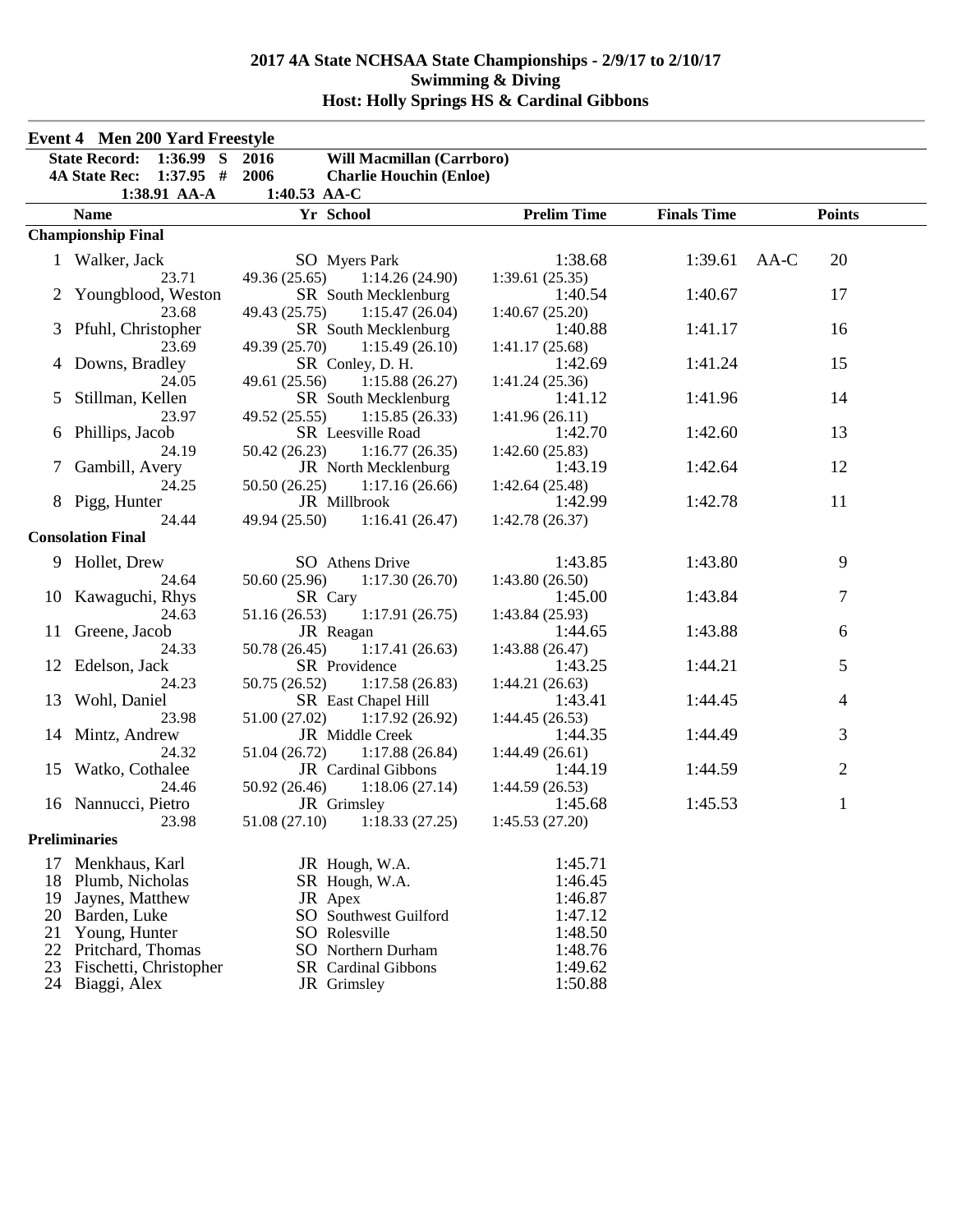|                | Event 5 Women 200 Yard IM           |                                           |                    |                    |                |
|----------------|-------------------------------------|-------------------------------------------|--------------------|--------------------|----------------|
|                | 1:58.77 S<br><b>State Record:</b>   | 2017<br><b>Julia Poole (Middle Creek)</b> |                    |                    |                |
|                | $1:58.77$ #<br><b>4A State Rec:</b> | 2017<br><b>Julia Poole (Middle Creek)</b> |                    |                    |                |
|                | $2:02.21$ AA-A                      | 2:04.42 AA-C                              |                    |                    |                |
|                | <b>Name</b>                         | Yr School                                 | <b>Prelim Time</b> | <b>Finals Time</b> | <b>Points</b>  |
|                | <b>Championship Final</b>           |                                           |                    |                    |                |
|                | 1 Poole, Julia                      | SR Middle Creek                           | 1:58.77            | 1:58.96            | 20<br>AA-A     |
|                | 26.26                               | 56.30 (30.04)<br>1:30.36(34.06)           | 1:58.96(28.60)     |                    |                |
|                | 2 Moore, Kate                       | SR Green Hope                             | 2:01.58            | 2:00.71            | 17<br>$AA-A+$  |
|                | 26.86                               | 56.36 (29.50)<br>1:32.41(36.05)           | 2:00.71(28.30)     |                    |                |
|                | Higgs, Lillian                      | JR Hough, W.A.                            | 2:02.74            | 2:02.61            | $AA-C+$<br>16  |
|                | 27.60                               | 58.74 (31.14)<br>1:33.08(34.34)           | 2:02.61 (29.53)    |                    |                |
|                | McCauley, Ashley                    | SO Leesville Road                         | 2:03.25            | 2:03.71            | $AA-C+$<br>15  |
|                | 27.34                               | 59.68 (32.34)<br>1:34.06(34.38)           | 2:03.71 (29.65)    |                    |                |
| $\mathfrak{S}$ | Larson, Sinclair                    | <b>JR</b> South Mecklenburg               | 2:03.13            | 2:03.92            | AA-C<br>14     |
|                | 26.53                               | 56.79 (30.26)<br>1:34.88(38.09)           | 2:03.92 (29.04)    |                    |                |
| 6              | Reeder, Grace                       | SO Roberson, T.C.                         | 2:05.33            | 2:04.61            | 13             |
|                | 27.24                               | 57.97 (30.73)<br>1:35.87 (37.90)          | 2:04.61 (28.74)    |                    |                |
|                | Campbell, McKenzie                  | SO Page                                   | 2:05.81            | 2:06.69            | 12             |
|                | 27.20                               | 59.82 (32.62)<br>1:36.66(36.84)           | 2:06.69(30.03)     |                    |                |
|                | 8 Perez, Sophie                     | JR East Chapel Hill                       | 2:06.08            | 2:07.42            | 11             |
|                | 26.90                               | 58.60 (31.70)<br>1:37.86(39.26)           | 2:07.42 (29.56)    |                    |                |
|                | <b>Consolation Final</b>            |                                           |                    |                    |                |
|                | 9 Whitmire, Liza                    | FR Myers Park                             | 2:06.56            | 2:05.95            | 9              |
|                | 28.17                               | 1:00.29(32.12)<br>1:36.81(36.52)          | 2:05.95(29.14)     |                    |                |
|                | 10 Applegate, Meredith              | SR Charlotte Catholic                     | 2:06.54            | 2:06.28            | 7              |
|                | 28.01                               | 58.91 (30.90)<br>1:36.51(37.60)           | 2:06.28(29.77)     |                    |                |
|                | 11 Martin, Cara                     | SR Clayton                                | 2:09.55            | 2:07.44            | 6              |
|                | 28.79                               | 1:37.81 (37.57)<br>1:00.24(31.45)         | 2:07.44(29.63)     |                    |                |
| 12             | Ssengonzi, Rebecca                  | JR Green Hope                             | 2:08.07            | 2:08.97            | 5              |
|                | 28.43                               | 1:01.59(33.16)<br>1:39.15(37.56)          | 2:08.97 (29.82)    |                    |                |
| 13             | Miller, Katy                        | SR Charlotte Catholic                     | 2:08.33            | 2:10.51            | 4              |
|                | 29.59                               | 1:02.16(32.57)<br>1:38.62(36.46)          | 2:10.51 (31.89)    |                    |                |
|                | 14 Gasper, Ashton                   | SO Apex Friendship                        | 2:10.17            | 2:10.76            | 3              |
|                | 28.81                               | 1:01.19(32.38)<br>1:40.48(39.29)          | 2:10.76(30.28)     |                    |                |
| 15             | Mongaoang, Desirae                  | FR Lake Norman                            | 2:09.28            | 2:10.77            | $\overline{c}$ |
|                | 28.77                               | 1:40.28(37.55)<br>1:02.73(33.96)          | 2:10.77(30.49)     |                    |                |
|                | 16 Rieker, Alexandra                | SR Reagan                                 | 2:10.05            | 2:10.94            | 1              |
|                | 29.33                               | $1:01.26(31.93)$ $1:39.97(38.71)$         | 2:10.94(30.97)     |                    |                |
|                | <b>Preliminaries</b>                |                                           |                    |                    |                |
|                | 17 Marshall, Christina              | SR Reagan                                 | 2:10.31            |                    |                |
| 18             | Li, Cynthia                         | SR Enloe                                  | 2:10.58            |                    |                |
| 19             | Walker, Alexis                      | FR Jordan                                 | 2:11.86            |                    |                |
| 20             | Dichak, Victoria                    | FR Charlotte Catholic                     | 2:12.55            |                    |                |
| 21             | Markert, Makena                     | SR Southwest Guilford                     | 2:13.70            |                    |                |
| 22             | Joyce, Alaina                       | <b>JR</b> Southern Alamance               | 2:16.44            |                    |                |
| 23             | Joram, Sarah                        | SR West Forsyth                           | 2:17.08            |                    |                |
| $---$          | Zhu, Caroline                       | FR Enloe                                  | DQ                 |                    |                |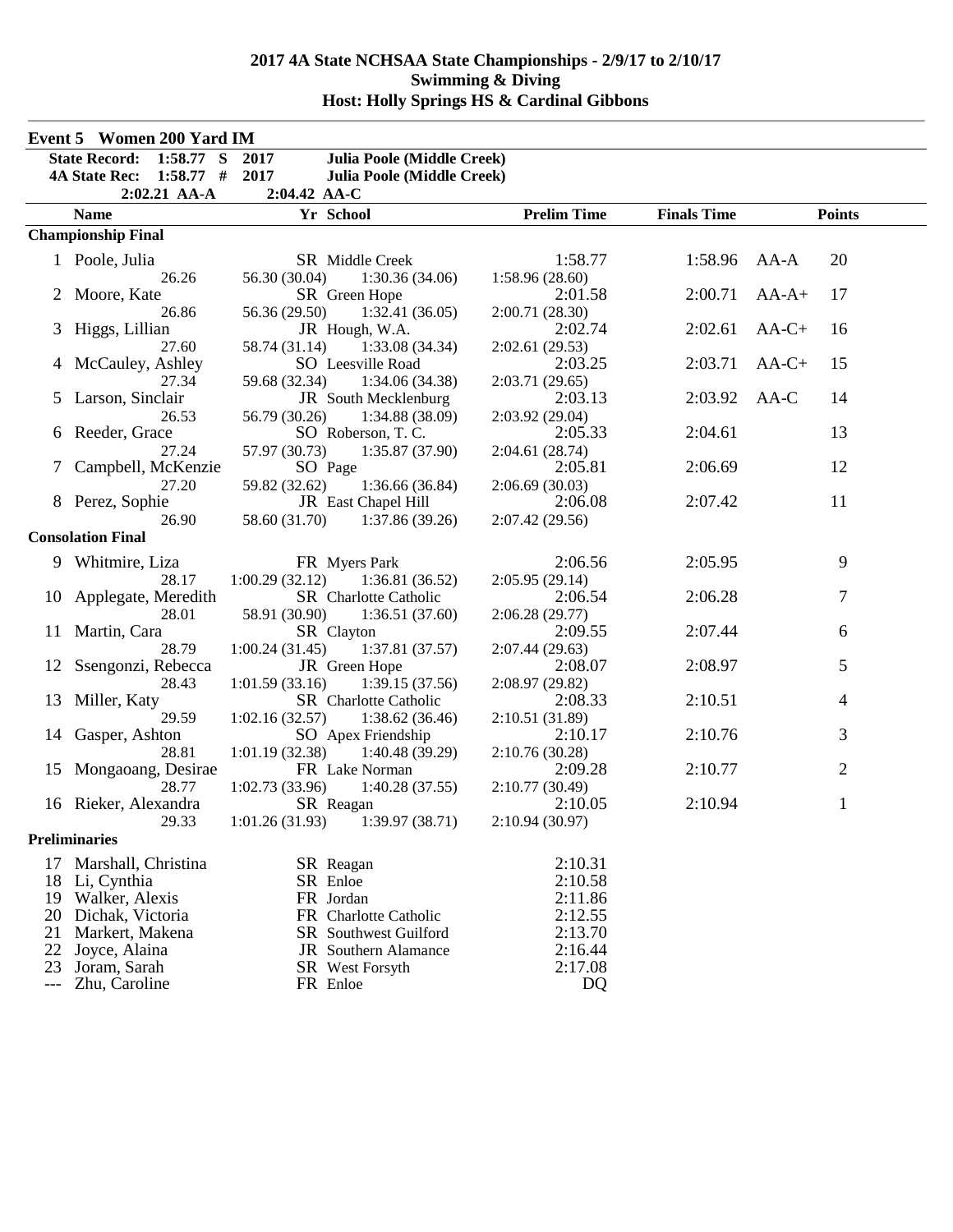|     | Event 6 Men 200 Yard IM   |                                   |                    |                    |                |
|-----|---------------------------|-----------------------------------|--------------------|--------------------|----------------|
|     | State Record: 1:48.26 S   | 2009<br>Matt Houser (Rose, J. H.) |                    |                    |                |
|     | 4A State Rec: 1:48.26 #   | 2009<br>Matt Houser (Rose, J. H.) |                    |                    |                |
|     | 1:50.01 AA-A              | 1:52.28 AA-C                      |                    |                    |                |
|     | <b>Name</b>               | Yr School                         | <b>Prelim Time</b> | <b>Finals Time</b> | <b>Points</b>  |
|     | <b>Championship Final</b> |                                   |                    |                    |                |
|     | 1 Brown, Zach             | JR Athens Drive                   | 1:51.25            | 1:49.84            | $AA-A+$<br>20  |
|     | 23.53                     | 51.70 (28.17)<br>1:24.83(33.13)   | 1:49.84(25.01)     |                    |                |
|     | Chan, Will                | JR Hough, W.A.                    | 1:51.29            | 1:50.41            | $AA-C+$<br>17  |
|     | 24.85                     | 53.58 (28.73)<br>1:24.24(30.66)   | 1:50.41(26.17)     |                    |                |
| 3   | Johnson, Luke             | SR South Mecklenburg              | 1:51.28            | 1:51.01            | $AA-C+$<br>16  |
|     | 24.58                     | 52.93 (28.35)<br>1:24.85 (31.92)  | 1:51.01(26.16)     |                    |                |
| 4   | Rigsbee, Josh             | SR Riverside                      | 1:52.47            | $1:51.96$ AA-C+    | 15             |
|     | 24.54                     | 52.93 (28.39)<br>1:25.34(32.41)   | 1:51.96(26.62)     |                    |                |
|     | 5 Lucht, Stephen          | SO Sanderson                      | 1:53.46            | 1:53.27            | 14             |
|     | 24.45                     | 52.66 (28.21)<br>1:26.27(33.61)   | 1:53.27(27.00)     |                    |                |
|     | 6 Rauch, Jacob            | JR South Mecklenburg              | 1:52.56            | 1:53.62            | 13             |
|     | 24.81                     | 53.24 (28.43)<br>1:25.95(32.71)   | 1:53.62(27.67)     |                    |                |
|     | Stanek, Mitchell          | SR Roberson, T.C.                 | 1:55.70            | 1:55.02            | 12             |
|     | 24.87                     | 54.98 (30.11)<br>1:27.67(32.69)   | 1:55.02(27.35)     |                    |                |
|     | Perelli, Teddy            | JR Providence                     | 1:54.88            | DQ                 |                |
|     | 25.18                     | 54.02 (28.84) 1:28.24 (34.22)     | DQ(27.23)          |                    |                |
|     | <b>Consolation Final</b>  |                                   |                    |                    |                |
|     | 9 Allison, Chase          | SO Hopewell                       | 1:58.07            | 1:54.06            | 9              |
|     | 24.33                     | 52.46 (28.13)<br>1:26.73(34.27)   | 1:54.06(27.33)     |                    |                |
|     | 10 Barden, Ben            | SR Southwest Guilford             | 1:56.03            | 1:55.23            | 7              |
|     | 24.91                     | 53.79 (28.88)<br>1:28.05(34.26)   | 1:55.23(27.18)     |                    |                |
| 11. | Robinson, Ian             | JR Page                           | 1:57.01            | 1:55.52            | 6              |
|     | 25.47                     | 54.06 (28.59)<br>1:28.61(34.55)   | 1:55.52(26.91)     |                    |                |
| 12  | Arwood, Reid              | JR Roberson, T.C.                 | 1:56.05            | 1:56.01            | 5              |
|     | 26.27                     | 54.10 (27.83)<br>1:29.38(35.28)   | 1:56.01(26.63)     |                    |                |
| 13  | Legge, Josh               | JR Millbrook                      | 1:58.02            | 1:57.73            | $\overline{4}$ |
|     | 25.83                     | 55.79 (29.96)<br>1:31.65(35.86)   | 1:57.73(26.08)     |                    |                |
|     | 14 Hoshall, Brent         | JR Pinecrest                      | 1:57.28            | 1:57.86            | 3              |
|     | 26.08                     | 54.75 (28.67)<br>1:30.01(35.26)   | 1:57.86(27.85)     |                    |                |
|     | 15 Rzepecki, Jamison      | SO Olympic                        | 1:58.11            | 1:58.07            | $\overline{2}$ |
|     | 25.39                     | 55.56 (30.17)<br>1:30.94(35.38)   | 1:58.07(27.13)     |                    |                |
|     | 16 Riggs, Benjamin        | SR Northwest Guilford             | 1:58.54            | 2:00.64            | $\mathbf{1}$   |
|     | 24.52                     | 53.82 (29.30)<br>1:31.55(37.73)   | 2:00.64(29.09)     |                    |                |
|     | <b>Preliminaries</b>      |                                   |                    |                    |                |
| 17  | Dalbo, Connor             | JR Green Hope                     | 1:58.86            |                    |                |
| 18  | Curlee, Mitch             | SO Green Hope                     | 1:58.94            |                    |                |
| 19  | Tomlinson, Alex           | SO Apex Friendship                | 1:59.10            |                    |                |
| 20  | Moran, Smith              | SR Broughton                      | 1:59.14            |                    |                |
| 21  | Hubbard, Tom              | JR Cardinal Gibbons               | 1:59.69            |                    |                |
| 22  | Echols, Todd              | SO Reynolds, R. J.                | 2:00.45            |                    |                |
| 23  | Zhang, Jason              | SO Green Hope                     | 2:01.21            |                    |                |
| 24  | Herndon, Craig            | SO Page                           | 2:01.49            |                    |                |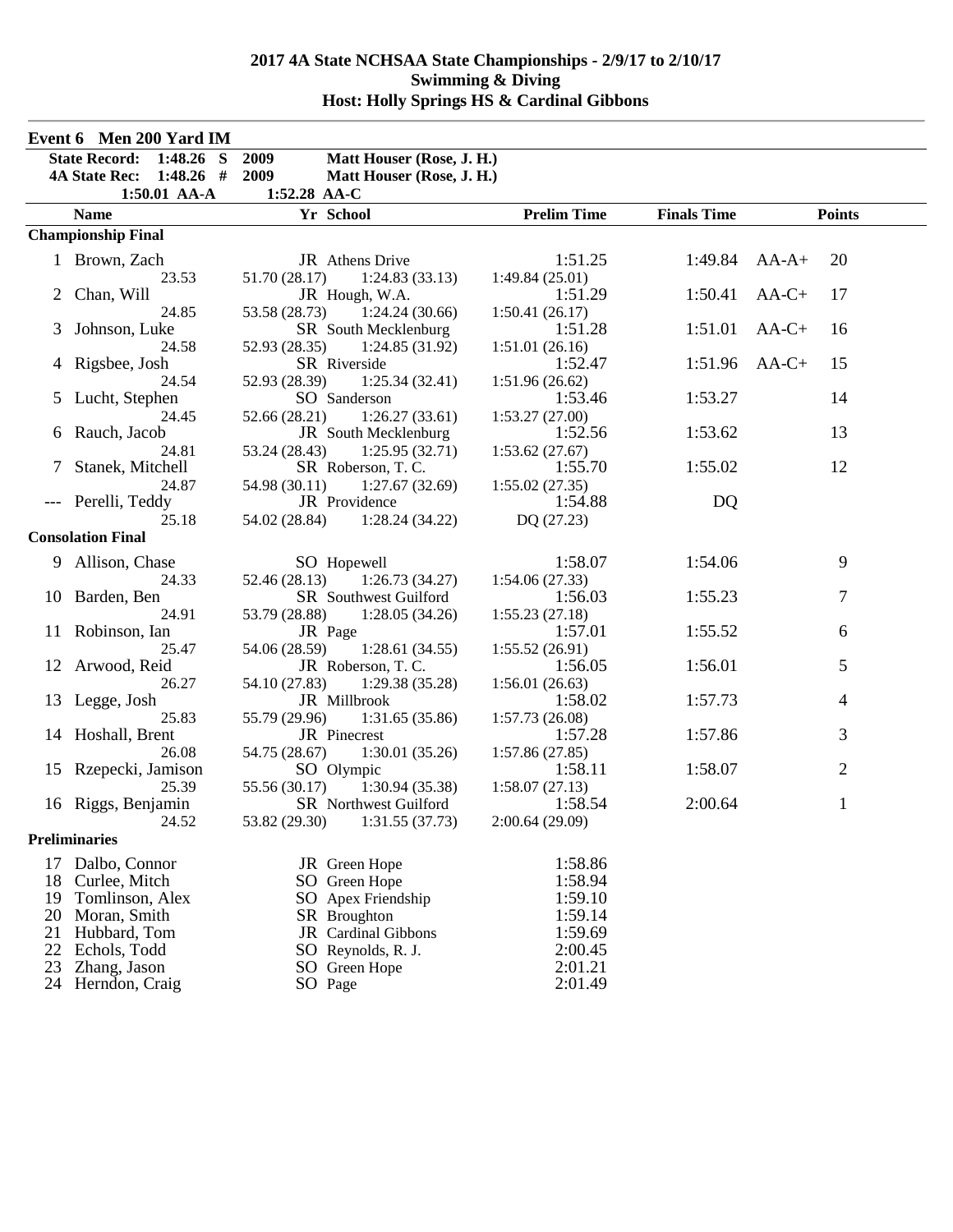|    | <b>Event 7 Women 50 Yard Freestyle</b> |      |                                      |                    |                    |                                            |
|----|----------------------------------------|------|--------------------------------------|--------------------|--------------------|--------------------------------------------|
|    | <b>State Record:</b><br>22.75 S        | 2016 | <b>Grace Countie (Lesville Road)</b> |                    |                    |                                            |
|    | <b>State Record:</b><br>22.75          | 2016 | <b>Alyssa Marsh (Pine Lake Prep)</b> |                    |                    |                                            |
|    | $22.75$ #<br><b>4A State Rec:</b>      | 2016 | <b>Grace Countie (Lesville Road)</b> |                    |                    |                                            |
|    | 23.27 AA-A                             |      | 23.68 AA-C                           |                    |                    |                                            |
|    | <b>Name</b>                            |      | Yr School                            | <b>Prelim Time</b> | <b>Finals Time</b> | <b>Points</b>                              |
|    | <b>Championship Final</b>              |      |                                      |                    |                    |                                            |
|    | Countie, Grace                         |      | <b>JR</b> Leesville Road             | 23.04              | 22.60S AA-A        | 20                                         |
| 2  | Baric, Maria                           |      | FR Broughton                         | 23.43              | 23.31<br>AA-C      | 17                                         |
| 3  | Hylinski, Charlotte                    |      | <b>SR</b> Myers Park                 | 23.81              | 23.72              | 16                                         |
| 4  | Kohut, Jordan                          |      | SR Millbrook                         | 23.84              | 23.77              | 15                                         |
| 5  | Schoonhagen, Emily                     |      | JR Grimsley                          | 24.01              | 24.10              | 14                                         |
| 6  | Torres, Svea                           |      | JR Conley, D. H.                     | 24.10              | 24.17              | 13                                         |
| 7  | Medlin, Lauren                         |      | SO Green Hope                        | 24.06              | 24.28              | 12                                         |
| 8  | Stout, Alina                           |      | FR Charlotte Catholic                | 24.33              | 24.37              | 11                                         |
|    | <b>Consolation Final</b>               |      |                                      |                    |                    |                                            |
| 9  | Brewer, Genna                          |      | <b>SR</b> Broughton                  | 24.47              | 24.38              |                                            |
| 10 | Copeland, Hannah                       |      | SO Page                              | 24.36              | 24.40              | $\frac{9}{7}$                              |
| 11 | Plasser, Lydia                         |      | SO Reagan                            | 24.90              | 24.45              | 6                                          |
| 12 | Toburen, Abigail                       |      | <b>SR</b> Leesville Road             | 24.59              | 24.64              | 5                                          |
| 13 | Newton, Grace                          |      | SO Leesville Road                    | 24.67              | 24.75              | $\overline{4}$                             |
| 14 | Brotherton, Madelyn                    |      | JR Hough, W.A.                       | 24.59              | 24.88              | $\begin{array}{c} 3 \\ 2 \\ 1 \end{array}$ |
| 15 | Schlitt, Kayla                         |      | FR Roberson, T. C.                   | 24.89              | 24.90              |                                            |
| 16 | Cottam, Caroline                       |      | JR High Point Central                | 24.80              | 25.06              |                                            |
|    | <b>Preliminaries</b>                   |      |                                      |                    |                    |                                            |
| 17 | Parks, Elizabeth                       |      | <b>SO</b> West Forsyth               | 24.92              |                    |                                            |
| 18 | Gunson, Eliza                          |      | JR Butler                            | 25.00              |                    |                                            |
| 19 | Frisbie, Sarah                         |      | <b>SO</b> West Forsyth               | 25.17              |                    |                                            |
| 20 | McGill, Meredith                       |      | JR Ragsdale                          | 25.18              |                    |                                            |
| 21 | Foreman, Shelby                        |      | SR Ardrey Kell                       | 25.25              |                    |                                            |
| 22 | Siemasko, Lily                         |      | SO Providence                        | 25.29              |                    |                                            |
| 23 | Martelle, Madelyn                      |      | SR South Mecklenburg                 | 25.33              |                    |                                            |
| 24 | Sept, Audrey                           |      | FR East Chapel Hill                  | 25.48              |                    |                                            |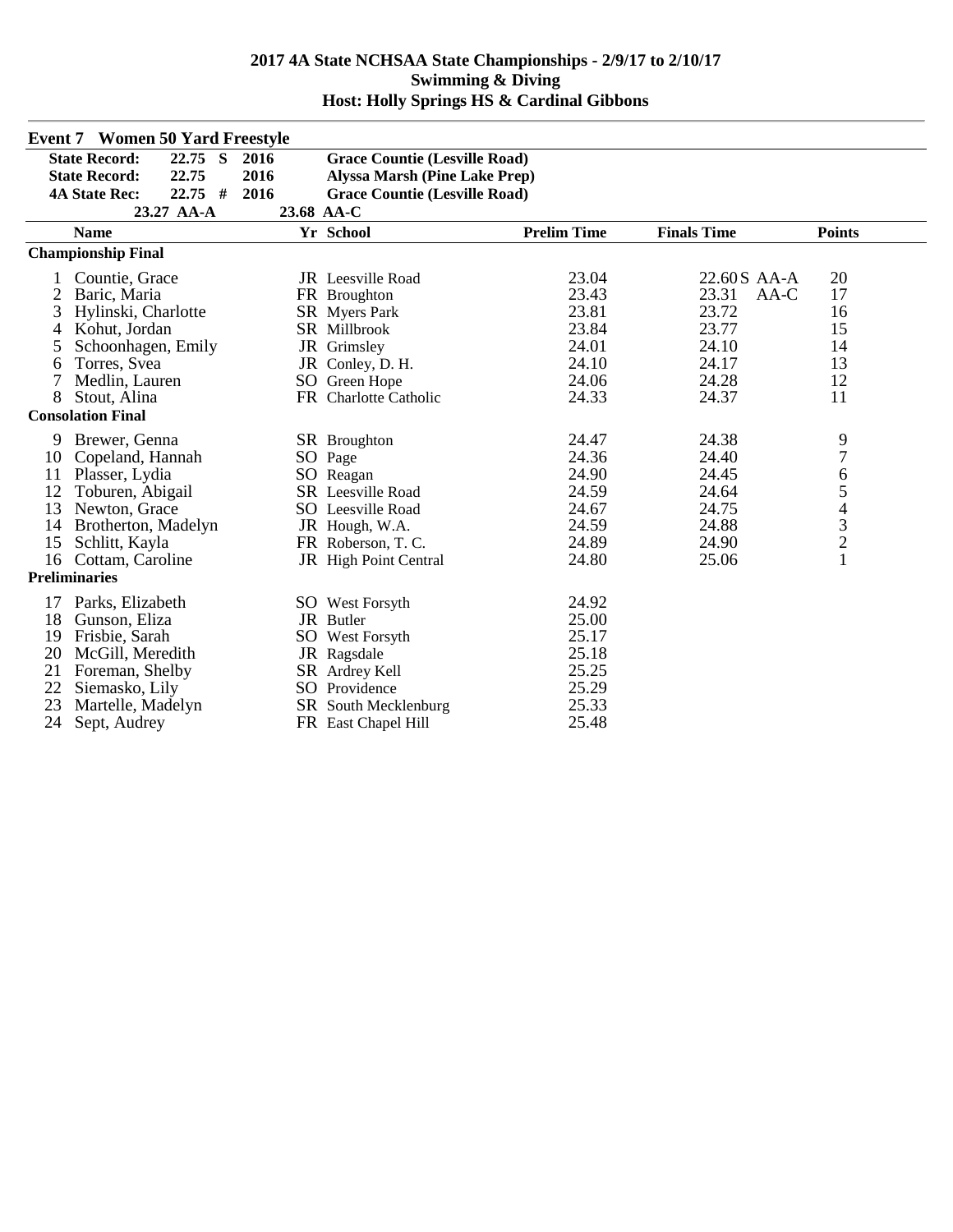|       | <b>Event 8 Men 50 Yard Freestyle</b> |      |                                     |                    |                    |                                                 |
|-------|--------------------------------------|------|-------------------------------------|--------------------|--------------------|-------------------------------------------------|
|       | 20.44 S 1990<br><b>State Record:</b> |      | <b>Chris Compton (T.W. Andrews)</b> |                    |                    |                                                 |
|       | $20.49$ #<br><b>4A State Rec:</b>    | 2013 | <b>Kyle Darmody (Providence)</b>    |                    |                    |                                                 |
|       | 20.69 AA-A                           |      | 21.00 AA-C                          |                    |                    |                                                 |
|       | <b>Name</b>                          |      | Yr School                           | <b>Prelim Time</b> | <b>Finals Time</b> | <b>Points</b>                                   |
|       | <b>Championship Final</b>            |      |                                     |                    |                    |                                                 |
|       | Messenger, Jack                      |      | <b>SR</b> Broughton                 | 20.62              | 20.53              | 20<br>AA-A                                      |
|       | Burhans, Tucker                      |      | JR West Forsyth                     | 21.08              | 21.05              | 17                                              |
| 3     | Zieg, Parker                         |      | JR Grimsley                         | 21.39              | 21.26              | 16                                              |
|       | Hertweck, Graham                     |      | JR Grimsley                         | 21.48              | 21.44              | 15                                              |
| 5     | Silver, Chris                        |      | <b>JR</b> Athens Drive              | 21.38              | 21.57              | 14                                              |
| 6     | Plewniak, Kevin                      |      | JR Middle Creek                     | 21.48              | 21.62              | 13                                              |
| 7     | Brown, Taye                          |      | SO Wakefield                        | 21.60              | 21.71              | 12                                              |
| 8     | Lowe, Kenneth                        |      | FR Hough, W.A.                      | 21.80              | 22.00              | 11                                              |
|       | <b>Consolation Final</b>             |      |                                     |                    |                    |                                                 |
| 9     | Day, John                            |      | <b>JR</b> North Davidson            | 21.88              | 21.79              |                                                 |
| 10    | McMurry, Alexander                   |      | SR Hough, W.A.                      | 21.85              | 21.83              | $\frac{9}{7}$                                   |
| 11    | Dellarova, Derek                     |      | SR Enloe                            | 21.80              | 22.01              | 6                                               |
| 12    | Nannucci, Pietro                     |      | JR Grimsley                         | 22.06              | 22.11              |                                                 |
| 13    | Hill, Robert                         |      | SR Providence                       | 22.34              | 22.14              |                                                 |
| 14    | Foulkes, T'Lez                       |      | <b>SO</b> Cardinal Gibbons          | 22.35              | 22.42              |                                                 |
| 15    | Obrecht, Wolfgang                    |      | <b>SR</b> Lake Norman               | 22.26              | 22.54              | $\begin{array}{c} 5 \\ 4 \\ 3 \\ 2 \end{array}$ |
|       | 16 Heidkamp, George                  |      | SO Ardrey Kell                      | 22.34              | 22.57              | $\mathbf{1}$                                    |
|       | <b>Preliminaries</b>                 |      |                                     |                    |                    |                                                 |
| 17    | Taylor, Andrew                       |      | SR Page                             | 22.40              |                    |                                                 |
| 18    | Meade, Grant                         |      | <b>SR</b> Athens Drive              | 22.46              |                    |                                                 |
| 19    | Tuenker, Leo                         |      | SR Wakefield                        | 22.47              |                    |                                                 |
| $*20$ | Svane-From, Thomas                   |      | JR Providence                       | 22.52              |                    |                                                 |
| $*20$ | Howe, Carter                         |      | SR Hoggard                          | 22.52              |                    |                                                 |
| 22    | Copeland, Wyatte                     |      | SR Davie County                     | 22.60              |                    |                                                 |
| 23    | Huckaby, Hunter                      |      | SR Ardrey Kell                      | 22.89              |                    |                                                 |
| 24    | Vendal, Ty                           |      | SO South Mecklenburg                | 23.05              |                    |                                                 |

#### **Event 8S Men 50 Yard Freestyle Swim-off**

| <b>State Record:</b> | 20.44 S      | 1990       | <b>Chris Compton (T.W. Andrews)</b> |                    |
|----------------------|--------------|------------|-------------------------------------|--------------------|
| <b>4A State Rec:</b> | $20.49$ #    | 2013       | <b>Kyle Darmody (Providence)</b>    |                    |
|                      | $20.69$ AA-A | 21.00 AA-C |                                     |                    |
| <b>Name</b>          |              |            | Yr School                           | <b>Finals Time</b> |
| - Swim-off           |              |            |                                     |                    |
| Lowe, Kenneth        |              |            | FR Hough, W.A.                      | 21.99              |
| 2 Dellarova, Derek   |              |            | SR Enloe                            | 22.07              |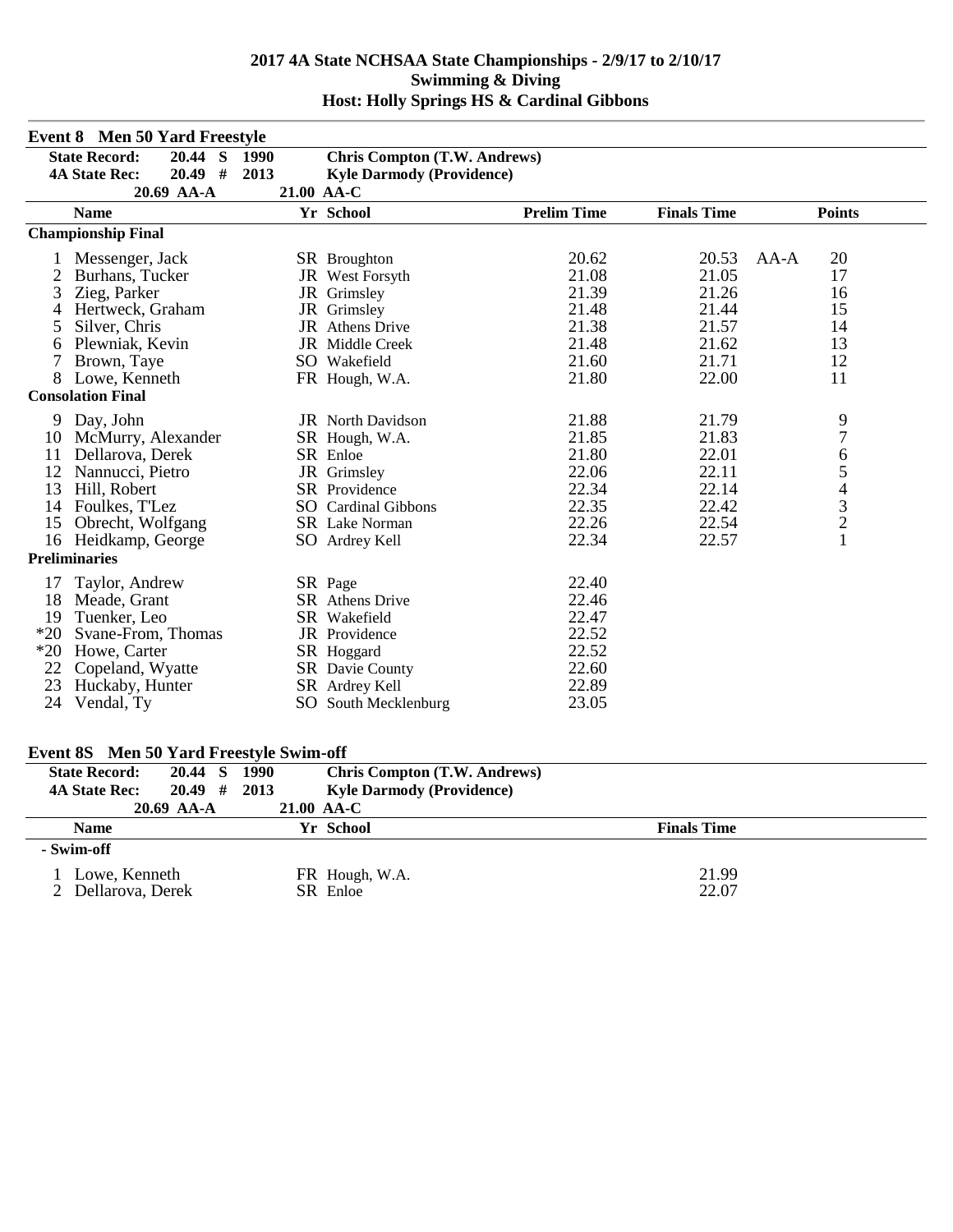|     | Event 9 Women 1 mur Diving                     |                 |                                       |                     |                |  |
|-----|------------------------------------------------|-----------------|---------------------------------------|---------------------|----------------|--|
|     | <b>State Record:</b><br>511.60<br><sub>S</sub> | 2015            | <b>Nikki Canale (Marvin Ridge)</b>    |                     |                |  |
|     | #<br>507.55<br><b>4A State Rec:</b>            | 2015            | <b>Kristen Hayden (Panther Creek)</b> |                     |                |  |
|     | <b>Name</b>                                    |                 | Yr School                             | <b>Finals Score</b> | <b>Points</b>  |  |
|     | Giacalone, Jennifer                            |                 | SR Hough, W.A.                        | 474.40              | 20             |  |
|     | Porter, Jocelyn                                |                 | SR Hough, W.A.                        | 469.35              | 17             |  |
| 3   | Wang, Alyssa                                   | JR              | East Chapel Hill                      | 415.40              | 16             |  |
| 4   | Burgess, Brigita                               |                 | SR Grimsley                           | 402.00              | 15             |  |
| 5   | Tarpley, Olivia                                | SO              | Hough, W.A.                           | 401.40              | 14             |  |
| 6   | Priddy, Kate                                   | SO <sub>1</sub> | Grimsley                              | 374.55              | 13             |  |
|     | Cook, Katelyn                                  | SO.             | Southeast Guilford                    | 354.60              | 12             |  |
| 8   | Hernandez, Carmen                              |                 | SO Holly Springs                      | 352.95              | 11             |  |
| 9   | Miller, Lindsay                                |                 | SR South Mecklenburg                  | 339.60              | 9<br>7         |  |
| 10  | Mastrantoni, Abby                              |                 | SO Ardrey Kell                        | 306.50              |                |  |
| 11  | Fanjoy, Daisy                                  |                 | FR Sanderson                          | 305.55              | 6              |  |
| 12  | Malec, Madison                                 |                 | SO Lake Norman                        | 298.70              | 5              |  |
| 13  | Aizhulova, Maya                                |                 | JR Apex                               | 296.45              | $\overline{4}$ |  |
| 14  | Delp, Claire                                   |                 | FR Holly Springs                      | 295.00              | 3              |  |
| 15  | Wegh, Asia                                     |                 | FR Hough, W.A.                        | 288.05              | $\overline{2}$ |  |
| 17  | Salcido, Julianna                              |                 | <b>SO</b> Cardinal Gibbons            | J205.25             |                |  |
| 18  | Taylor, Abbey                                  |                 | SO West Forsyth                       | J204.50             |                |  |
| 19  | Gamble, Elizabeth                              |                 | <b>JR</b> Leesville Road              | J201.10             |                |  |
| 20  | Mann, Lindsey                                  |                 | <b>JR</b> Northwest Guilford          | J196.15             |                |  |
| 21  | Centanni, Carly                                |                 | FR Charlotte Catholic                 | J119.40             |                |  |
| 22  | Ehlin, Sophia                                  |                 | SO Green Hope                         | J118.90             |                |  |
| 23  | Menechella, Rachel                             |                 | JR Middle Creek                       | J114.00             |                |  |
| 24  | Urish, Annie                                   | SO.             | <b>Broughton</b>                      | J89.10              |                |  |
| --- | White, Mary Katherine                          |                 | <b>JR</b> North Davidson              | DQ                  |                |  |

#### **Event 9 Women 1 mtr Diving**

# **Event 10 Men 1 mtr Diving**<br>State Pegard: 637.30 S

|    | <b>State Record:</b><br>637.30<br>-S | 2008 | <b>Nick McCroy(East Chapel Hill)</b> |                     |                                            |
|----|--------------------------------------|------|--------------------------------------|---------------------|--------------------------------------------|
|    | #<br>637.30<br><b>4A State Rec:</b>  | 2008 | <b>Nick McCroy(East Chapel Hill)</b> |                     |                                            |
|    | <b>Name</b>                          |      | Yr School                            | <b>Finals Score</b> | <b>Points</b>                              |
|    | Capobianco, Andrew                   |      | <b>SR</b> Holly Springs              | 547.40              | 20                                         |
| 2  | Gray, Holt                           |      | SR Broughton                         | 532.65              | 17                                         |
| 3  | Andrews, Logan                       |      | SR Hough, W.A.                       | 522.10              | 16                                         |
| 4  | Zawadzki, Noah                       |      | <b>JR</b> Northwest Guilford         | 508.70              | 15                                         |
| 5  | Sneden, Adam                         |      | <b>SO</b> Myers Park                 | 406.70              | 14                                         |
| 6  | Little, Grant                        |      | SR Millbrook                         | 406.55              | 13                                         |
|    | Foster, Ethan                        | SO   | South Mecklenburg                    | 397.25              | 12                                         |
| 8  | Foster, Luke                         | SO   | South Mecklenburg                    | 381.10              | 11                                         |
| 9  | Igoe, Trent                          |      | <b>SR</b> Mount Tabor                | 372.05              | 9                                          |
| 10 | Whitney, Jack                        |      | FR Providence                        | 278.50              | $\overline{7}$                             |
| 11 | Eastman, Jacob                       |      |                                      | 276.65              | 6                                          |
| 12 | Butler, Bennett                      |      | SO Broughton                         | 273.50              | 5                                          |
| 13 | Watts, Lee                           |      | JR Reynolds, R. J.                   | 263.90              | $\overline{4}$                             |
| 14 | Handy, Samuel                        |      | SR Cary                              | 262.85              | $\begin{array}{c} 3 \\ 2 \\ 1 \end{array}$ |
| 15 | Holden, Alex                         |      | SR Page                              | 256.70              |                                            |
| 16 | Vest, Andrew                         | SO   | Mount Tabor                          | 254.45              |                                            |
| 17 | Wells, Jacob                         |      | JR Broughton                         | 183.80              |                                            |
| 18 | Anderson, Zeph                       |      | SO Providence                        | 174.70              |                                            |
| 19 | Turner, Adam                         |      | JR Hough, W.A.                       | 171.05              |                                            |
| 20 | Joram, Jack                          | SO   | West Forsyth                         | 167.30              |                                            |
| 21 | Pearman, Gage                        |      | JR Southwest Guilford                | 111.60              |                                            |
| 22 | Rollin, Kenji                        | JR   | Green Hope                           | 108.60              |                                            |
| 23 | Spence, Rod                          |      | JR Myers Park                        | 108.45              |                                            |
| 24 | Watts, Joseph                        |      | JR Enloe                             | 97.45               |                                            |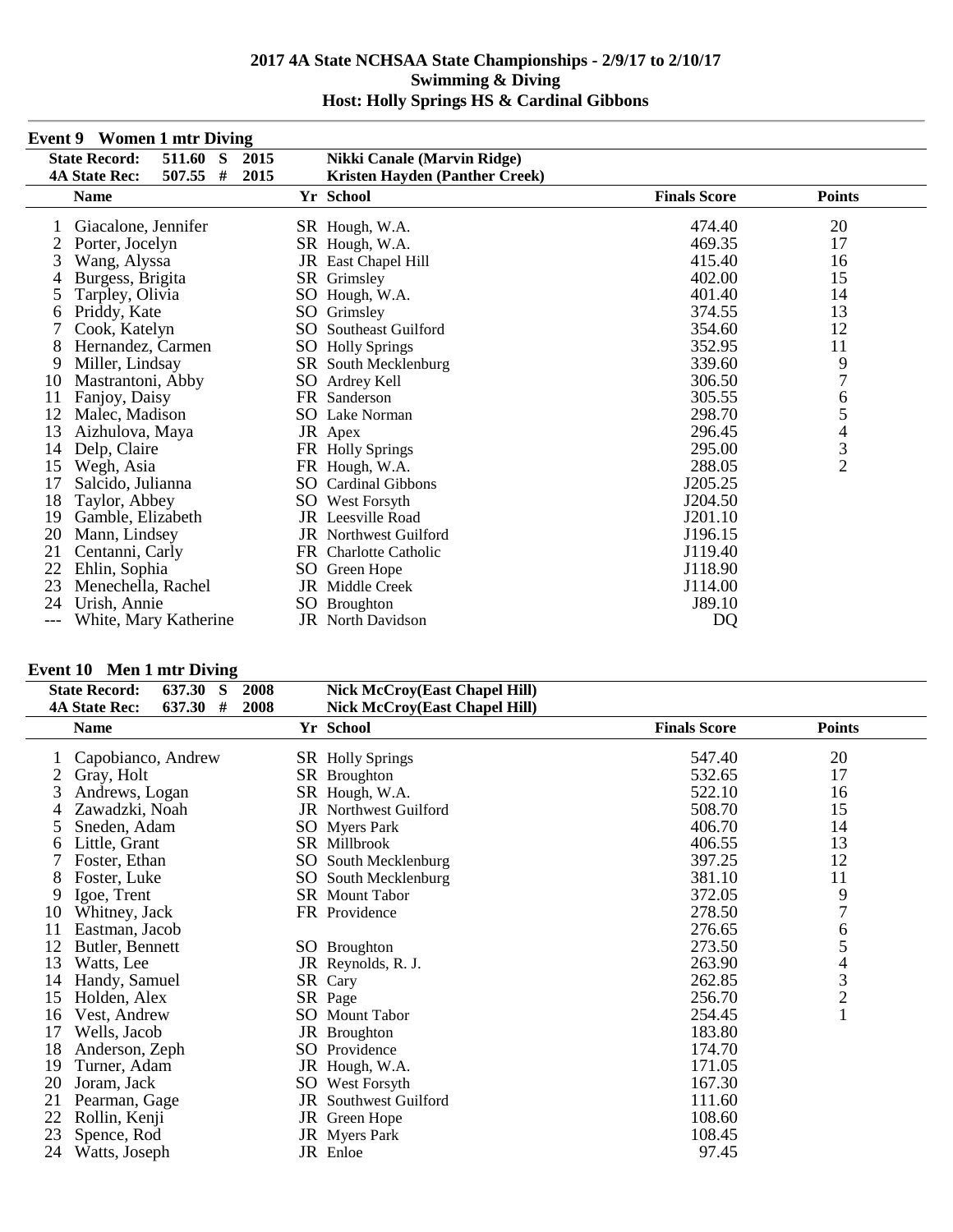|    | <b>Event 11 Women 100 Yard Butterfly</b> |                                              |                    |                    |               |
|----|------------------------------------------|----------------------------------------------|--------------------|--------------------|---------------|
|    | <b>State Record:</b><br>53.23 S          | 2016<br><b>Alyssa Marsh (Pine Lake Prep)</b> |                    |                    |               |
|    | 53.88 #<br><b>4A State Rec:</b>          | 2017<br>Julia Menkhaus(Char. Catholic)       |                    |                    |               |
|    | 54.65 AA-A                               | 55.90 AA-C                                   |                    |                    |               |
|    | <b>Name</b>                              | Yr School                                    | <b>Prelim Time</b> | <b>Finals Time</b> | <b>Points</b> |
|    | <b>Championship Final</b>                |                                              |                    |                    |               |
|    | 1 Menkhaus, Julia<br>25.33               | JR Charlotte Catholic<br>53.61 (28.28)       | 53.88              | $53.61# AA-A+$     | 20            |
|    | Hylinski, Charlotte<br>25.56             | SR Myers Park<br>54.88 (29.32)               | 55.36              | 54.88              | $AA-C+$<br>17 |
| 3  | Ray, Amanda<br>25.98                     | FR Leesville Road<br>55.41 (29.43)           | 55.63              | 55.41              | $AA-C$<br>16  |
|    | Newnam, Anna<br>26.02                    | JR Roberson, T.C.<br>55.84 (29.82)           | 56.18              | 55.84              | 15<br>$AA-C+$ |
| 5  | Watts, Charlotte                         | SR Middle Creek                              | 56.53              | 56.48              | 14            |
| 6  | 26.78<br>Campbell, McKenzie              | 56.48 (29.70)<br>SO Page                     | 56.77              | 56.76              | 13            |
| 7  | 26.76<br>Carpenter, Hope                 | 56.76 (30.00)<br>JR Ragsdale                 | 57.12              | 57.33              | 12            |
|    | 26.94<br>Ssengonzi, Rebecca              | 57.33 (30.39)<br>JR Green Hope               | 56.92              | 57.55              | 11            |
|    | 26.79<br><b>Consolation Final</b>        | 57.55 (30.76)                                |                    |                    |               |
| 9. | Stout, Alina<br>26.11                    | FR Charlotte Catholic<br>57.23 (31.12)       | 57.16              | 57.23              | 9             |
|    | 10 Pearce, Lucy                          | SR Page                                      | 57.70              | 57.41              | 7             |
| 11 | 26.76<br>Qualls, Katelyn                 | 57.41 (30.65)<br>SR Hough, W.A.              | 57.38              | 57.49              | 6             |
| 12 | 27.07<br>Xerras, Alexandra               | 57.49 (30.42)<br>FR Myers Park               | 57.75              | 57.83              | 5             |
| 13 | 26.97<br>Morrell, Lily                   | 57.83 (30.86)<br>JR Enloe                    | 57.13              | 57.94              | 4             |
| 14 | 26.89<br>Horton, Haley                   | 57.94 (31.05)<br>SR Southwest Guilford       | 58.16              | 58.14              | 3             |
| 15 | 26.98<br>Smith, Janie                    | 58.14 (31.16)<br>SO Myers Park               | 58.30              | 58.48              | 2             |
| 16 | 26.86<br>Walker, Alexis                  | 58.48 (31.62)<br>FR Jordan                   | 58.49              | 59.57              | 1             |
|    | 27.75<br><b>Preliminaries</b>            | 59.57 (31.82)                                |                    |                    |               |
| 17 | Zhang, Kara                              | JR Enloe                                     | 58.74              |                    |               |
| 18 | Brodnick, Ashley                         | JR Leesville Road                            | 58.80              |                    |               |
| 19 | Marshall, Christina                      | SR Reagan                                    | 58.96              |                    |               |
| 20 | Whiteman, Molly                          | SO Apex Friendship                           | 59.23              |                    |               |
| 21 | Duffy, Fiona                             | JR Pinecrest                                 | 59.48              |                    |               |
| 22 | Sanders, Kathryn                         | JR Green Hope                                | 59.60              |                    |               |
| 23 | Slocum, Ashley                           | SR East Chapel Hill                          | 59.66              |                    |               |
| 24 | Costa, Celeste                           | SO Roberson, T. C.                           | 1:01.92            |                    |               |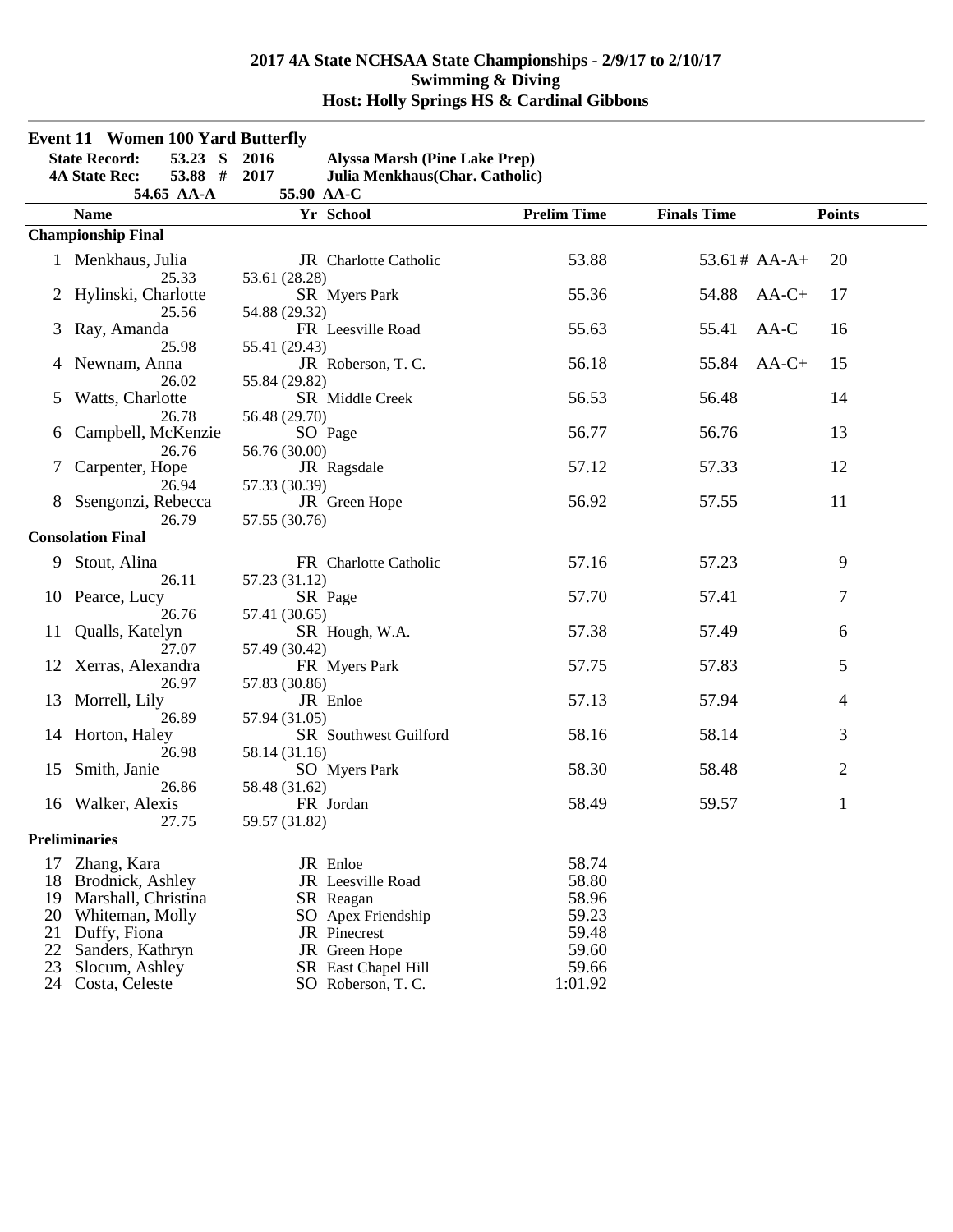| <b>Event 12 Men 100 Yard Butterfly</b> |                                   |                                             |                    |                    |                |  |
|----------------------------------------|-----------------------------------|---------------------------------------------|--------------------|--------------------|----------------|--|
|                                        | <b>State Record:</b><br>47.33 S   | <b>Ricky Berens (S Mecklenburg)</b><br>2006 |                    |                    |                |  |
|                                        | 47.33#<br><b>4A State Rec:</b>    | 2006<br><b>Ricky Berens (S Mecklenburg)</b> |                    |                    |                |  |
|                                        | 49.23 AA-A                        | 50.16 AA-C                                  |                    |                    |                |  |
|                                        | <b>Name</b>                       | Yr School                                   | <b>Prelim Time</b> | <b>Finals Time</b> | <b>Points</b>  |  |
|                                        | <b>Championship Final</b>         |                                             |                    |                    |                |  |
|                                        | 1 Brown, Zach                     | JR Athens Drive                             | 49.17              | 48.78              | 20<br>$AA-A+$  |  |
|                                        | 23.14<br>Frith, John              | 48.78 (25.64)<br>SR Myers Park              | 50.29              | 49.35              | $AA-C+$<br>17  |  |
| 3                                      | 23.48<br>Troxler, Garrett         | 49.35 (25.87)<br>SR Cary                    | 50.21              | 49.41              | AA-C<br>16     |  |
| 4                                      | 23.36<br>Edwards, Max             | 49.41 (26.05)<br>SO Reagan                  | 49.78              | 49.56              | $AA-C+$<br>15  |  |
| 5                                      | 23.26<br>Edelson, Jack            | 49.56 (26.30)<br>SR Providence              | 51.59              | 50.69              | 14             |  |
| 6                                      | 23.98<br>Lyons, Scott             | 50.69 (26.71)<br>SO Providence              | 51.26              | 51.09              | 13             |  |
| 7                                      | 23.94<br>Barden, Ben              | 51.09 (27.15)<br>SR Southwest Guilford      | 51.57              | 51.12              | 12             |  |
|                                        | 23.98<br>Lucht, Stephen           | 51.12 (27.14)<br>SO Sanderson               | 50.90              | 51.23              | 11             |  |
|                                        | 23.98<br><b>Consolation Final</b> | 51.23 (27.25)                               |                    |                    |                |  |
|                                        |                                   |                                             |                    |                    |                |  |
| 9                                      | Kring, Jaden<br>24.30             | FR Sanderson<br>51.67 (27.37)               | 51.95              | 51.67              | 9              |  |
| 10                                     | Field, Carlos                     | SR Pinecrest                                | 52.19              | 52.44              | 7              |  |
| 11                                     | 24.15<br>Chao, Christopher        | 52.44 (28.29)<br>JR East Chapel Hill        | 52.57              | 52.52              | 6              |  |
| 12                                     | 24.78<br>Schneider, Ethan         | 52.52 (27.74)<br>FR Hough, W.A.             | 52.32              | 52.61              | 5              |  |
| 13                                     | 24.57<br>Auderer, Michael         | 52.61 (28.04)<br>SO Britt, Jack             | 52.02              | 52.72              | 4              |  |
| 14                                     | 24.50<br>Compton, Peter           | 52.72 (28.22)<br>SR Panther Creek           | 52.93              | 52.74              | 3              |  |
| 15                                     | 24.59<br>Ssengonzi, Jesse         | 52.74 (28.15)<br>FR Green Hope              | 52.52              | 52.79              | $\overline{2}$ |  |
| 16                                     | 24.36<br>Warlick, Andrew          | 52.79 (28.43)<br>JR Myers Park              | 52.97              | 53.80              | 1              |  |
|                                        | 25.06<br><b>Preliminaries</b>     | 53.80 (28.74)                               |                    |                    |                |  |
|                                        |                                   |                                             |                    |                    |                |  |
| 17                                     | Wahlen, David                     | SO Athens Drive                             | 53.15              |                    |                |  |
| 18                                     | Eudy, Alex                        | SO Ardrey Kell                              | 53.40              |                    |                |  |
| 19                                     | Hering, Tanner                    | FR Page                                     | 53.58              |                    |                |  |
| 20                                     | Riggs, Benjamin                   | <b>SR</b> Northwest Guilford                | 53.68              |                    |                |  |
| 21                                     | Collins, James                    | JR Hough, W.A.                              | 53.76              |                    |                |  |
| 22                                     | Vlahos, Luke                      | FR West Forsyth                             | 53.96              |                    |                |  |
| 23<br>$---$                            | Meehan, Jack<br>Healy, John       | FR Charlotte Catholic<br>JR Green Hope      | 54.22<br><b>DQ</b> |                    |                |  |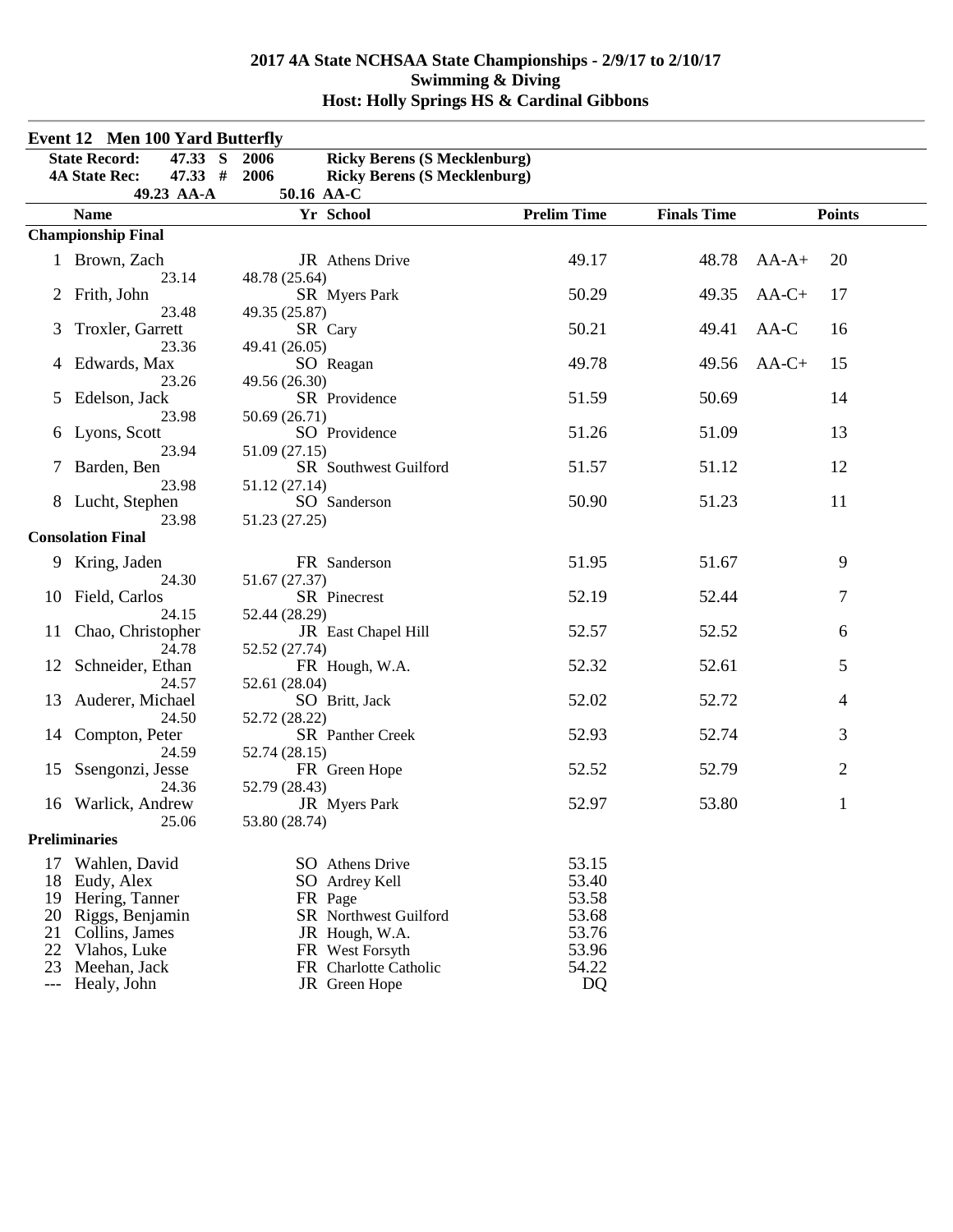|                                        | <b>Event 13 Women 100 Yard Freestyle</b>                                                                                                                        |                                                                                                                                                         |                                                                       |                    |                |  |
|----------------------------------------|-----------------------------------------------------------------------------------------------------------------------------------------------------------------|---------------------------------------------------------------------------------------------------------------------------------------------------------|-----------------------------------------------------------------------|--------------------|----------------|--|
|                                        | 49.68 S<br><b>State Record:</b><br>49.68 # 2014<br><b>4A State Rec:</b><br>50.50 AA-A                                                                           | 2014<br>Emily Allen (Hough, W.A.)<br>Emily Allen (Hough, W.A.)<br>51.27 AA-C                                                                            |                                                                       |                    |                |  |
|                                        | <b>Name</b>                                                                                                                                                     | Yr School                                                                                                                                               | <b>Prelim Time</b>                                                    | <b>Finals Time</b> | <b>Points</b>  |  |
|                                        | <b>Championship Final</b>                                                                                                                                       |                                                                                                                                                         |                                                                       |                    |                |  |
|                                        | 1 Countie, Grace<br>23.75                                                                                                                                       | JR Leesville Road<br>49.98 (26.23)                                                                                                                      | 50.85                                                                 | 49.98              | 20<br>$AA-A$   |  |
|                                        | 2 Lowe, Heidi<br>24.42                                                                                                                                          | JR Hough, W.A.<br>50.89 (26.47)                                                                                                                         | 50.92                                                                 | 50.89              | $AA-C+$<br>17  |  |
| 3                                      | Medlin, Samantha<br>25.07                                                                                                                                       | SR Green Hope<br>51.37 (26.30)                                                                                                                          | 51.77                                                                 | 51.37              | 16             |  |
| 4                                      | Schumann, Sadie<br>24.70                                                                                                                                        | JR Jordan<br>51.50 (26.80)                                                                                                                              | 51.50                                                                 | 51.50              | 15             |  |
| 5                                      | Bartis, Olwyn<br>24.58                                                                                                                                          | SO Charlotte Catholic<br>51.58 (27.00)                                                                                                                  | 51.12                                                                 | 51.58              | 14             |  |
| 6                                      | Despres, Morgan<br>24.97                                                                                                                                        | JR Conley, D. H.<br>51.74 (26.77)                                                                                                                       | 51.78                                                                 | 51.74              | 13             |  |
| 7                                      | Merritt, Kensley<br>25.16                                                                                                                                       | FR Hough, W.A.<br>52.04 (26.88)                                                                                                                         | 51.78                                                                 | 52.04              | 12             |  |
| 8                                      | Copeland, Hannah<br>25.42                                                                                                                                       | SO Page<br>52.86 (27.44)                                                                                                                                | 52.20                                                                 | 52.86              | 11             |  |
|                                        | <b>Consolation Final</b>                                                                                                                                        |                                                                                                                                                         |                                                                       |                    |                |  |
| 9.                                     | Torres, Svea                                                                                                                                                    | JR Conley, D. H.<br>52.40 (27.22)                                                                                                                       | 52.28                                                                 | 52.40              | 9              |  |
| 10                                     | 25.18<br>Reeder, Grace<br>25.21                                                                                                                                 | SO Roberson, T. C.<br>52.47 (27.26)                                                                                                                     | 52.34                                                                 | 52.47              | 7              |  |
| 11                                     | Schoonhagen, Emily<br>25.45                                                                                                                                     | JR Grimsley<br>52.48 (27.03)                                                                                                                            | 52.41                                                                 | 52.48              | 6              |  |
| 12                                     | Copeland, Mary Grace<br>25.19                                                                                                                                   | SO Page<br>52.56 (27.37)                                                                                                                                | 52.98                                                                 | 52.56              | 5              |  |
| 13                                     | Pinnix, Omega<br>25.16                                                                                                                                          | FR Grimsley<br>52.58 (27.42)                                                                                                                            | 53.28                                                                 | 52.58              | 4              |  |
| 14                                     | Cera, Adrianna<br>25.35                                                                                                                                         | SO Millbrook<br>52.78 (27.43)                                                                                                                           | 52.40                                                                 | 52.78              | 3              |  |
| 15                                     | Perez, Sophie<br>25.78                                                                                                                                          | JR East Chapel Hill<br>53.43 (27.65)                                                                                                                    | 52.94                                                                 | 53.43              | $\overline{2}$ |  |
|                                        | Medlin, Lauren<br>25.34                                                                                                                                         | SO Green Hope<br>DQ (27.57)                                                                                                                             | 53.12                                                                 | DQ                 |                |  |
|                                        | <b>Preliminaries</b>                                                                                                                                            |                                                                                                                                                         |                                                                       |                    |                |  |
| 17<br>18<br>19<br>20<br>21<br>22<br>23 | Toburen, Abigail<br>Sheridan, Spencer<br>Lassell, Marissa<br>Schlitt, Kayla<br>McGill, Meredith<br>Pennington, Isabel<br>Calhoun, Sadie<br>24 Fulcher, Caroline | <b>SR</b> Leesville Road<br>JR Myers Park<br>SO Hough, W.A.<br>FR Roberson, T. C.<br>JR Ragsdale<br>FR Parkland<br>SO North Mecklenburg<br>SO Sanderson | J53.28<br>53.59<br>54.14<br>54.33<br>54.82<br>55.00<br>55.04<br>57.00 |                    |                |  |
|                                        |                                                                                                                                                                 |                                                                                                                                                         |                                                                       |                    |                |  |
|                                        | Event 13S Women 100 Yard Freestyle Swim-off                                                                                                                     |                                                                                                                                                         |                                                                       |                    |                |  |
|                                        | <b>State Record:</b><br>49.68 S<br>49.68 #<br><b>4A State Rec:</b><br>50.50 AA-A                                                                                | Emily Allen (Hough, W.A.)<br>2014<br>2014<br>Emily Allen (Hough, W.A.)<br>51.27 AA-C                                                                    |                                                                       |                    |                |  |
|                                        | <b>Name</b>                                                                                                                                                     | Yr School                                                                                                                                               |                                                                       | <b>Finals Time</b> |                |  |
|                                        | - Swim-off                                                                                                                                                      |                                                                                                                                                         |                                                                       |                    |                |  |
|                                        | 1 Pinnix, Omega<br>25.32                                                                                                                                        | FR Grimsley<br>53.00 (27.68)                                                                                                                            |                                                                       | 53.00              |                |  |
| 2                                      | Toburen, Abigail<br>25.81                                                                                                                                       | SR Leesville Road<br>53.31 (27.50)                                                                                                                      |                                                                       | 53.31              |                |  |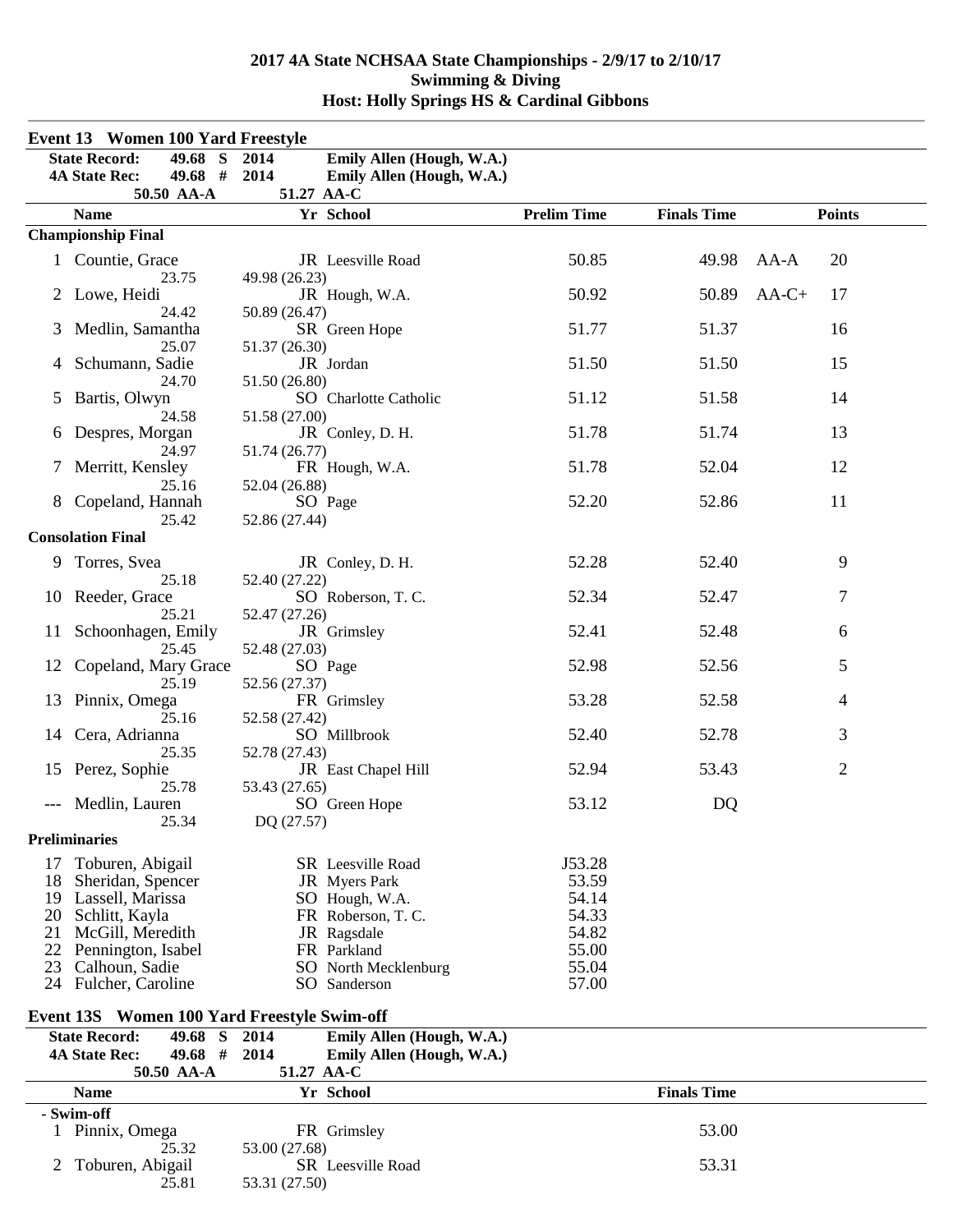| <b>Event 14 Men 100 Yard Freestyle</b> |                                                                    |                                                                                                  |                    |                    |                |  |
|----------------------------------------|--------------------------------------------------------------------|--------------------------------------------------------------------------------------------------|--------------------|--------------------|----------------|--|
|                                        | 44.86 S<br><b>State Record:</b><br>44.86 #<br><b>4A State Rec:</b> | <b>Colin Ellington</b> (Holly Springs)<br>2014<br>2014<br><b>Colin Ellington</b> (Holly Springs) |                    |                    |                |  |
|                                        | 45.14 AA-A                                                         | 45.86 AA-C                                                                                       |                    |                    |                |  |
|                                        | <b>Name</b>                                                        | Yr School                                                                                        | <b>Prelim Time</b> | <b>Finals Time</b> | <b>Points</b>  |  |
|                                        | <b>Championship Final</b>                                          |                                                                                                  |                    |                    |                |  |
|                                        | 1 Messenger, Jack<br>21.63                                         | SR Broughton<br>44.64 (23.01)                                                                    | 45.50              | 44.64S AA-A+       | 20             |  |
|                                        | 2 Bathory, Levente<br>21.94                                        | SR Reagan<br>45.56 (23.62)                                                                       | 46.33              | 45.56              | 17<br>AA-C     |  |
| 3                                      | Burhans, Tucker<br>22.13                                           | JR West Forsyth<br>45.78 (23.65)                                                                 | 45.85              | 45.78              | $AA-C+$<br>16  |  |
| 4                                      | Downs, Bradley<br>22.71                                            | SR Conley, D. H.<br>46.53 (23.82)                                                                | 46.59              | 46.53              | 15             |  |
| 5                                      | Gonzales, Hernan<br>22.60                                          | SR Hough, W.A.<br>46.76 (24.16)                                                                  | 47.34              | 46.76              | 14             |  |
| 6                                      | Stillman, Kellen<br>22.92                                          | SR South Mecklenburg<br>47.11 (24.19)                                                            | 46.84              | 47.11              | 13             |  |
| 7                                      | Zieg, Parker<br>22.69                                              | JR Grimsley<br>47.12 (24.43)                                                                     | 47.41              | 47.12              | 12             |  |
|                                        | 8 Plewniak, Kevin<br>23.38                                         | JR Middle Creek<br>47.42 (24.04)                                                                 | 47.18              | 47.42              | 11             |  |
|                                        | <b>Consolation Final</b>                                           |                                                                                                  |                    |                    |                |  |
|                                        | 9 Pigg, Hunter                                                     | JR Millbrook                                                                                     | 47.44              | 47.27              | 9              |  |
|                                        | 22.94<br>10 Svane-From, Thomas                                     | 47.27 (24.33)<br>JR Providence                                                                   | 47.77              | 47.40              | 7              |  |
|                                        | 22.94<br>11 Manchester, Coleman<br>23.05                           | 47.40 (24.46)<br>SR Hough, W.A.<br>47.58 (24.53)                                                 | 47.44              | 47.58              | 6              |  |
|                                        | 12 Spaeth, Austin<br>22.96                                         | SR Butler<br>47.98 (25.02)                                                                       | 48.21              | 47.98              | 5              |  |
| 13                                     | Graham, Payton<br>22.81                                            | JR Butler<br>48.20 (25.39)                                                                       | 47.49              | 48.20              | 4              |  |
|                                        | 14 Lowe, Kenneth<br>23.44                                          | FR Hough, W.A.<br>48.64 (25.20)                                                                  | 48.02              | 48.64              | 3              |  |
| 15                                     | Mintz, Andrew<br>23.35                                             | JR Middle Creek<br>48.65 (25.30)                                                                 | 48.24              | 48.65              | $\overline{2}$ |  |
|                                        | 16 Brown, Taye<br>23.44                                            | SO Wakefield<br>48.89 (25.45)                                                                    | 47.93              | 48.89              | $\mathbf{1}$   |  |
|                                        | <b>Preliminaries</b>                                               |                                                                                                  |                    |                    |                |  |
| 17                                     | Day, John                                                          | JR North Davidson                                                                                | 48.46              |                    |                |  |
| 18                                     | Herman, David                                                      | SR Parkland                                                                                      | 49.25              |                    |                |  |
| 19                                     | Cummings, Austin                                                   | SO Ardrey Kell                                                                                   | 49.27              |                    |                |  |
| 20                                     | Charles, Emile                                                     | SO East Chapel Hill                                                                              | 49.31              |                    |                |  |
| 21                                     | Demko, Jonathan                                                    | <b>JR</b> Panther Creek                                                                          | 49.36              |                    |                |  |
| 22                                     | Lenchik, Josh                                                      | JR Reynolds, R. J.                                                                               | 49.59              |                    |                |  |
| 23                                     | Tuenker, Leo                                                       | SR Wakefield                                                                                     | 50.16              |                    |                |  |
| 24                                     | Copeland, Wyatte                                                   | SR Davie County                                                                                  | 50.51              |                    |                |  |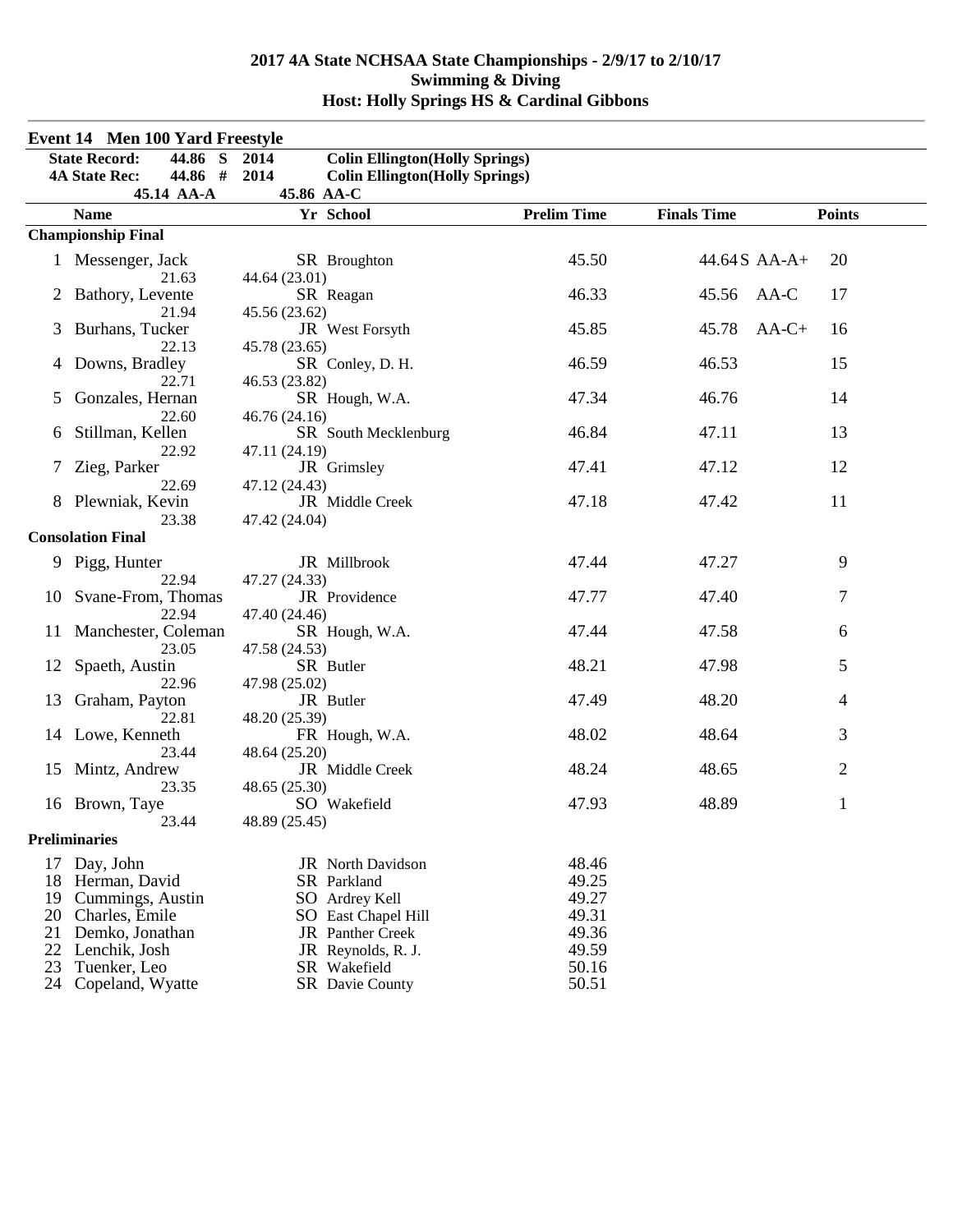|    | <b>Event 15 Women 500 Yard Freestyle</b><br><b>State Record:</b><br>4:40.98 | S<br>2014                      | <b>Hannah Moore (Green Hope)</b> |                                  |                    |               |
|----|-----------------------------------------------------------------------------|--------------------------------|----------------------------------|----------------------------------|--------------------|---------------|
|    | <b>4A State Rec:</b><br>$4:40.98$ #                                         | 2014                           | <b>Hannah Moore (Green Hope)</b> |                                  |                    |               |
|    | 4:52.43 AA-A<br><b>Name</b>                                                 | 4:57.48 AA-C<br>Yr School      |                                  |                                  | <b>Finals Time</b> | <b>Points</b> |
|    |                                                                             |                                |                                  |                                  |                    |               |
|    | 1 Pozder, Ana                                                               | JR Apex                        |                                  |                                  | 4:48.48            | 20<br>$AA-A$  |
|    | 26.21                                                                       | 54.73 (28.52)                  | 1:23.78(29.05)                   | 1:53.26(29.48)                   |                    |               |
|    | 2:22.04 (28.78)                                                             | 2:51.40(29.36)                 | 3:20.48 (29.08)                  | 3:50.30(29.82)                   |                    |               |
|    | 4:19.88 (29.58)                                                             | 4:48.48(28.60)<br>FR Sanderson |                                  |                                  | 4:50.49            |               |
| 2  | Haney, Kenna                                                                |                                |                                  |                                  |                    | $AA-A+$<br>17 |
|    | 26.12                                                                       | 54.86 (28.74)                  | 1:24.16(29.30)                   | 1:53.64(29.48)                   |                    |               |
|    | 2:23.10(29.46)                                                              | 2:52.72(29.62)                 | 3:22.44(29.72)                   | 3:52.33 (29.89)                  |                    |               |
|    | 4:21.89(29.56)                                                              | 4:50.49(28.60)                 |                                  |                                  | 4:55.12            | AA-C<br>16    |
| 3  | Marquardt, Ellie                                                            |                                | SO South Mecklenburg             |                                  |                    |               |
|    | 27.14                                                                       | 55.81 (28.67)                  | 1:25.13(29.32)                   | 1:54.85(29.72)                   |                    |               |
|    | 2:24.76 (29.91)                                                             | 2:54.54 (29.78)                | 3:24.69(30.15)                   | 3:55.47 (30.78)                  |                    |               |
| 4  | 4:25.90(30.43)<br>McCullagh, Erin                                           | 4:55.12(29.22)                 | SR Charlotte Catholic            |                                  | 4:56.60            | 15<br>$AA-C$  |
|    | 26.81                                                                       | 55.93 (29.12)                  |                                  |                                  |                    |               |
|    | 2:25.46 (30.07)                                                             | 2:55.57(30.11)                 | 1:25.47(29.54)<br>3:25.81(30.24) | 1:55.39(29.92)<br>3:56.08(30.27) |                    |               |
|    |                                                                             |                                |                                  |                                  |                    |               |
| 5  | 4:26.44(30.36)<br>Conroy, Erin                                              | 4:56.60(30.16)<br>SR Apex      |                                  |                                  | 4:59.62            | 14            |
|    | 28.79                                                                       | 58.85 (30.06)                  | 1:29.09(30.24)                   | 1:59.11(30.02)                   |                    |               |
|    | 2:29.19(30.08)                                                              | 2:59.40 (30.21)                | 3:29.55(30.15)                   | 3:59.54 (29.99)                  |                    |               |
|    | 4:29.70(30.16)                                                              | 4:59.62 (29.92)                |                                  |                                  |                    |               |
| 6  | Ray, Amanda                                                                 |                                | FR Leesville Road                |                                  | 5:00.46            | 13            |
|    | 27.44                                                                       | 57.42 (29.98)                  | 1:27.86(30.44)                   | 1:58.36(30.50)                   |                    |               |
|    | 2:28.93 (30.57)                                                             | 2:59.13(30.20)                 | 3:29.69(30.56)                   | 4:00.13(30.44)                   |                    |               |
|    | 4:30.75 (30.62)                                                             | 5:00.46(29.71)                 |                                  |                                  |                    |               |
| 7  | Qualls, Katelyn                                                             |                                | SR Hough, W.A.                   |                                  | 5:00.83            | 12            |
|    | 27.60                                                                       | 57.26 (29.66)                  | 1:27.58(30.32)                   | 1:58.22(30.64)                   |                    |               |
|    | 2:28.71 (30.49)                                                             | 2:59.12(30.41)                 | 3:29.73(30.61)                   | 4:00.52(30.79)                   |                    |               |
|    | 4:31.22(30.70)                                                              | 5:00.83(29.61)                 |                                  |                                  |                    |               |
| 8  | Vetrano, Alexis                                                             |                                | SR Leesville Road                |                                  | 5:01.33            | 11            |
|    | 27.08                                                                       | 56.31 (29.23)                  | 1:26.39(30.08)                   | 1:56.75(30.36)                   |                    |               |
|    | 2:27.43 (30.68)                                                             | 2:58.32(30.89)                 | 3:29.14(30.82)                   | 3:59.80(30.66)                   |                    |               |
|    | 4:31.00(31.20)                                                              | 5:01.33 (30.33)                |                                  |                                  |                    |               |
| 9  | Soleo, Lauren                                                               |                                | JR Panther Creek                 |                                  | 5:02.11            | 9             |
|    | 27.72                                                                       | 57.21 (29.49)                  | 1:27.69 (30.48)                  | 1:57.95 (30.26)                  |                    |               |
|    | 2:28.63(30.68)                                                              | 2:59.37(30.74)                 | 3:30.29 (30.92)                  | 4:01.69(31.40)                   |                    |               |
|    | 4:32.62(30.93)                                                              | 5:02.11 (29.49)                |                                  |                                  |                    |               |
| 10 | Martin, Cara                                                                | SR Clayton                     |                                  |                                  | 5:02.45            | 7             |
|    | 27.92                                                                       | 57.45 (29.53)                  | 1:27.61(30.16)                   | 1:57.97(30.36)                   |                    |               |
|    | 2:28.58(30.61)                                                              | 2:59.35(30.77)                 | 3:30.51(31.16)                   | 4:01.83(31.32)                   |                    |               |
|    | 4:32.89(31.06)                                                              | 5:02.45 (29.56)                |                                  |                                  |                    |               |
| 11 | Long, Camille                                                               |                                | SR Roberson, T.C.                |                                  | 5:03.77            | 6             |
|    | 27.46                                                                       | 57.51 (30.05)                  | 1:28.25(30.74)                   | 1:59.22(30.97)                   |                    |               |
|    | 2:30.31 (31.09)                                                             | 3:01.52(31.21)                 | 3:32.97(31.45)                   | 4:04.15(31.18)                   |                    |               |
|    | 4:34.70(30.55)                                                              | 5:03.77 (29.07)                |                                  |                                  |                    |               |
| 12 | Applegate, Meredith                                                         |                                | SR Charlotte Catholic            |                                  | 5:05.12            | 5             |
|    | 28.31                                                                       | 58.41 (30.10)                  | 1:29.49(31.08)                   | 2:00.12(30.63)                   |                    |               |
|    | 2:30.92 (30.80)                                                             | 3:01.90(30.98)                 | 3:32.54(30.64)                   | 4:03.81(31.27)                   |                    |               |
|    | 4:34.63 (30.82)                                                             | 5:05.12 (30.49)                |                                  |                                  |                    |               |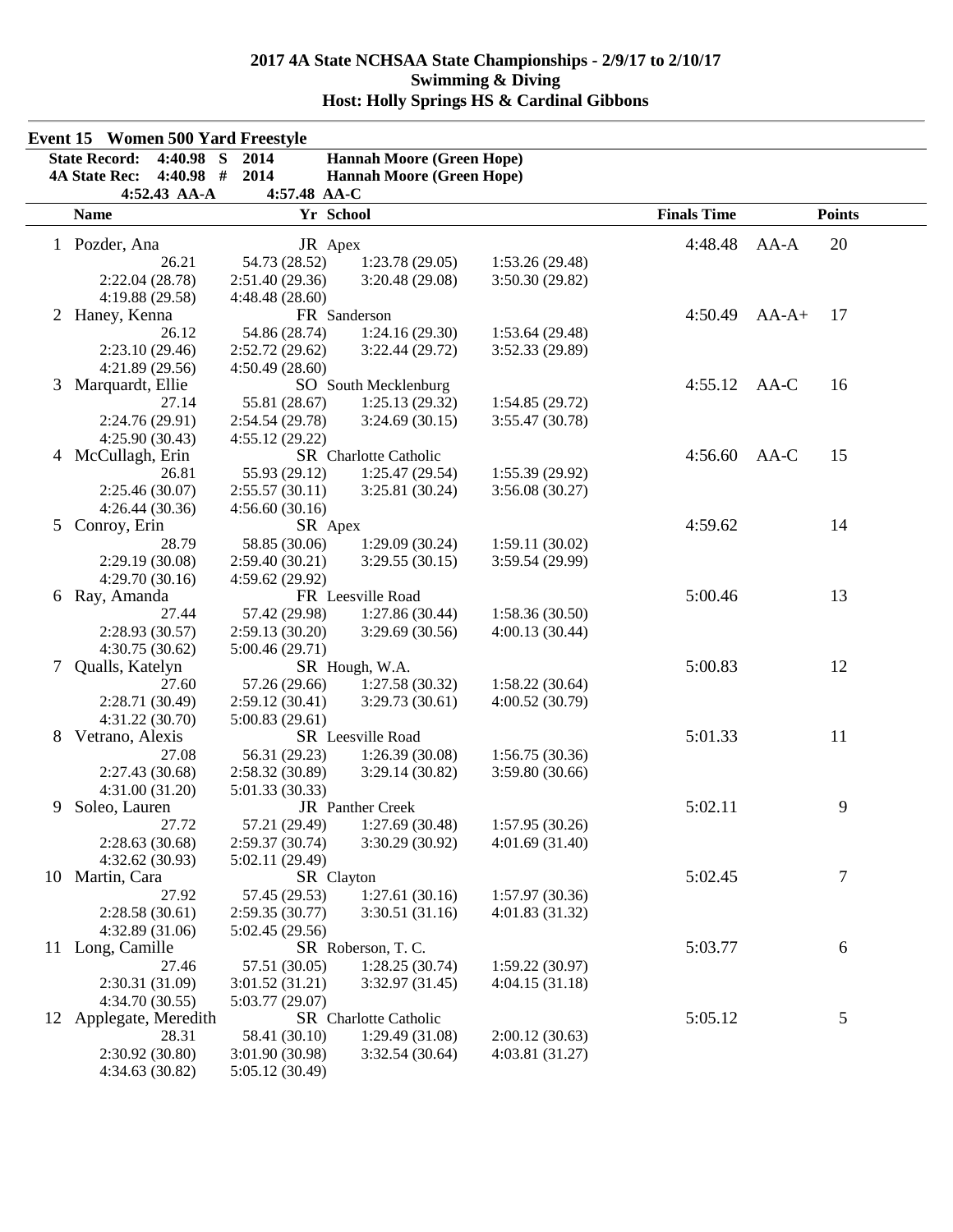| (Event 15 Women 500 Yard Freestyle)<br><b>Name</b> | Yr School       |                       |                 | <b>Finals Time</b> | <b>Points</b>  |
|----------------------------------------------------|-----------------|-----------------------|-----------------|--------------------|----------------|
| 13<br>Brodnick, Ashley                             |                 | JR Leesville Road     |                 | 5:07.08            | 4              |
| 27.04                                              | 57.14(30.10)    | 1:27.79(30.65)        | 1:58.90(31.11)  |                    |                |
| 2:30.08(31.18)                                     | 3:01.24(31.16)  | 3:32.99(31.75)        | 4:04.68(31.69)  |                    |                |
| 4:36.23(31.55)                                     | 5:07.08 (30.85) |                       |                 |                    |                |
| 14 Benson, Emily                                   |                 | SR Ardrey Kell        |                 | 5:10.67            | 3              |
| 27.89                                              | 58.29 (30.40)   | 1:29.15(30.86)        | 2:00.88(31.73)  |                    |                |
| 2:32.56(31.68)                                     | 3:04.32(31.76)  | 3:36.17(31.85)        | 4:08.26(32.09)  |                    |                |
| 4:40.19(31.93)                                     | 5:10.67(30.48)  |                       |                 |                    |                |
| Dennis, Morgan<br>15                               |                 | FR North Davidson     |                 | 5:11.37            | $\overline{c}$ |
| 26.99                                              | 57.36 (30.37)   | 1:28.51(31.15)        | 2:00.55(32.04)  |                    |                |
| 2:33.13(32.58)                                     | 3:04.87(31.74)  | 3:36.37(31.50)        | 4:08.07(31.70)  |                    |                |
| 4:40.03(31.96)                                     | 5:11.37 (31.34) |                       |                 |                    |                |
| Tomsheck, Emily<br>16                              |                 | SR Hough, W.A.        |                 | 5:11.73            | $\mathbf{1}$   |
| 27.60                                              | 57.59 (29.99)   | 1:28.28(30.69)        | 1:59.71(31.43)  |                    |                |
| 2:31.61(31.90)                                     | 3:03.61(32.00)  | 3:36.01(32.40)        | 4:08.17(32.16)  |                    |                |
| 4:40.42(32.25)                                     | 5:11.73(31.31)  |                       |                 |                    |                |
| Rocque, Jacqi<br>17                                |                 | SR Cardinal Gibbons   |                 | 5:12.47            |                |
| 28.39                                              | 58.57 (30.18)   | 1:29.18(30.61)        | 2:00.50(31.32)  |                    |                |
| 2:32.16(31.66)                                     | 3:04.34(32.18)  | 3:36.52(32.18)        | 4:08.75(32.23)  |                    |                |
| 4:40.97 (32.22)                                    | 5:12.47 (31.50) |                       |                 |                    |                |
| 18<br>Allen, Olivia                                |                 | SR Cardinal Gibbons   |                 | 5:13.22            |                |
| 28.70                                              | 59.49 (30.79)   | 1:30.47(30.98)        | 2:01.96 (31.49) |                    |                |
| 2:33.75(31.79)                                     | 3:05.66(31.91)  | 3:37.50(31.84)        | 4:09.80 (32.30) |                    |                |
| 4:41.94(32.14)                                     | 5:13.22 (31.28) |                       |                 |                    |                |
| 19<br>Martin, Phoebe                               |                 | SO Northwest Guilford |                 | 5:14.63            |                |
| 28.93                                              | 1:00.45(31.52)  | 1:32.20(31.75)        | 2:04.08 (31.88) |                    |                |
| 2:36.34(32.26)                                     | 3:08.41(32.07)  | 3:40.42(32.01)        | 4:12.21(31.79)  |                    |                |
| 4:44.05(31.84)                                     | 5:14.63 (30.58) |                       |                 |                    |                |
| Kayye, Olivia<br>20                                |                 | JR East Chapel Hill   |                 | 5:16.62            |                |
| 28.42                                              | 59.95 (31.53)   | 1:32.41(32.46)        | 2:04.57(32.16)  |                    |                |
| 2:36.76(32.19)                                     | 3:08.94(32.18)  | 3:41.08(32.14)        | 4:13.02 (31.94) |                    |                |
| 4:44.93 (31.91)                                    | 5:16.62(31.69)  |                       |                 |                    |                |
| Potter, Laurin<br>21                               |                 | FR Mount Tabor        |                 | 5:18.31            |                |
| 28.75                                              | 1:00.00(31.25)  | 1:32.01(32.01)        | 2:04.52(32.51)  |                    |                |
| 2:37.19(32.67)                                     | 3:09.90(32.71)  | 3:42.46 (32.56)       | 4:15.03(32.57)  |                    |                |
| 4:47.34 (32.31)                                    | 5:18.31 (30.97) |                       |                 |                    |                |
| 22<br>Taylor, Marissa                              |                 | SR South Caldwell     |                 | 5:19.31            |                |
| 27.82                                              | 58.83 (31.01)   | 1:31.14(32.31)        | 2:03.49 (32.35) |                    |                |
| 2:36.25(32.76)                                     | 3:08.89(32.64)  | 3:41.80 (32.91)       | 4:14.74 (32.94) |                    |                |
| 4:47.64 (32.90)                                    | 5:19.31 (31.67) |                       |                 |                    |                |
| Cairns, Adelaide<br>23                             |                 | SR Cardinal Gibbons   |                 | 5:22.34            |                |
| 29.33                                              | 1:01.17(31.84)  | 1:33.41(32.24)        | 2:05.75 (32.34) |                    |                |
| 2:38.13(32.38)                                     | 3:10.78(32.65)  | 3:43.57 (32.79)       | 4:16.27(32.70)  |                    |                |
| 4:49.45(33.18)                                     | 5:22.34 (32.89) |                       |                 |                    |                |
| 24<br>Joram, Sarah                                 |                 | SR West Forsyth       |                 | 5:25.40            |                |
| 29.55                                              | 1:01.31(31.76)  | 1:33.96(32.65)        | 2:06.84 (32.88) |                    |                |
| 2:39.49(32.65)                                     | 3:12.72(33.23)  | 3:45.72 (33.00)       | 4:19.12 (33.40) |                    |                |
| 4:52.43 (33.31)                                    | 5:25.40 (32.97) |                       |                 |                    |                |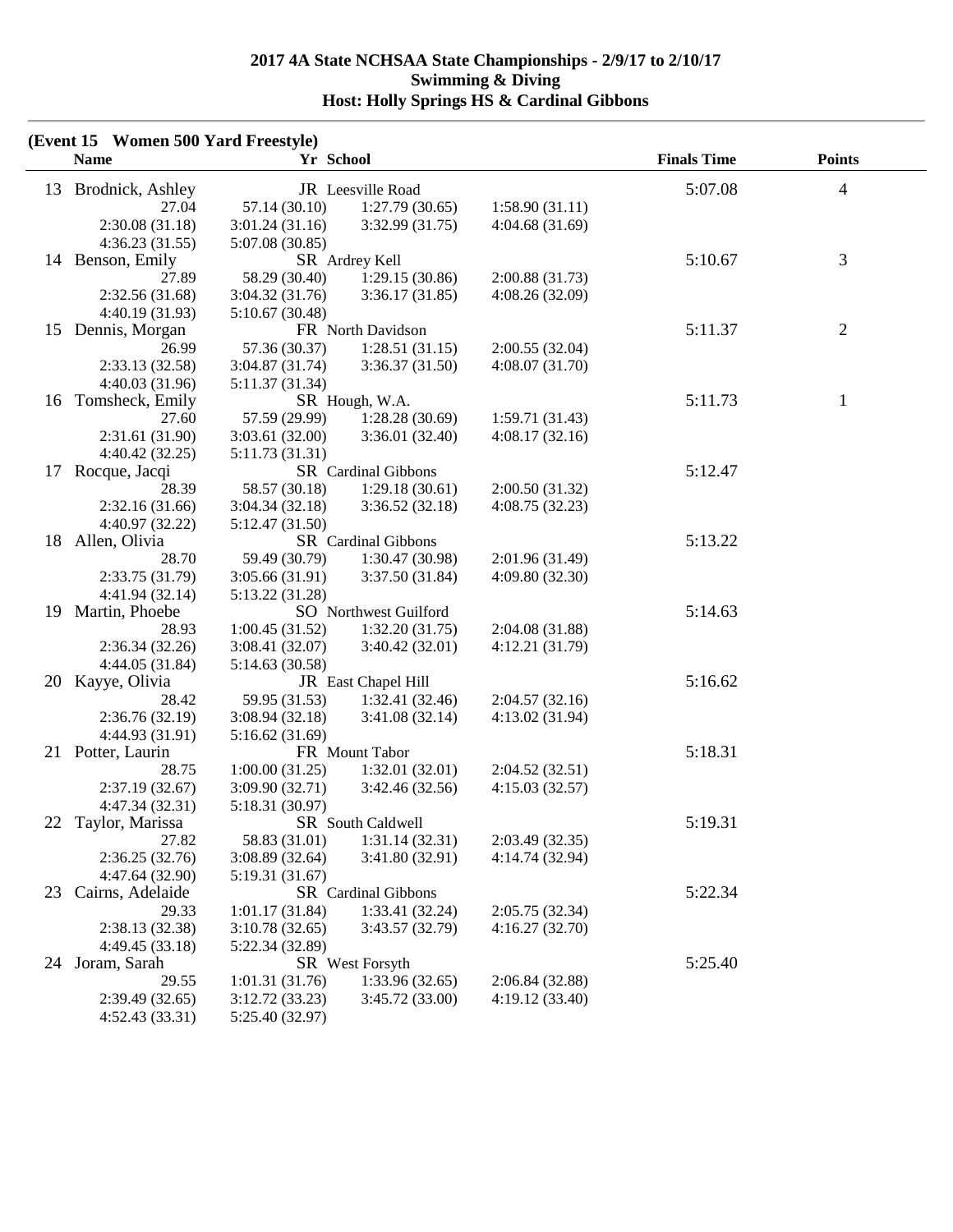|    | Event 16 Men 500 Yard Freestyle                     |                      |                                |                 |                    |               |
|----|-----------------------------------------------------|----------------------|--------------------------------|-----------------|--------------------|---------------|
|    | <b>State Record:</b><br>S<br>4:25.52                | 2006                 | <b>Charlie Houchin (Enloe)</b> |                 |                    |               |
|    | $4:25.52$ #<br><b>4A State Rec:</b><br>4:29.69 AA-A | 2006<br>4:34.26 AA-C | <b>Charlie Houchin (Enloe)</b> |                 |                    |               |
|    | <b>Name</b>                                         | Yr School            |                                |                 | <b>Finals Time</b> | <b>Points</b> |
|    | 1 Frith, John                                       |                      | SR Myers Park                  |                 | 4:30.14            | 20<br>$AA-C+$ |
|    | 24.33                                               | 50.85 (26.52)        | 1:17.88(27.03)                 | 1:45.41(27.53)  |                    |               |
|    | 2:13.31 (27.90)                                     | 2:40.89 (27.58)      | 3:08.71(27.82)                 | 3:36.44(27.73)  |                    |               |
|    | 4:03.96 (27.52)                                     | 4:30.14(26.18)       |                                |                 |                    |               |
|    | 2 Kawaguchi, Rhys                                   | SR Cary              |                                |                 | 4:32.43            | $AA-C+$<br>17 |
|    | 24.88                                               | 51.73 (26.85)        | 1:19.38(27.65)                 | 1:47.17(27.79)  |                    |               |
|    | 2:15.13(27.96)                                      | 2:43.20(28.07)       | 3:10.92 (27.72)                | 3:38.76(27.84)  |                    |               |
|    | 4:06.09(27.33)                                      | 4:32.43(26.34)       |                                |                 |                    |               |
| 3  | Youngblood, Weston                                  |                      | SR South Mecklenburg           |                 | 4:34.00            | $AA-C+$<br>16 |
|    | 24.48                                               | 51.22 (26.74)        | 1:18.36(27.14)                 | 1:46.14(27.78)  |                    |               |
|    | 2:14.12 (27.98)                                     | 2:42.31 (28.19)      | 3:10.53(28.22)                 | 3:38.75(28.22)  |                    |               |
|    | 4:06.92(28.17)                                      | 4:34.00 (27.08)      |                                |                 |                    |               |
| 4  | Gambill, Avery                                      |                      | JR North Mecklenburg           |                 | 4:36.42            | 15            |
|    | 25.15                                               | 52.20 (27.05)        | 1:19.92(27.72)                 | 1:48.08(28.16)  |                    |               |
|    | 2:16.39(28.31)                                      | 2:44.73 (28.34)      | 3:13.03(28.30)                 | 3:41.58(28.55)  |                    |               |
|    | 4:09.79 (28.21)                                     | 4:36.42(26.63)       |                                |                 |                    |               |
|    | 5 Legge, Josh                                       |                      | JR Millbrook                   |                 | 4:36.69            | 14            |
|    | 25.45                                               | 53.02 (27.57)        | 1:20.92(27.90)                 | 1:49.13(28.21)  |                    |               |
|    | 2:17.68(28.55)                                      | 2:45.98 (28.30)      | 3:14.26(28.28)                 | 3:42.78 (28.52) |                    |               |
|    | 4:10.44(27.66)                                      | 4:36.69(26.25)       |                                |                 |                    |               |
|    | 6 Rzepecki, Jamison                                 | SO Olympic           |                                |                 | 4:37.78            | 13            |
|    | 24.37                                               | 51.29 (26.92)        | 1:19.01(27.72)                 | 1:47.22(28.21)  |                    |               |
|    | 2:15.61(28.39)                                      | 2:44.06(28.45)       | 3:12.87(28.81)                 | 3:41.85 (28.98) |                    |               |
|    | 4:10.40(28.55)                                      | 4:37.78 (27.38)      |                                |                 |                    |               |
| 7  | Pfuhl, Christopher                                  |                      | SR South Mecklenburg           |                 | 4:38.35            | 12            |
|    | 24.66                                               | 52.19 (27.53)        | 1:20.72(28.53)                 | 1:49.40(28.68)  |                    |               |
|    | 2:17.77(28.37)                                      | 2:46.23(28.46)       | 3:14.38(28.15)                 | 3:42.82 (28.44) |                    |               |
|    | 4:11.13(28.31)                                      | 4:38.35(27.22)       |                                |                 |                    |               |
| 8  | Greene, Jacob                                       | JR Reagan            |                                |                 | 4:39.51            | 11            |
|    | 25.09                                               | 52.54 (27.45)        | 1:20.51(27.97)                 | 1:49.02(28.51)  |                    |               |
|    | 2:17.90 (28.88)                                     | 2:46.23(28.33)       | 3:14.85(28.62)                 | 3:43.16(28.31)  |                    |               |
|    | 4:11.65(28.49)                                      | 4:39.51 (27.86)      |                                |                 |                    |               |
|    | 9 Hubbard, Tom                                      |                      | JR Cardinal Gibbons            |                 | 4:40.61            | 9             |
|    | 25.25                                               | 52.40 (27.15)        | 1:20.45(28.05)                 | 1:48.96(28.51)  |                    |               |
|    | 2:17.52(28.56)                                      | 2:46.03(28.51)       | 3:15.32(29.29)                 | 3:45.01(29.69)  |                    |               |
|    | 4:13.75(28.74)                                      | 4:40.61(26.86)       |                                |                 |                    |               |
|    | 10 Hollet, Drew                                     |                      | SO Athens Drive                |                 | 4:41.27            | 7             |
|    | 26.16                                               | 54.07 (27.91)        | 1:22.64(28.57)                 | 1:51.12(28.48)  |                    |               |
|    | 2:19.01 (27.89)                                     | 2:47.39 (28.38)      | 3:16.31(28.92)                 | 3:45.35 (29.04) |                    |               |
|    | 4:13.98(28.63)                                      | 4:41.27 (27.29)      |                                |                 |                    |               |
| 11 | Moran, Smith                                        |                      | SR Broughton                   |                 | 4:42.06            | 6             |
|    | 25.79                                               | 54.04 (28.25)        | 1:22.42(28.38)                 | 1:50.94(28.52)  |                    |               |
|    | 2:19.73 (28.79)                                     | 2:48.22 (28.49)      | 3:16.81(28.59)                 | 3:45.70 (28.89) |                    |               |
|    | 4:14.35(28.65)                                      | 4:42.06(27.71)       |                                |                 |                    |               |
| 12 | Barden, Luke                                        |                      | SO Southwest Guilford          |                 | 4:43.41            | 5             |
|    | 25.35                                               | 53.02 (27.67)        | 1:21.60(28.58)                 | 1:50.38(28.78)  |                    |               |
|    | 2:19.05(28.67)                                      | 2:47.81 (28.76)      | 3:16.69(28.88)                 | 3:46.10(29.41)  |                    |               |
|    | 4:14.94 (28.84)                                     | 4:43.41 (28.47)      |                                |                 |                    |               |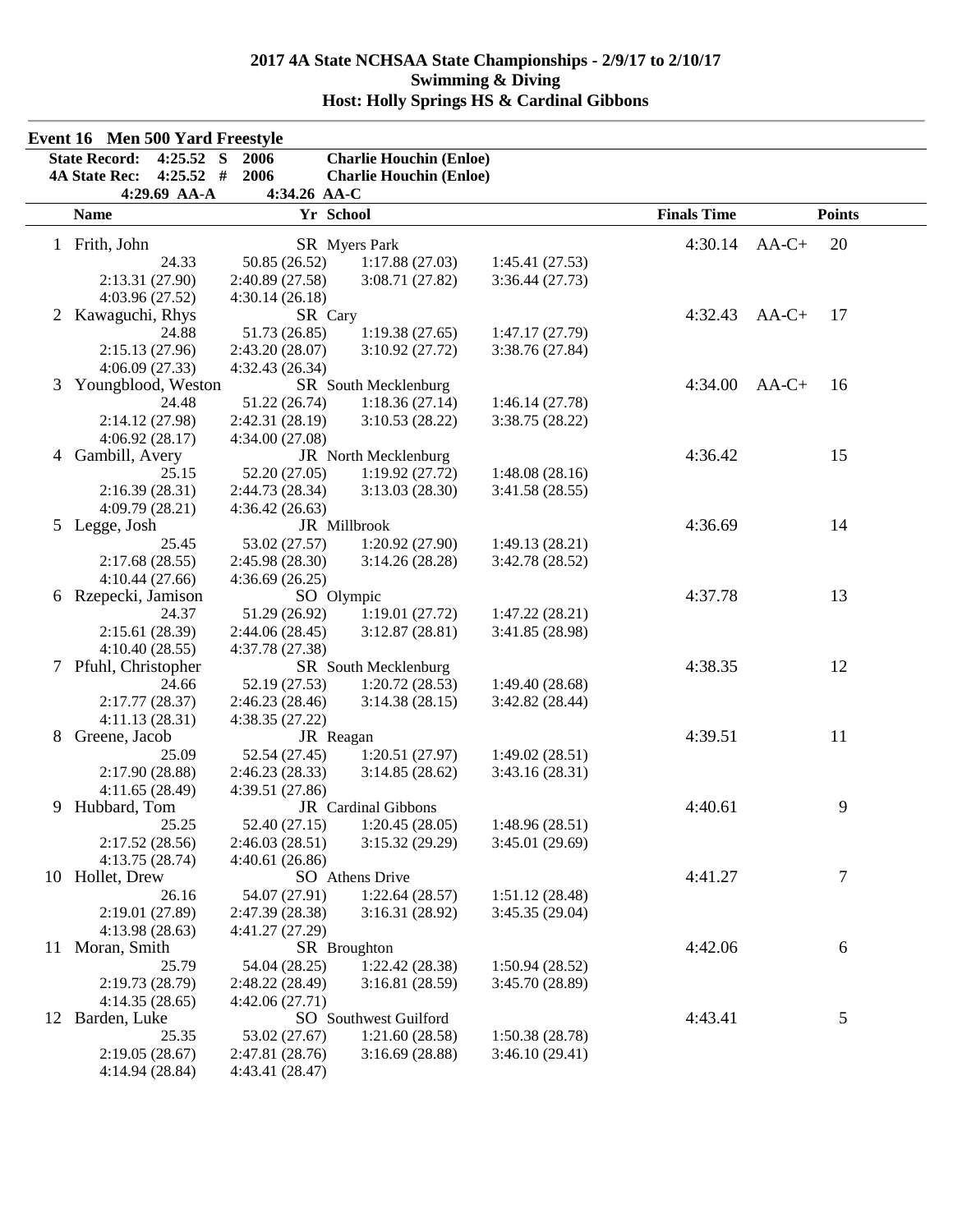|    | <b>Name</b>          | (Event 16 Men 500 Yard Freestyle)<br>Yr School |                     |                 | <b>Finals Time</b> | <b>Points</b>  |
|----|----------------------|------------------------------------------------|---------------------|-----------------|--------------------|----------------|
| 13 | Jaynes, Matthew      | JR Apex                                        |                     |                 | 4:43.45            | 4              |
|    | 25.82                | 53.66 (27.84)                                  | 1:22.52(28.86)      | 1:51.63(29.11)  |                    |                |
|    | 2:20.95 (29.32)      | 2:49.75(28.80)                                 | 3:18.74(28.99)      | 3:47.39(28.65)  |                    |                |
|    | 4:16.03(28.64)       | 4:43.45 (27.42)                                |                     |                 |                    |                |
| 14 | Quinn, Sean          |                                                | JR Wakefield        |                 | 4:44.31            | 3              |
|    | 25.45                | 53.75 (28.30)                                  | 1:22.51(28.76)      | 1:51.04(28.53)  |                    |                |
|    | 2:19.70 (28.66)      | 2:48.40(28.70)                                 | 3:17.14(28.74)      | 3:46.28(29.14)  |                    |                |
|    | 4:15.33(29.05)       | 4:44.31 (28.98)                                |                     |                 |                    |                |
| 15 | Watko, Cothalee      |                                                | JR Cardinal Gibbons |                 | 4:44.75            | $\overline{2}$ |
|    | 25.33                | 52.76 (27.43)                                  | 1:20.70(27.94)      | 1:49.55(28.85)  |                    |                |
|    | 2:18.52 (28.97)      | 2:47.33 (28.81)                                | 3:16.52(29.19)      | 3:45.82 (29.30) |                    |                |
|    | 4:15.38 (29.56)      | 4:44.75 (29.37)                                |                     |                 |                    |                |
|    | 16 Menkhaus, Karl    |                                                | JR Hough, W.A.      |                 | 4:45.79            | 1              |
|    | 26.26                | 54.73 (28.47)                                  | 1:23.64(28.91)      | 1:52.84(29.20)  |                    |                |
|    | 2:22.06(29.22)       | 2:51.02(28.96)                                 | 3:20.18(29.16)      | 3:49.00(28.82)  |                    |                |
|    | 4:17.79 (28.79)      | 4:45.79(28.00)                                 |                     |                 |                    |                |
| 17 | Carter, Jared        |                                                | FR Green Hope       |                 | 4:47.25            |                |
|    | 25.90                | 54.24 (28.34)                                  | 1:22.91(28.67)      | 1:51.87(28.96)  |                    |                |
|    | 2:20.96(29.09)       | 2:50.11(29.15)                                 | 3:19.44(29.33)      | 3:49.04(29.60)  |                    |                |
|    | 4:18.50(29.46)       | 4:47.25(28.75)                                 |                     |                 |                    |                |
|    | 18 Hering, Tanner    | FR Page                                        |                     |                 | 4:48.14            |                |
|    | 26.19                | 54.60 (28.41)                                  | 1:23.86(29.26)      | 1:53.25(29.39)  |                    |                |
|    | 2:22.76(29.51)       | 2:52.07(29.31)                                 | 3:21.48(29.41)      | 3:51.00(29.52)  |                    |                |
|    | 4:20.45(29.45)       | 4:48.14(27.69)                                 |                     |                 |                    |                |
|    | 19 Plumb, Nicholas   |                                                | SR Hough, W.A.      |                 | 4:48.38            |                |
|    | 25.79                | 54.31 (28.52)                                  | 1:23.72(29.41)      | 1:53.35(29.63)  |                    |                |
|    | 2:23.07 (29.72)      | 2:52.90(29.83)                                 | 3:22.62(29.72)      | 3:52.34(29.72)  |                    |                |
|    | 4:20.81(28.47)       | 4:48.38 (27.57)                                |                     |                 |                    |                |
|    | 20 Pritchard, Thomas |                                                | SO Northern Durham  |                 | 4:49.26            |                |
|    | 26.12                | 54.60 (28.48)                                  | 1:23.56(28.96)      | 1:53.07(29.51)  |                    |                |
|    | 2:22.43 (29.36)      | 2:52.05(29.62)                                 | 3:21.64(29.59)      | 3:51.18(29.54)  |                    |                |
|    | 4:20.43(29.25)       | 4:49.26(28.83)                                 |                     |                 |                    |                |
| 21 | Phillips, Jacob      |                                                | SR Leesville Road   |                 | 4:49.95            |                |
|    | 26.04                | 54.41 (28.37)                                  | 1:23.32(28.91)      | 1:52.70(29.38)  |                    |                |
|    | 2:22.25(29.55)       | 2:51.90(29.65)                                 | 3:21.51(29.61)      | 3:51.31 (29.80) |                    |                |
|    | 4:21.18(29.87)       | 4:49.95 (28.77)                                |                     |                 |                    |                |
|    | 22 Hudgens, Robert   |                                                | JR East Mecklenburg |                 | 4:50.04            |                |
|    | 25.36                | 53.09 (27.73)                                  | 1:21.91 (28.82)     | 1:51.22(29.31)  |                    |                |
|    | 2:20.54 (29.32)      | 2:50.07(29.53)                                 | 3:20.23(30.16)      | 3:50.50(30.27)  |                    |                |
|    | 4:20.48 (29.98)      | 4:50.04(29.56)                                 |                     |                 |                    |                |
| 23 | Cairns, Zach         |                                                | FR Cardinal Gibbons |                 | 4:52.67            |                |
|    | 26.44                | 55.26 (28.82)                                  | 1:24.59(29.33)      | 1:53.84(29.25)  |                    |                |
|    | 2:23.33 (29.49)      | 2:52.92 (29.59)                                | 3:22.58(29.66)      | 3:52.63(30.05)  |                    |                |
|    | 4:22.56 (29.93)      | 4:52.67(30.11)                                 |                     |                 |                    |                |
| 24 | Cairns, John         |                                                | SR Cardinal Gibbons |                 | 4:54.64            |                |
|    | 26.43                | 55.05 (28.62)                                  | 1:24.09 (29.04)     | 1:53.76(29.67)  |                    |                |
|    | 2:23.66 (29.90)      | 2:53.95(30.29)                                 | 3:24.52(30.57)      | 3:55.31 (30.79) |                    |                |
|    | 4:25.70 (30.39)      | 4:54.64 (28.94)                                |                     |                 |                    |                |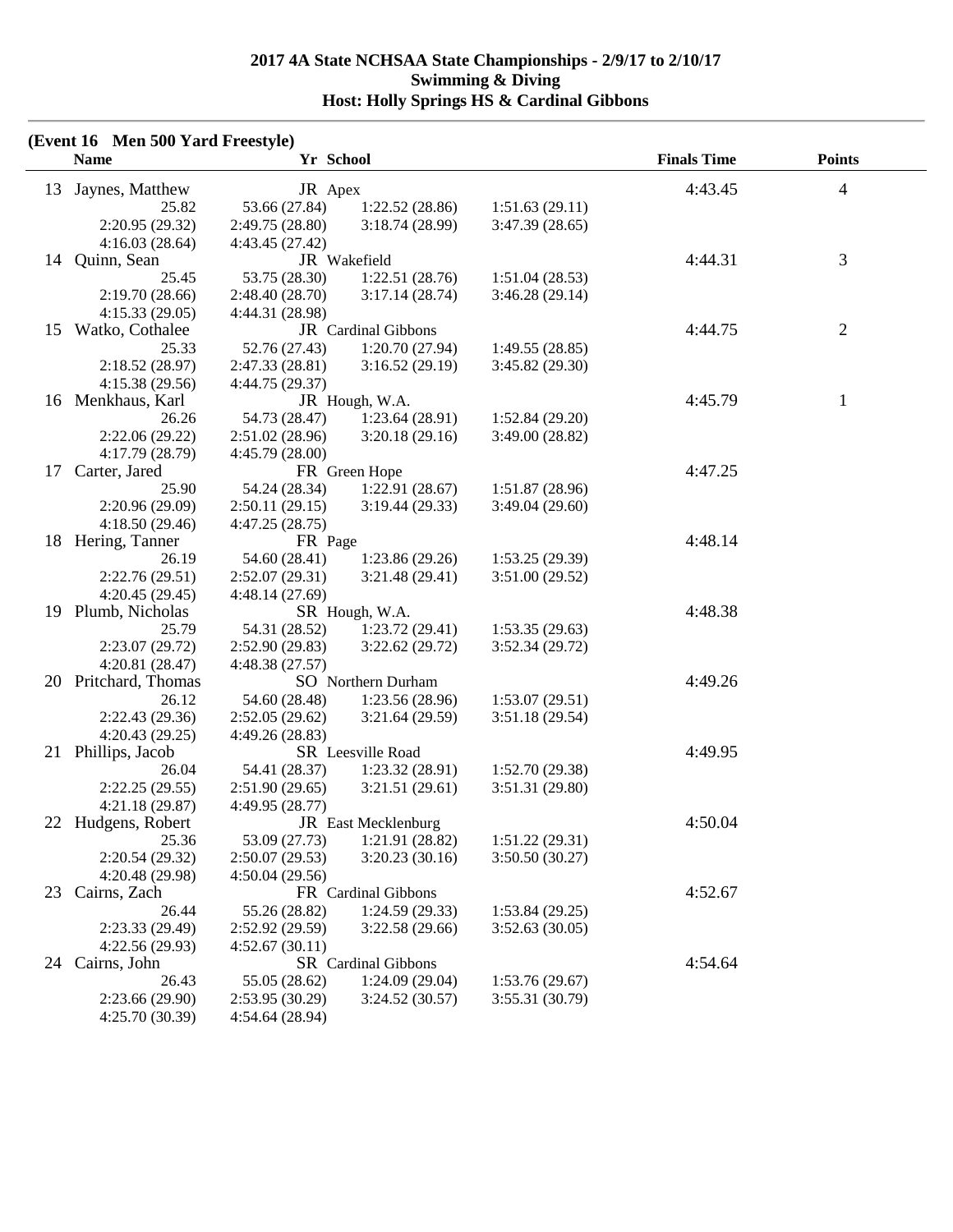|    | <b>Event 17 Women 200 Yard Freestyle Relay</b>                             |                              |                                                        |                                      |                          |                |
|----|----------------------------------------------------------------------------|------------------------------|--------------------------------------------------------|--------------------------------------|--------------------------|----------------|
|    | $1:33.22$ S<br><b>State Record:</b><br>$1:33.22$ #<br><b>4A State Rec:</b> | 2014<br>2014                 | <b>Charlotte Catholic</b><br><b>Charlotte Catholic</b> |                                      |                          |                |
|    | 1:35.85 AA-A<br><b>Team</b>                                                | 1:37.39 AA-C<br><b>Relay</b> |                                                        | <b>Prelim Time</b>                   | <b>Finals Time</b>       | <b>Points</b>  |
|    | <b>Championship Final</b>                                                  |                              |                                                        |                                      |                          |                |
|    | 1 Leesville Road                                                           |                              |                                                        | 1:36.35                              | $1:34.99$ AA-A+          | 40             |
|    | 1) Newton, Grace SO                                                        |                              | 2) Morgan, Brooke SO                                   | 3) Toburen, Abigail SR               | 4) Countie, Grace JR     |                |
|    | 24.56                                                                      |                              | 48.21 (23.65) 1:12.53 (24.32)                          | 1:34.99(22.46)                       |                          |                |
|    | 2 Myers Park                                                               |                              |                                                        | 1:36.48                              | $1:36.40$ AA-C+          | 34             |
|    | 1) Hylinski, Charlotte SR                                                  | 2) Smith, Janie SO           |                                                        | 3) Walker, Emma JR                   | 4) Whitmire, Liza FR     |                |
|    | 23.87                                                                      | 48.30 (24.43)                | 1:12.50(24.20)                                         | 1:36.40(23.90)                       |                          |                |
|    | 3 Hough, W.A.                                                              |                              |                                                        | 1:37.38                              | $1:36.81$ AA-C+          | 32             |
|    | 1) Higgs, Lillian JR                                                       |                              | 2) Brotherton, Madelyn JR                              | 3) Hermanson, Hannah JR              | 4) Lowe, Heidi JR        |                |
|    | 24.25                                                                      | 48.62 (24.37)                | 1:13.33(24.71)                                         | 1:36.81(23.48)                       |                          |                |
|    | 4 Green Hope                                                               |                              |                                                        | 1:38.21                              | 1:36.94 AA-C             | 30             |
|    | 1) Lawrence, Regan                                                         |                              | 2) Medlin, Samantha SR                                 | 3) Ssengonzi, Rebecca JR             | 4) Medlin, Lauren SO     |                |
|    | 24.59                                                                      |                              | 48.24 (23.65) 1:13.30 (25.06)                          | 1:36.94(23.64)                       |                          |                |
| 5  | Roberson, T. C.                                                            |                              |                                                        | 1:37.52                              | 1:36.96 AA-C+            | 28             |
|    | 1) Reeder, Grace SO<br>24.42                                               | 2) Schlitt, Kayla FR         | 48.84 (24.42) 1:12.49 (23.65)                          | 3) Newnam, Anna JR<br>1:36.96(24.47) | 4) Long, Camille SR      |                |
| 6  | <b>Charlotte Catholic</b>                                                  |                              |                                                        | 1:36.55                              | $1:37.12$ AA-C+          | 26             |
|    | 1) Stout, Alina FR                                                         | 2) Sheridan, Julia SR        |                                                        | 3) Brosnan, Abby SR                  | 4) Bartis, Olwyn SO      |                |
|    | 24.55                                                                      |                              | 49.33 (24.78) 1:13.83 (24.50)                          | 1:37.12(23.29)                       |                          |                |
|    | 7 Conley, D. H.                                                            |                              |                                                        | 1:39.00                              | 1:38.15                  | 24             |
|    | 1) Despres, Morgan JR                                                      | 2) Burns, Abigail SO         |                                                        | 3) Kohake, Virginia JR               | 4) Torres, Svea JR       |                |
|    | 24.13                                                                      |                              | $49.16(25.03)$ 1:14.31 (25.15)                         | 1:38.15(23.84)                       |                          |                |
|    | 8 Apex                                                                     |                              |                                                        | 1:38.75                              | 1:38.69                  | 22             |
|    | 1) Fulford, Hanna SO                                                       | 2) Pozder, Ema SO            |                                                        | 3) DeCaro, Emma JR                   | 4) Pozder, Ana JR        |                |
|    | 25.23                                                                      | 50.12 (24.89)                | 1:14.67(24.55)                                         | 1:38.69(24.02)                       |                          |                |
|    | <b>Consolation Final</b>                                                   |                              |                                                        |                                      |                          |                |
|    | 9 Broughton                                                                |                              |                                                        | 1:39.96                              | 1:38.77                  | 18             |
|    | 1) Brewer, Genna SR                                                        |                              | 2) Smalto, Alexandra SR                                | 3) Kempf, Stella SO                  | 4) Baric, Maria FR       |                |
|    | 24.32                                                                      |                              | $50.37(26.05)$ $1:15.97(25.60)$                        | 1:38.77(22.80)                       |                          |                |
|    | 10 Enloe                                                                   |                              |                                                        | 1:40.13                              | 1:38.87                  | 14             |
|    | 1) Chando, Reese JR                                                        | 2) Wen, Melody FR            |                                                        | 3) Li, Cynthia SR                    | 4) Morrell, Lily JR      |                |
|    | 24.88                                                                      |                              | 49.83 (24.95) 1:14.48 (24.65)                          | 1:38.87 (24.39)                      |                          |                |
|    | 11 South Mecklenburg                                                       |                              |                                                        | 1:39.26                              | 1:39.42                  | 12             |
|    | 1) Greiner, Caroline SR                                                    |                              | 2) Martelle, Madelyn SR                                | 3) Barnett, Claudia JR               | 4) Marquardt, Ellie SO   |                |
| 12 | 25.50<br>Sanderson                                                         | 50.10(24.60)                 | 1:15.09(24.99)                                         | 1:39.42(24.33)<br>1:40.24            | 1:39.67                  | 10             |
|    | 1) Fulcher, Caroline SO                                                    |                              | 2) Carlson, Alicia SO                                  | 3) Keever, Caroline FR               | 4) Haney, Kenna FR       |                |
|    | 25.63                                                                      | 50.98 (25.35)                | 1:16.11(25.13)                                         | 1:39.67 (23.56)                      |                          |                |
|    | 13 Panther Creek                                                           |                              |                                                        | 1:40.62                              | 1:39.87                  | 8              |
|    | 1) Li, Heather JR                                                          |                              | 2) Candelaria, Bianca                                  | 3) Rutledge, Abby JR                 | 4) Soleo, Lauren JR      |                |
|    | 24.97                                                                      | 50.35 (25.38)                | 1:15.36(25.01)                                         | 1:39.87 (24.51)                      |                          |                |
|    | 14 Ardrey Kell                                                             |                              |                                                        | 1:40.09                              | 1:40.48                  | 6              |
|    | 1) Foreman, Shelby SR                                                      |                              | 2) Spina, Gabriella FR                                 | 3) Zagora, Anna FR                   | 4) Benson, Emily SR      |                |
|    | 25.29                                                                      | 50.54 (25.25)                | 1:15.72(25.18)                                         | 1:40.48(24.76)                       |                          |                |
|    | 15 East Chapel Hill                                                        |                              |                                                        | 1:41.20                              | 1:41.55                  | 4              |
|    | 1) Whitsel, Anne SR                                                        | 2) Huang, Annie SR           |                                                        | 3) Sept, Audrey FR                   | 4) Sun, Meghan FR        |                |
|    | 25.65                                                                      | 50.85 (25.20)                | 1:16.23(25.38)                                         | 1:41.55(25.32)                       |                          |                |
|    | 16 Lake Norman                                                             |                              |                                                        | 1:41.37                              | 1:42.10                  | $\overline{2}$ |
|    | 1) Steelhammer, Gracie SO                                                  |                              | 2) Goodrich, Aidan FR                                  | 3) Stolberg, Kaleigh FR              | 4) Mongaoang, Desirae FR |                |
|    | 25.38                                                                      | 50.97 (25.59)                | 1:17.19(26.22)                                         | 1:42.10(24.91)                       |                          |                |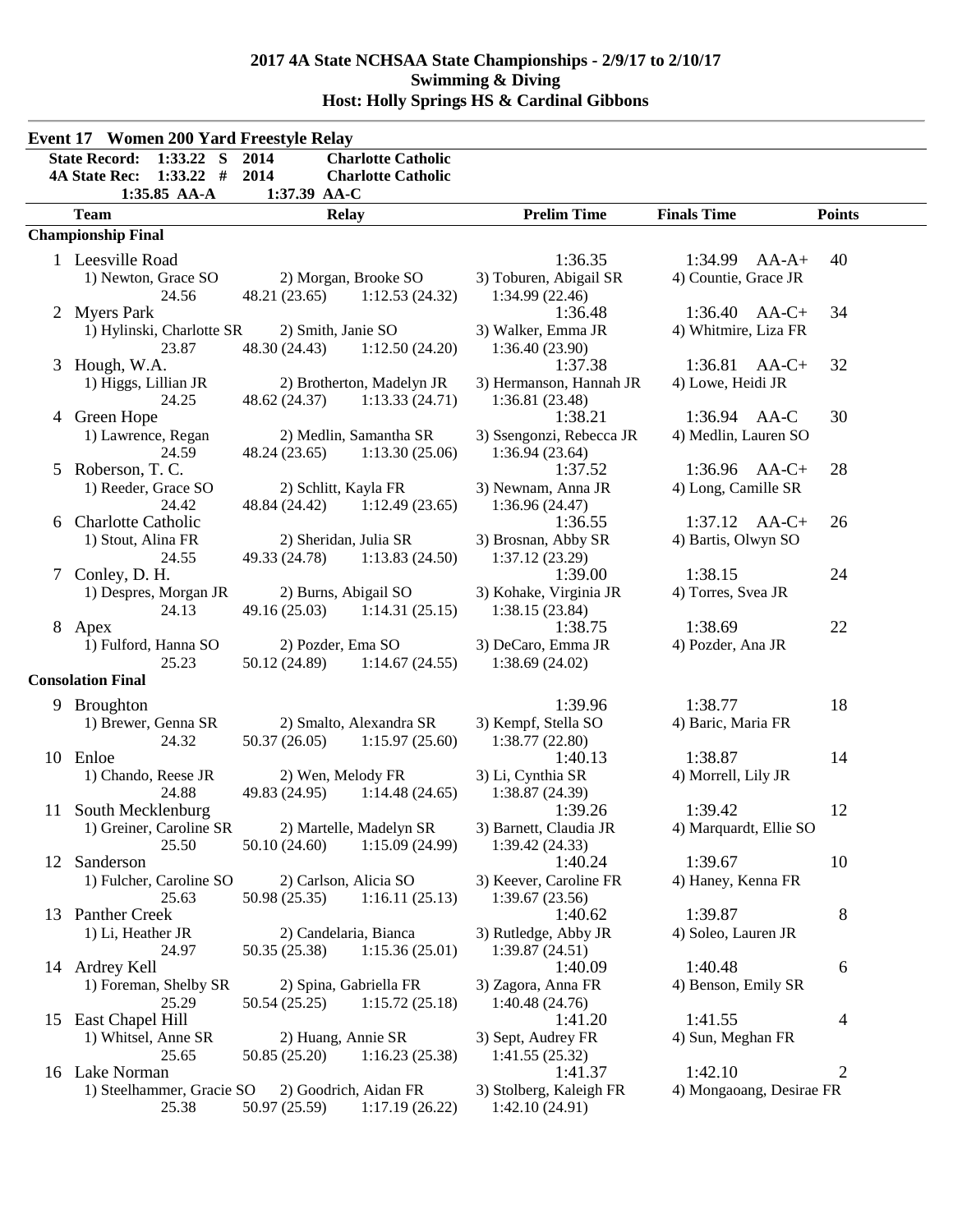## **Preliminaries**

| 17  | Reagan                   |                        | 1:41.38                |                          |
|-----|--------------------------|------------------------|------------------------|--------------------------|
|     | 1) Starnes, Aden FR      | 2) Sobon, Holly SR     | 3) Bathory, Blanka SO  | 4) Plasser, Lydia SO     |
| 18. | Providence               |                        | 1:41.47                |                          |
|     | 1) Siemasko, Lily SO     | 2) Thomas, Caroline SO | 3) Davis, Katherine SR | 4) Kerns, Abby SR        |
| 19  | Grimsley                 |                        | 1:41.60                |                          |
|     | 1) Pinnix, Omega FR      | 2) Xiao, Sunny FR      | 3) Hoover, Caroline SO | 4) Schoonhagen, Emily JR |
|     | 20 Cardinal Gibbons      |                        | 1:42.33                |                          |
|     | 1) Pennisi, Molly FR     | 2) Kunkel, Caroline JR | 3) Cairns, Adelaide SR | 4) Milberg, Katy FR      |
| 21  | West Forsyth             |                        | 1:42.48                |                          |
|     | 1) Taylor, Kayla SR      | 2) Joram, Sarah SR     | 3) Frisbie, Sarah SO   | 4) Parks, Elizabeth SO   |
|     | 22 Ragsdale              |                        | 1:43.35                |                          |
|     | 1) Carpenter, Hope JR    | 2) Dockery, East JR    | 3) Crump, Sarah FR     | 4) McGill, Meredith JR   |
|     | 23 North Davidson        |                        | 1:44.70                |                          |
|     | 1) Dennis, Morgan FR     | 2) Cummings, Taylor SR | 3) Dennis, Erin SR     | 4) Hostetter, Maggie JR  |
| 24  | Davie County             |                        | 1:46.01                |                          |
|     | 1) Sinopoli, Victoria JR | 2) Shoaf, Katie SR     | 3) White, Riley FR     | 4) Hutton, Alexa SO      |

## **Event 18 Men 200 Yard Freestyle Relay**

|   | <b>State Record:</b><br>1:23.66<br>-S | 2014               | Rose, J. H.             |                        |                        |               |
|---|---------------------------------------|--------------------|-------------------------|------------------------|------------------------|---------------|
|   | $1:23.66$ #<br><b>4A State Rec:</b>   | 2014               | Rose, J. H.             |                        |                        |               |
|   | 1:24.95 AA-A                          | 1:26.28 AA-C       |                         |                        |                        |               |
|   | <b>Team</b>                           |                    | <b>Relay</b>            | <b>Prelim Time</b>     | <b>Finals Time</b>     | <b>Points</b> |
|   | <b>Championship Final</b>             |                    |                         |                        |                        |               |
|   | 1 South Mecklenburg                   |                    |                         | 1:25.15                | $1:25.24$ AA-C+        | 40            |
|   | 1) Youngblood, Weston SR              |                    | 2) Stillman, Kellen SR  | 3) Johnson, Luke SR    | 4) Rauch, Jacob JR     |               |
|   | 21.97                                 | 43.52 (21.55)      | 1:04.49(20.97)          | 1:25.24(20.75)         |                        |               |
| 2 | Grimsley                              |                    |                         | 1:26.98                | $1:25.79$ AA-C+        | 34            |
|   | 1) Zieg, Parker JR                    |                    | 2) Nannucci, Pietro JR  | 3) Hoover, Davis JR    | 4) Hertweck, Graham JR |               |
|   | 21.34                                 | 42.89 (21.55)      | 1:05.20(22.31)          | 1:25.79(20.59)         |                        |               |
| 3 | Millbrook                             |                    |                         | 1:27.27                | 1:26.88                | 32            |
|   | 1) Legge, Josh JR                     |                    | 2) Wright, Thomas JR    | 3) Payne, Davis        | 4) Pigg, Hunter JR     |               |
|   | 21.70                                 | 43.83 (22.13)      | 1:05.79(21.96)          | 1:26.88(21.09)         |                        |               |
| 4 | <b>Athens Drive</b>                   |                    |                         | 1:26.92                | 1:27.00                | 30            |
|   | 1) Silver, Chris JR                   | 2) Meade, Grant SR |                         | 3) Thomas, Cameron FR  | 4) Brown, Zach JR      |               |
|   | 21.73                                 | 43.45 (21.72)      | 1:05.81(22.36)          | 1:27.00(21.19)         |                        |               |
| 5 | <b>Myers Park</b>                     |                    |                         | 1:27.37                | 1:27.31                | 28            |
|   | 1) Frith, John SR                     |                    | 2) Warlick, Andrew JR   | 3) Svendsen, Hugh FR   | 4) Walker, Jack SO     |               |
|   | 21.64                                 | 43.83 (22.19)      | 1:06.24(22.41)          | 1:27.31(21.07)         |                        |               |
| 6 | Cary                                  |                    |                         | 1:27.56                | 1:27.76                | 26            |
|   | 1) Berkowitz, Jeremy SO               |                    | 2) Mcintyre, Richard JR | 3) Troxler, Garrett SR | 4) Kawaguchi, Rhys SR  |               |
|   | 22.60                                 | 45.15 (22.55)      | 1:06.28(21.13)          | 1:27.76(21.48)         |                        |               |
| 7 | Wakefield                             |                    |                         | 1:28.87                | 1:28.98                | 24            |
|   | 1) Brown, Taye SO                     | 2) Carroll, AJ SO  |                         | 3) Quinn, Sean JR      | 4) Tuenker, Leo SR     |               |
|   | 22.05                                 | 44.67 (22.62)      | 1:07.46(22.79)          | 1:28.98(21.52)         |                        |               |
| 8 | Enloe                                 |                    |                         | 1:29.19                | 1:29.58                | 22            |
|   | 1) Li, Ryan JR                        |                    | 2) Chignell, Connor SO  | 3) Johnson, Bryson FR  | 4) Dellarova, Derek SR |               |
|   | 22.66                                 | 45.53 (22.87)      | 1:07.64(22.11)          | 1:29.58(21.94)         |                        |               |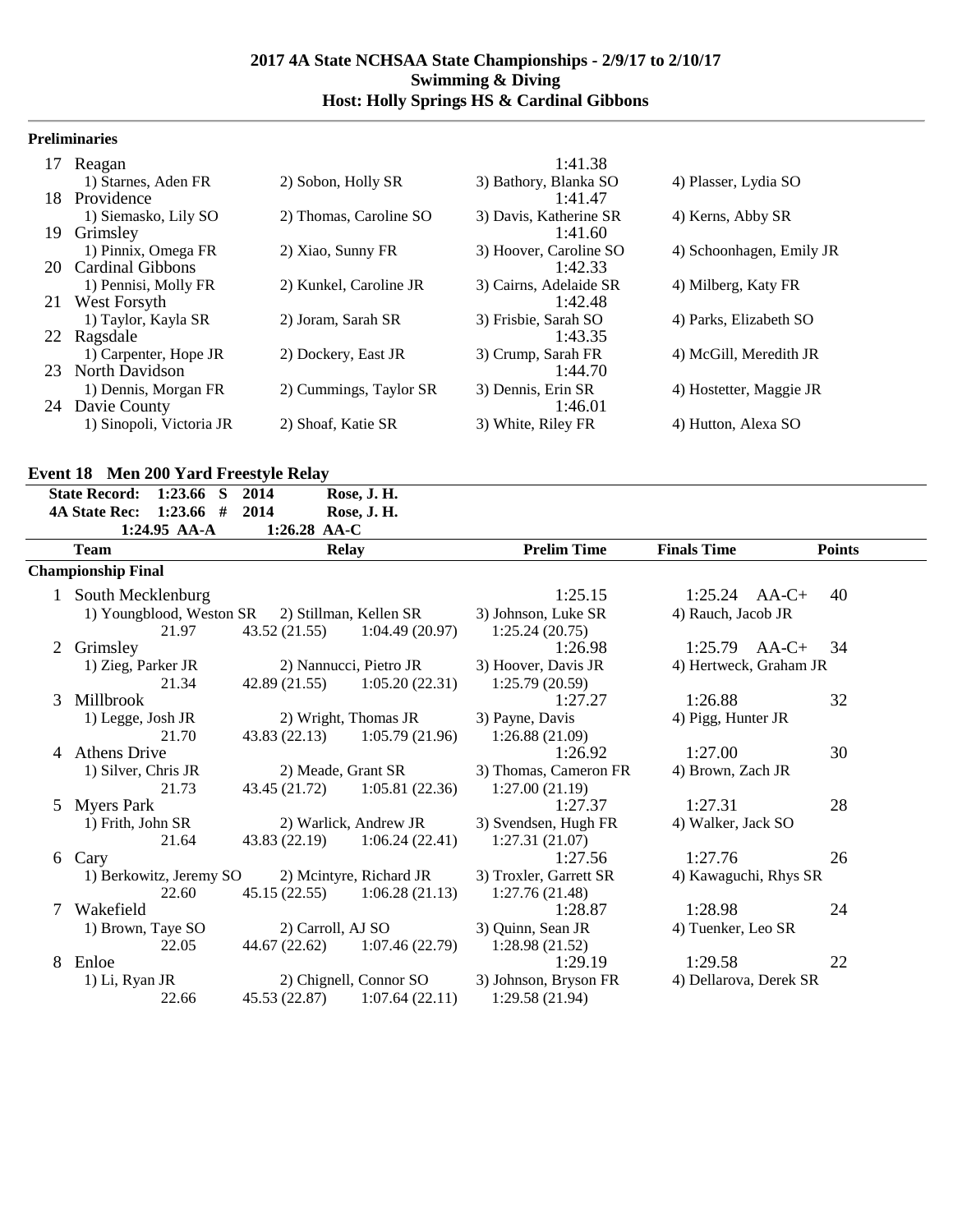## **Consolation Final**

| 9     | Apex                                |                        |                           | 1:29.39                      | 1:29.25                 | 18             |
|-------|-------------------------------------|------------------------|---------------------------|------------------------------|-------------------------|----------------|
|       | 1) Benton, Kyle SR                  | 2) Laino, Michael JR   |                           | 3) Lawton, Nick JR           | 4) Williams, Keaton SR  |                |
|       | 22.77                               | 45.13(22.36)           | 1:07.09(21.96)            | 1:29.25(22.16)               |                         |                |
| 10    | East Chapel Hill                    |                        |                           | 1:29.31                      | 1:29.43                 | 14             |
|       | 1) Wohl, Daniel SR                  | 2) Sept, Connor JR     |                           | 3) Broz, Alexander SR        | 4) Charles, Emile SO    |                |
|       | 22.40                               | 44.73 (22.33)          | 1:07.30(22.57)            | 1:29.43(22.13)               |                         |                |
| 11    | Ardrey Kell                         |                        |                           | 1:29.95                      | 1:29.54                 | 12             |
|       | 1) Cummings, Austin SO              | 2) Seery, Patrick JR   |                           | 3) Huckaby, Hunter SR        | 4) Heidkamp, George SO  |                |
|       | 22.47                               | 45.53(23.06)           | 1:07.57(22.04)            | 1:29.54(21.97)               |                         |                |
|       | 12 Page                             |                        |                           | 1:31.06                      | 1:30.61                 | 10             |
|       | 1) Trent, Thomas FR                 | 2) Herndon, Craig SO   |                           | 3) Mikuta, Reid FR           | 4) Taylor, Andrew SR    |                |
|       | 23.48                               | 45.46 (21.98)          | 1:08.31(22.85)            | 1:30.61(22.30)               |                         |                |
| 13    | <b>Cardinal Gibbons</b>             |                        |                           | 1:30.08                      | 1:30.65                 | 8              |
|       | 1) Foulkes, T'Lez SO                | 2) Eytcheson, Jared SR |                           | 3) Wombacher, Rio FR         | 4) Watko, Cothalee JR   |                |
|       | 22.48                               | 44.88 (22.40)          | 1:07.98(23.10)            | 1:30.65(22.67)               |                         |                |
|       | 14 Hoggard                          |                        |                           | 1:30.48                      | 1:30.70                 | 6              |
|       | 1) Howe, Carter SR                  | 2) Coleman, Adam SR    |                           | 3) Hannum, Jacob SR          | 4) Howard, Finn SO      |                |
|       | 22.68                               | 45.24 (22.56)          | 1:08.23(22.99)            | 1:30.70(22.47)               |                         |                |
| 15    | Providence                          |                        |                           | 1:30.48                      | 1:30.73                 | 4              |
|       | 1) Hill, Robert SR                  | 2) Monahan, Conall FR  |                           | 3) Moosa, Michael SR         | 4) Harding, Mason SO    |                |
|       | 22.29                               | 45.42(23.13)           | 1:08.16(22.74)            | 1:30.73(22.57)               |                         |                |
|       | 16 West Forsyth                     |                        |                           | 1:31.10                      | 1:31.24                 | $\overline{2}$ |
|       | 1) Vlahos, Michael SR               | 2) Watkins, Sloan JR   |                           | 3) Vlahos, Luke FR           | 4) Burhans, Tucker JR   |                |
|       | 23.87                               | 47.75 (23.88)          | 1:10.58(22.83)            | 1:31.24(20.66)               |                         |                |
|       | <b>Preliminaries</b>                |                        |                           |                              |                         |                |
|       | 17 Hopewell                         |                        |                           | 1:31.31                      |                         |                |
|       | 1) Wennborg, Markus SO              | 2) Braun, Zach JR      |                           | 3) Fite, Dalton SR           | 4) Allison, Chase SO    |                |
| 18    | Roberson, T. C.                     |                        |                           | 1:31.59                      |                         |                |
|       | 1) Stanek, Mitchell SR              | 2) Arwood, Reid JR     |                           | 3) Loew, Harry SR            | 4) Klaris, Daniel JR    |                |
|       | 19 Lake Norman                      |                        |                           | 1:32.74                      |                         |                |
|       | 1) Al-Hussaini, Jimmy SR            |                        | 2) Mathiason, Carter FR   | 3) Marttila, Sam JR          | 4) Obrecht, Wolfgang SR |                |
|       | 20 Reynolds, R. J.                  |                        |                           | 1:32.81                      |                         |                |
|       | 1) Echols, Todd SO                  | 2) Fowler, Mason SR    |                           | 3) Nario, Sean JR            | 4) Lenchik, Josh JR     |                |
|       | 21 Reagan                           |                        |                           | 1:32.97                      |                         |                |
|       | 1) Nouchi, Noah FR                  | 2) Spieler, Ellis SO   |                           | 3) Blutreich, Noah JR        | 4) Ross, Ben SO         |                |
|       | 22 Jordan                           |                        |                           | 1:34.29                      |                         |                |
| $---$ | 1) Schumann, William<br>Hough, W.A. | 2) Vook, Trevor SR     |                           | 3) Schumann, Robert SO<br>DQ | 4) Cocke, Adam JR       |                |
|       | 1) Lowe, Kenneth FR                 |                        | 2) Manchester, Coleman SR | 3) McMurry, Alexander SR     | 4) Chan, Will JR        |                |
|       | Green Hope                          |                        |                           | DQ                           |                         |                |
|       | 1) Dalbo, Connor JR                 | 2) Zhang, Jason SO     |                           | 3) Cotter, Colin FR          | 4) Curlee, Mitch SO     |                |
|       |                                     |                        |                           |                              |                         |                |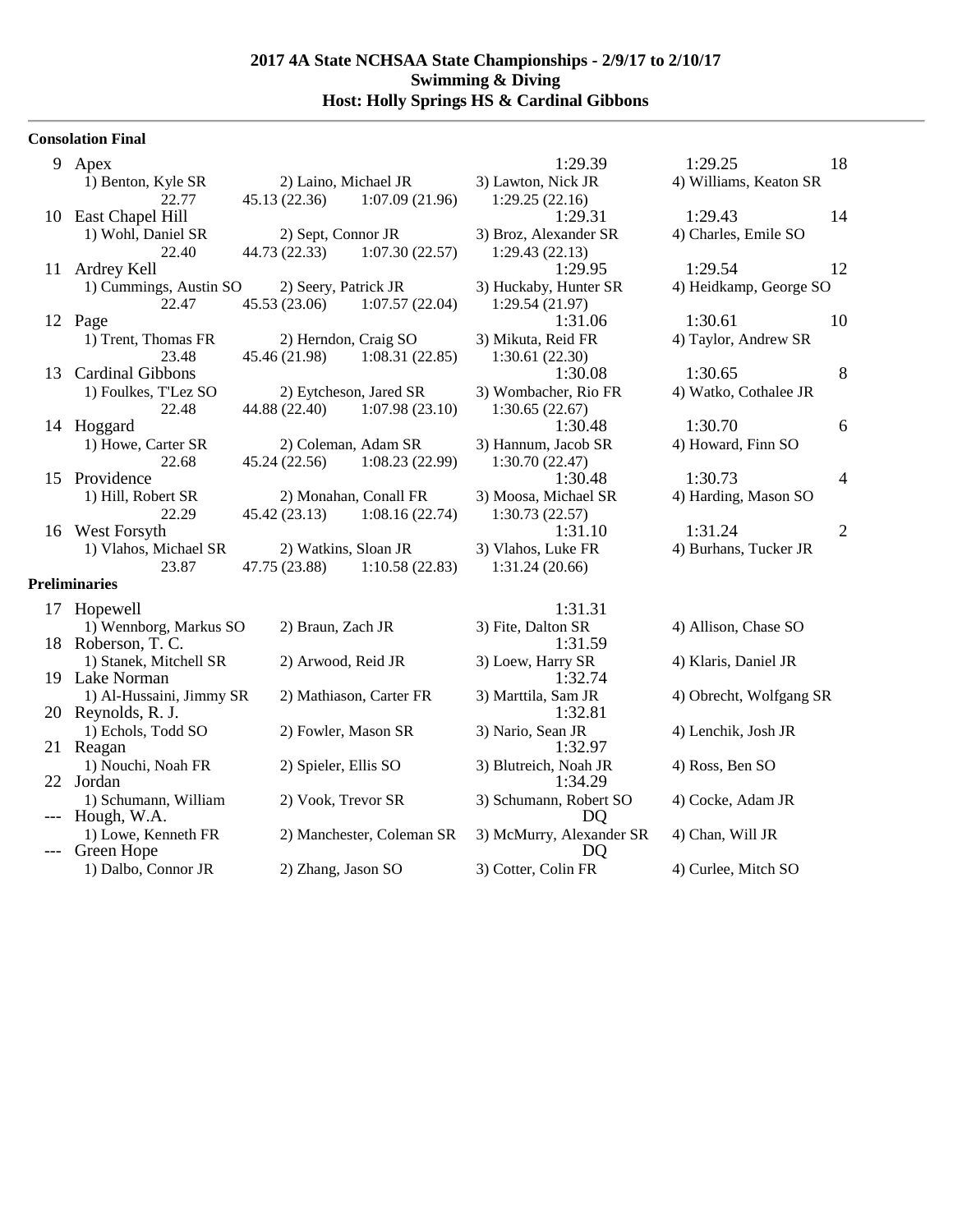|          | <b>Event 19 Women 100 Yard Backstroke</b>   |                                |                                       |                    |                    |         |                |
|----------|---------------------------------------------|--------------------------------|---------------------------------------|--------------------|--------------------|---------|----------------|
|          | 53.59 S<br><b>State Record:</b>             | 2014                           | Nora McCullagh (Char Catholic)        |                    |                    |         |                |
|          | 53.59 #<br><b>4A State Rec:</b>             | 2014                           | <b>Nora McCullagh (Char Catholic)</b> |                    |                    |         |                |
|          | 55.18 AA-A                                  | 56.39 AA-C                     |                                       |                    |                    |         |                |
|          | <b>Name</b>                                 |                                | Yr School                             | <b>Prelim Time</b> | <b>Finals Time</b> |         | <b>Points</b>  |
|          | <b>Championship Final</b>                   |                                |                                       |                    |                    |         |                |
|          | 1 Menkhaus, Julia<br>26.04                  | 53.74 (27.70)                  | JR Charlotte Catholic                 | 54.16              | 53.74              | $AA-A+$ | 20             |
| 2        | Sigmon, Heather<br>26.68                    | 54.52 (27.84)                  | SR Northwest Guilford                 | 54.97              | 54.52              | $AA-A$  | 17             |
| 3        | Moore, Kate<br>26.57                        | 54.59 (28.02)                  | SR Green Hope                         | 54.71              | 54.59              | $AA-A+$ | 16             |
|          | Larson, Sinclair<br>27.43                   | 54.85 (27.42)                  | JR South Mecklenburg                  | 55.23              | 54.85              | $AA-A+$ | 15             |
| 5        | Kohut, Jordan<br>26.58                      | 55.15 (28.57)                  | SR Millbrook                          | 56.07              | 55.15              | $AA-A+$ | 14             |
| 6        | Pearce, Lucy<br>27.26                       | 55.97 (28.71)                  | SR Page                               | 55.98              | 55.97              | $AA-C+$ | 13             |
|          | Merritt, Kensley<br>27.47                   | 56.54 (29.07)                  | FR Hough, W.A.                        | 56.15              | 56.54              |         | 12             |
|          | 8 McCullagh, Erin<br>28.06                  | 58.16 (30.10)                  | SR Charlotte Catholic                 | 56.50              | 58.16              |         | 11             |
|          | <b>Consolation Final</b>                    |                                |                                       |                    |                    |         |                |
|          | 9 Newnam, Anna                              |                                | JR Roberson, T.C.                     | 57.71              | 57.57              |         | 9              |
|          | 27.91<br>10 Russell, Claire                 | 57.57 (29.66)                  | FR Myers Park                         | 57.56              | 57.59              |         | 7              |
|          | 27.71<br>11 Slocum, Ashley<br>28.07         | 57.59 (29.88)<br>57.68 (29.61) | SR East Chapel Hill                   | 57.99              | 57.68              |         | 6              |
|          | 12 Hermanson, Hannah<br>28.28               | 57.87 (29.59)                  | JR Hough, W.A.                        | 58.07              | 57.87              |         | 5              |
| 13       | Kota, Hannah<br>28.44                       | 58.16 (29.72)                  | JR Green Hope                         | 58.46              | 58.16              |         | 4              |
| 14       | Copeland, Mary Grace<br>28.08               | 58.21 (30.13)                  | SO Page                               | 57.55              | 58.21              |         | 3              |
| 15       | Carrigan, Anna<br>27.98                     | 58.52 (30.54)                  | SO Leesville Road                     | 58.32              | 58.52              |         | $\overline{c}$ |
|          | 16 Lassell, Marissa<br>28.71                | 58.60 (29.89)                  | SO Hough, W.A.                        | 58.43              | 58.60              |         | 1              |
|          | <b>Preliminaries</b>                        |                                |                                       |                    |                    |         |                |
| 18       | 17 Pennington, Isabel<br>Morgan, Brooke     |                                | FR Parkland<br>SO Leesville Road      | 58.54<br>58.60     |                    |         |                |
| 19       | Carpenter, Hope                             |                                | JR Ragsdale                           | 58.80              |                    |         |                |
| 20       | Starnes, Aden                               |                                | FR Reagan                             | 59.15              |                    |         |                |
| 21       | Turner, Haley                               |                                | FR Apex Friendship                    | 59.29              |                    |         |                |
| 22       | Lai, Allison                                |                                | SR East Chapel Hill                   | 59.41              |                    |         |                |
| 23<br>24 | Diacumakos, Alexandria<br>Grotjohn, Kennedy |                                | SR Apex<br>FR Cary                    | 59.67<br>1:01.22   |                    |         |                |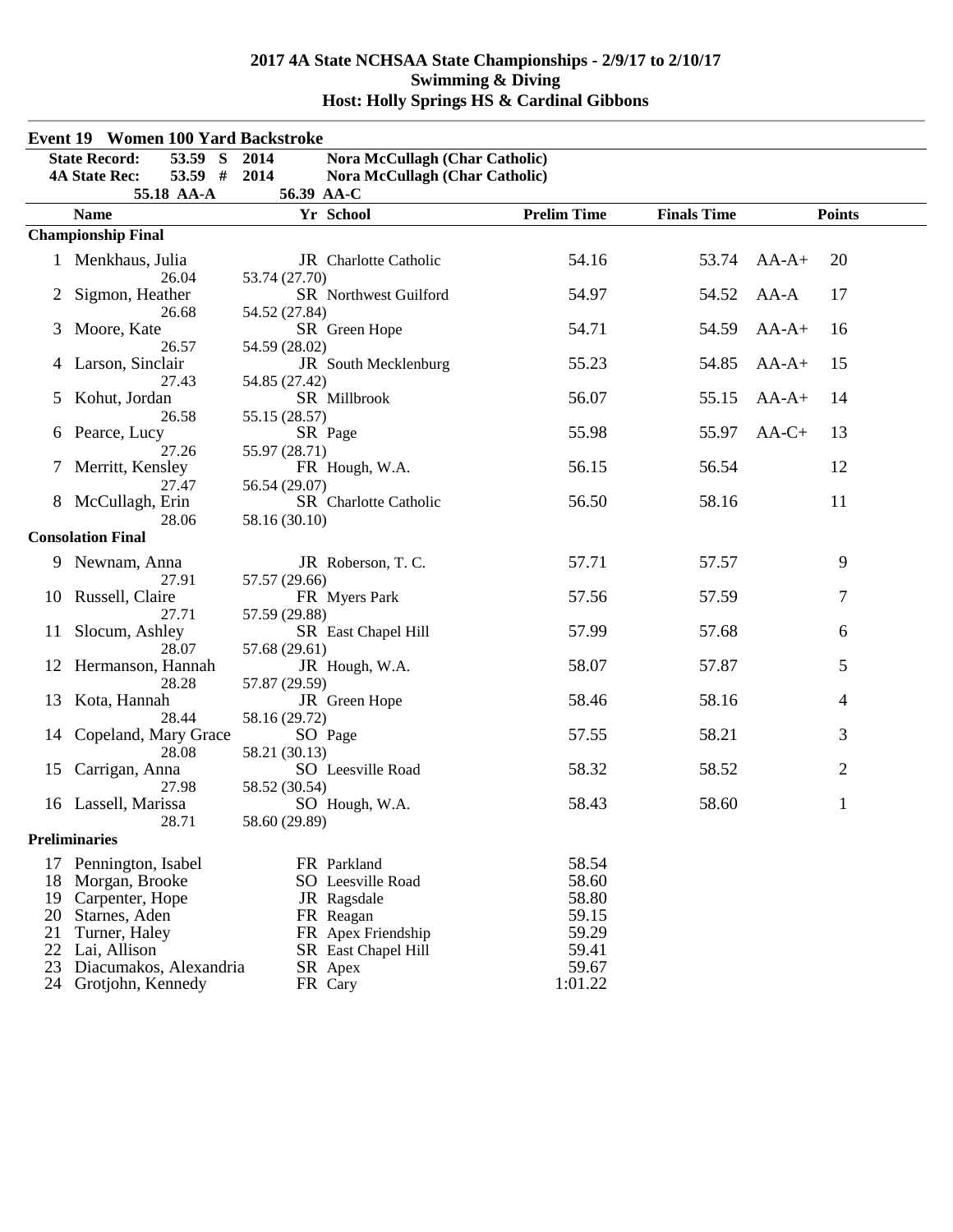|                     | <b>Event 20 Men 100 Yard Backstroke</b> |                                            |                    |                    |                |
|---------------------|-----------------------------------------|--------------------------------------------|--------------------|--------------------|----------------|
|                     | <b>State Record:</b><br>48.78 S         | <b>Eugene Godsoe (SE Guilford)</b><br>2006 |                    |                    |                |
|                     | 48.84 #<br><b>4A State Rec:</b>         | 2011<br><b>Kip Darmody (Providence)</b>    |                    |                    |                |
|                     | 49.74 AA-A                              | 51.01 AA-C                                 |                    |                    |                |
|                     | <b>Name</b>                             | Yr School                                  | <b>Prelim Time</b> | <b>Finals Time</b> | <b>Points</b>  |
|                     | <b>Championship Final</b>               |                                            |                    |                    |                |
|                     | 1 McMurry, Alexander<br>24.54           | SR Hough, W.A.<br>50.16 (25.62)            | 50.99              | 50.16              | $AA-C+$<br>20  |
|                     | Healy, John<br>24.97                    | JR Green Hope<br>50.39 (25.42)             | 50.25              | 50.39              | AA-C<br>17     |
| 3                   | Bathory, Levente<br>24.46               | SR Reagan<br>50.52 (26.06)                 | 50.63              | 50.52              | $AA-C$<br>16   |
| 4                   | Edwards, Max<br>24.98                   | SO Reagan<br>51.12 (26.14)                 | 51.28              | 51.12              | 15             |
| 5                   | Gonzales, Hernan<br>24.75               | SR Hough, W.A.<br>51.64 (26.89)            | 51.17              | 51.64              | 14             |
| 6                   | Fletcher, Josh                          | SO Ardrey Kell                             | 52.06              | 51.78              | 13             |
|                     | 25.38<br>7 Perelli, Teddy               | 51.78 (26.40)<br>JR Providence             | 51.73              | 52.16              | 12             |
| 8                   | 25.65<br>Arwood, Reid                   | 52.16 (26.51)<br>JR Roberson, T.C.         | 51.99              | 52.84              | 11             |
|                     | 25.84<br><b>Consolation Final</b>       | 52.84 (27.00)                              |                    |                    |                |
|                     |                                         |                                            |                    |                    |                |
|                     | 9 Wahlen, David<br>25.12                | SO Athens Drive<br>52.12 (27.00)           | 52.43              | 52.12              | 9              |
|                     | 10 Hensley, Noah<br>25.69               | SO Enloe<br>52.14 (26.45)                  | 52.67              | 52.14              | 7              |
|                     | 11 Hoshall, Brent<br>25.67              | JR Pinecrest<br>52.65 (26.98)              | 52.60              | 52.65              | 6              |
| 12                  | Cotter, Colin<br>25.55                  | FR Green Hope<br>52.82 (27.27)             | 52.65              | 52.82              | 5              |
| 13                  | Svendsen, Hugh<br>25.73                 | FR Myers Park<br>52.85 (27.12)             | 53.26              | 52.85              | 4              |
| 14                  | Fischer, Patrick<br>25.39               | SR Ragsdale<br>52.91 (27.52)               | 53.16              | 52.91              | 3              |
| 15                  | Chao, Christopher<br>25.81              | JR East Chapel Hill<br>53.31 (27.50)       | 52.55              | 53.31              | $\overline{2}$ |
|                     | 16 Robinson, Ian<br>26.12               | JR Page<br>53.63 (27.51)                   | 53.31              | 53.63              | 1              |
|                     | <b>Preliminaries</b>                    |                                            |                    |                    |                |
| 17                  | Wagner, Matthew                         | <b>SO</b> Mount Tabor                      | 53.54              |                    |                |
| 18                  | Barnett, Wesley                         | FR South Mecklenburg                       | 53.90              |                    |                |
| 19                  | Cairns, John                            | SR Cardinal Gibbons                        | 54.24              |                    |                |
| $*20$               | Settlemyre, Jeffrey                     | FR Hoggard                                 | 54.77              |                    |                |
| $*20$               | Grotjohn, Jack                          | JR Cary                                    | 54.77              |                    |                |
| 22                  | Marttila, Sam                           | JR Lake Norman                             | 55.41              |                    |                |
| 23                  | Wright, Thomas                          | JR Millbrook                               | 55.86              |                    |                |
| $\qquad \qquad - -$ | Tomlinson, Alex                         | SO Apex Friendship                         | DQ                 |                    |                |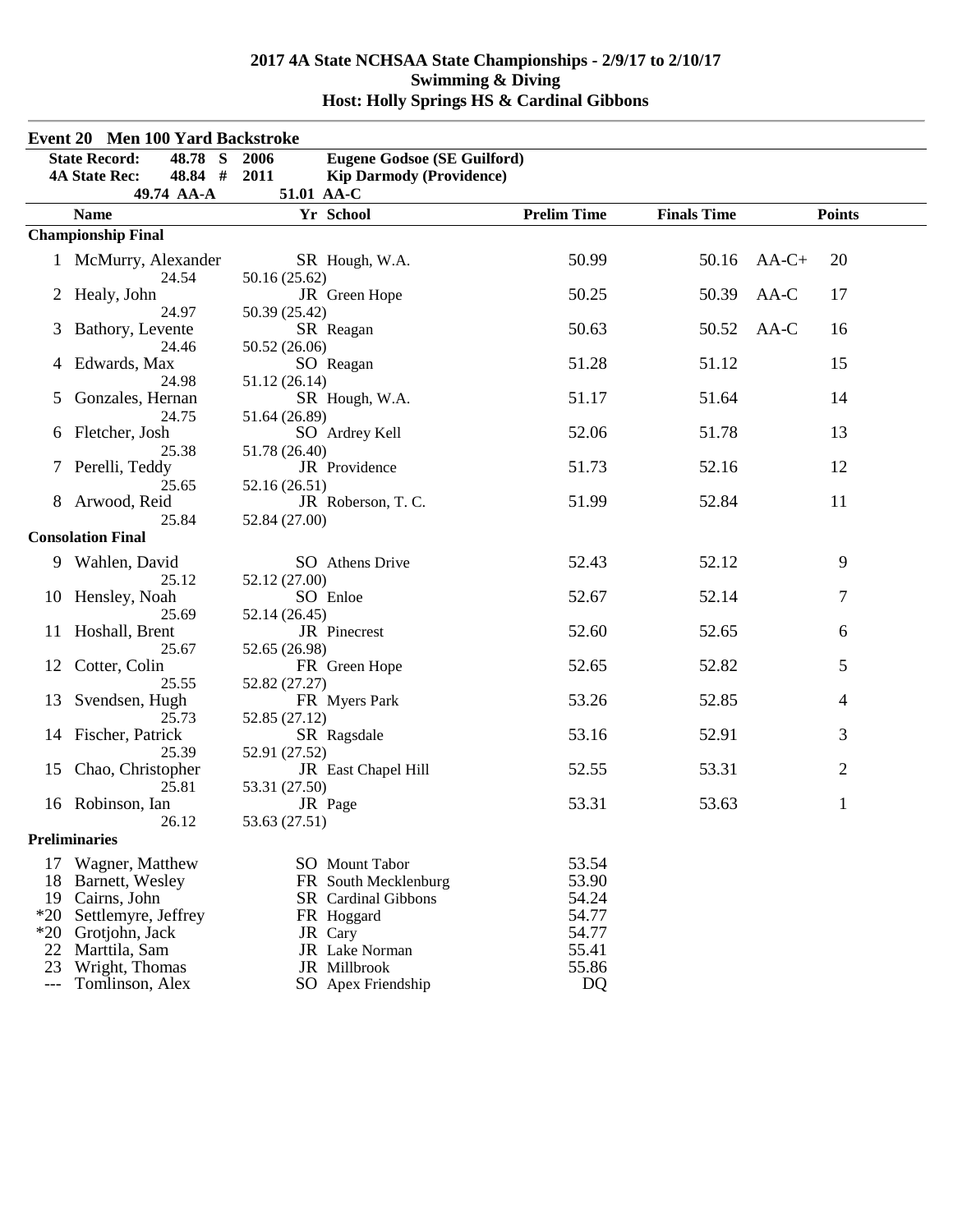|          | <b>Event 21 Women 100 Yard Breaststroke</b> |                                  |                                           |                    |                    |         |               |
|----------|---------------------------------------------|----------------------------------|-------------------------------------------|--------------------|--------------------|---------|---------------|
|          | $1:01.78$ S<br><b>State Record:</b>         | 2017                             | <b>Julia Poole (Middle Creek)</b>         |                    |                    |         |               |
|          | $1:01.78$ #<br><b>4A State Rec:</b>         | 2017                             | <b>Julia Poole (Middle Creek)</b>         |                    |                    |         |               |
|          | $1:03.03$ AA-A                              | 1:04.56 AA-C                     |                                           |                    |                    |         |               |
|          | <b>Name</b>                                 |                                  | Yr School                                 | <b>Prelim Time</b> | <b>Finals Time</b> |         | <b>Points</b> |
|          | <b>Championship Final</b>                   |                                  |                                           |                    |                    |         |               |
|          | 1 Poole, Julia                              |                                  | SR Middle Creek                           | 1:01.78            | 1:01.98            | $AA-A$  | 20            |
| 2        | 29.72<br>Higgs, Lillian                     | 1:01.98(32.26)                   | JR Hough, W.A.                            | 1:02.98            | 1:02.19            | $AA-A+$ | 17            |
| 3        | 29.48<br>McCauley, Ashley                   | 1:02.19(32.71)                   | SO Leesville Road                         | 1:03.08            | 1:02.42            | $AA-A+$ | 16            |
| 4        | 29.98<br>Whitmire, Liza                     | 1:02.42(32.44)                   | FR Myers Park                             | 1:03.23            | 1:03.29            | $AA-C$  | 15            |
| 5        | 29.80<br>Fullerton, Mikaela                 | 1:03.29(33.49)                   | SO Apex                                   | 1:03.69            | 1:03.57            | $AA-C$  | 14            |
| 6        | 29.61<br>Baric, Maria                       | 1:03.57(33.96)                   | FR Broughton                              | 1:05.73            | 1:04.68            |         | 13            |
|          | 30.52<br>Markert, Makena                    | 1:04.68(34.16)                   | SR Southwest Guilford                     | 1:04.40            | 1:04.92            |         | 12            |
|          | 29.88<br>8 Miller, Katy                     | 1:04.92(35.04)                   | SR Charlotte Catholic                     | 1:04.73            | 1:05.87            |         | 11            |
|          | 31.25<br><b>Consolation Final</b>           | 1:05.87(34.62)                   |                                           |                    |                    |         |               |
| 9.       | Heineman, Ashley                            |                                  | SR Millbrook                              | 1:06.25            | 1:06.13            |         | 9             |
| 10       | 31.18<br>Milia, Anna                        | 1:06.13(34.95)                   | JR Ardrey Kell                            | 1:06.47            | 1:06.39            |         | 7             |
| 11       | 31.71<br>MacPhail, Madeline                 | 1:06.39(34.68)                   | SR Providence                             | 1:07.36            | 1:07.34            |         | 6             |
| 12       | 31.97<br>Johnson, Reagan                    | 1:07.34(35.37)                   | SO South Mecklenburg                      | 1:07.04            | 1:07.62            |         | 5             |
| 13       | 31.72<br>Divoky, Brenna                     | 1:07.62(35.90)                   | SO Ashley                                 | 1:07.31            | 1:07.93            |         | 4             |
|          | 31.87<br>14 Rieker, Alexandra<br>31.30      | 1:07.93 (36.06)                  | SR Reagan                                 | 1:06.79            | 1:07.97            |         | 3             |
| 15       | Murphy, Ella<br>32.20                       | 1:07.97(36.67)<br>1:08.41(36.21) | FR Northwest Guilford                     | 1:07.36            | 1:08.41            |         | $\mathbf{2}$  |
| 16       | Joyce, Alaina<br>32.79                      | 1:08.43(35.64)                   | JR Southern Alamance                      | 1:07.58            | 1:08.43            |         | $\mathbf{1}$  |
|          | <b>Preliminaries</b>                        |                                  |                                           |                    |                    |         |               |
| 17       | Sanders, Kathryn                            |                                  | JR Green Hope                             | 1:07.84            |                    |         |               |
| 18       | Kayye, Olivia                               |                                  | JR East Chapel Hill                       | 1:08.28            |                    |         |               |
| 19       | Newton, Grace                               |                                  | <b>SO</b> Leesville Road                  | 1:08.31            |                    |         |               |
| 20       | Frisbie, Sarah                              |                                  | SO West Forsyth                           | 1:08.49            |                    |         |               |
| 21       | Calhoun, Sadie                              |                                  | SO North Mecklenburg                      | 1:09.40            |                    |         |               |
| 22       | Harshaw, Anna                               |                                  | FR Grimsley                               | 1:09.92            |                    |         |               |
| 23<br>24 | Huang, Annie<br>Costa, Celeste              |                                  | SR East Chapel Hill<br>SO Roberson, T. C. | 1:10.60<br>1:10.91 |                    |         |               |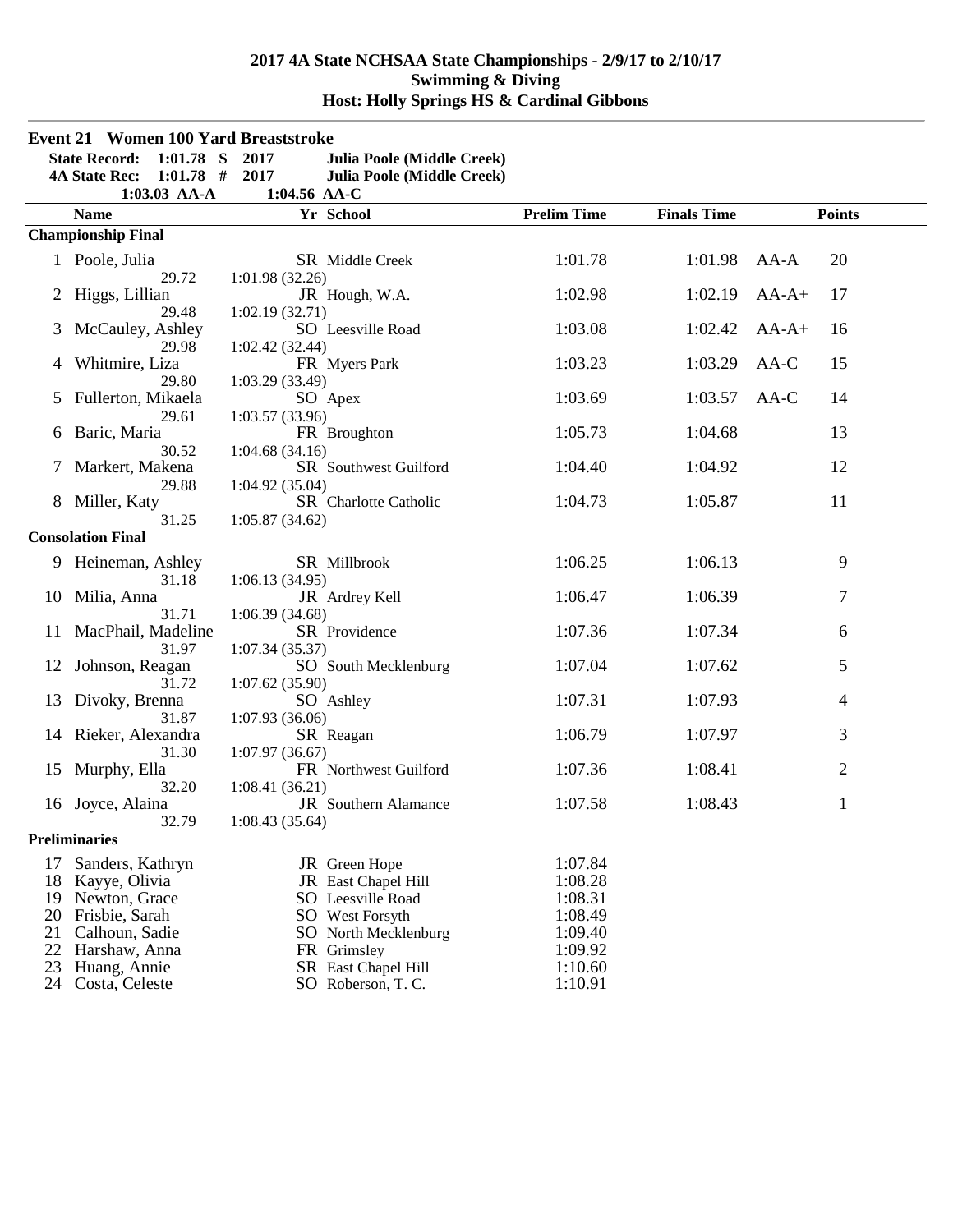|       | <b>Event 22 Men 100 Yard Breaststroke</b> |                |                          |                    |                    |              |                |  |
|-------|-------------------------------------------|----------------|--------------------------|--------------------|--------------------|--------------|----------------|--|
|       | 55.14 S<br><b>State Record:</b>           | 2016           | Will Chan (Hough)        |                    |                    |              |                |  |
|       | 55.14<br><b>State Record:</b>             | 2016           | <b>Will Chan (Hough)</b> |                    |                    |              |                |  |
|       | <b>4A State Rec:</b><br>55.14 #           | 2013           | Daniel Le (NW Guilford)  |                    |                    |              |                |  |
|       | 55.14 #<br><b>4A State Rec:</b>           | 2016           | <b>Will Chan (Hough)</b> |                    |                    |              |                |  |
|       | 56.09 AA-A                                | 57.39 AA-C     |                          |                    |                    |              |                |  |
|       | <b>Name</b>                               |                | Yr School                | <b>Prelim Time</b> | <b>Finals Time</b> |              | <b>Points</b>  |  |
|       | <b>Championship Final</b>                 |                |                          |                    |                    |              |                |  |
|       |                                           |                |                          | 55.71              |                    | 54.47S AA-A+ |                |  |
|       | 1 Chan, Will<br>25.38                     | 54.47 (29.09)  | JR Hough, W.A.           |                    |                    |              | 20             |  |
|       | Johnson, Luke                             |                | SR South Mecklenburg     | 56.14              | 56.25              | $AA-C+$      | 17             |  |
|       | 26.73                                     | 56.25 (29.52)  |                          |                    |                    |              |                |  |
| 3     | Rauch, Jacob                              |                | JR South Mecklenburg     | 57.00              | 56.31              | $AA-C+$      | 16             |  |
|       | 26.37                                     | 56.31 (29.94)  |                          |                    |                    |              |                |  |
| 4     | Rigsbee, Josh                             |                | SR Riverside             | 57.71              | 57.30              | $AA-C+$      | 15             |  |
|       | 26.99                                     | 57.30 (30.31)  |                          |                    |                    |              |                |  |
| 5     | Lyons, Scott                              |                | SO Providence            | 58.24              | 57.49              |              | 14             |  |
|       | 27.39                                     | 57.49 (30.10)  |                          |                    |                    |              |                |  |
| 6     | Dalbo, Connor                             |                | JR Green Hope            | 57.79              | 57.74              |              | 13             |  |
|       | 27.30                                     | 57.74 (30.44)  |                          |                    |                    |              |                |  |
|       | Watkins, Wallace                          |                | SR Enloe                 | 58.53              | 58.18              |              | 12             |  |
|       | 27.59                                     | 58.18 (30.59)  |                          |                    |                    |              |                |  |
|       | Stanek, Mitchell                          |                | SR Roberson, T. C.       | 58.47              | 58.59              |              | 11             |  |
|       | 27.94                                     | 58.59 (30.65)  |                          |                    |                    |              |                |  |
|       | <b>Consolation Final</b>                  |                |                          |                    |                    |              |                |  |
|       | 9 Wennborg, Markus                        |                | SO Hopewell              | 59.02              | 59.07              |              | 9              |  |
|       | 27.83                                     | 59.07 (31.24)  |                          |                    |                    |              |                |  |
|       | 10 Lucht, Sammy                           |                | FR Sanderson             | 59.59              | 59.36              |              | 7              |  |
|       | 27.89                                     | 59.36 (31.47)  |                          |                    |                    |              |                |  |
|       | 11 Baldwin, Daniel<br>27.92               |                | FR Athens Drive          | 1:00.15            | 59.75              |              | 6              |  |
|       | 12 Maxwell, Anthony                       | 59.75 (31.83)  | JR Heritage              | 1:00.31            | 59.88              |              | 5              |  |
|       | 28.33                                     | 59.88 (31.55)  |                          |                    |                    |              |                |  |
| $*13$ | Wohl, Daniel                              |                | SR East Chapel Hill      | 1:00.33            | 1:00.25            |              | 3.50           |  |
|       | 28.14                                     | 1:00.25(32.11) |                          |                    |                    |              |                |  |
| $*13$ | Spaeth, Austin                            |                | SR Butler                | 1:00.13            | 1:00.25            |              | 3.50           |  |
|       | 28.16                                     | 1:00.25(32.09) |                          |                    |                    |              |                |  |
| 15    | Heishman, Jason                           |                | SR South Mecklenburg     | 59.87              | 1:00.70            |              | $\overline{c}$ |  |
|       | 28.43                                     | 1:00.70(32.27) |                          |                    |                    |              |                |  |
|       | 16 Nouchi, Noah                           |                | FR Reagan                | 1:00.34            | 1:01.30            |              | $\mathbf{1}$   |  |
|       | 28.66                                     | 1:01.30(32.64) |                          |                    |                    |              |                |  |
|       | <b>Preliminaries</b>                      |                |                          |                    |                    |              |                |  |
| 17    | Torres, Trevor                            |                | FR Conley, D. H.         | 1:00.59            |                    |              |                |  |
| 18    | Herman, David                             |                | SR Parkland              | 1:00.71            |                    |              |                |  |
| 19    | Zhang, Jason                              |                | SO Green Hope            | 1:00.75            |                    |              |                |  |
| 20    | Mikuta, Reid                              |                | FR Page                  | 1:00.83            |                    |              |                |  |
| 21    | Foulkes, T'Lez                            |                | SO Cardinal Gibbons      | 1:01.27            |                    |              |                |  |
| 22    | Hannum, Jacob                             |                | SR Hoggard               | 1:01.37            |                    |              |                |  |
| 23    | Hoover, Davis                             |                | JR Grimsley              | 1:02.77            |                    |              |                |  |
| $---$ | Sept, Connor                              |                | JR East Chapel Hill      | DQ                 |                    |              |                |  |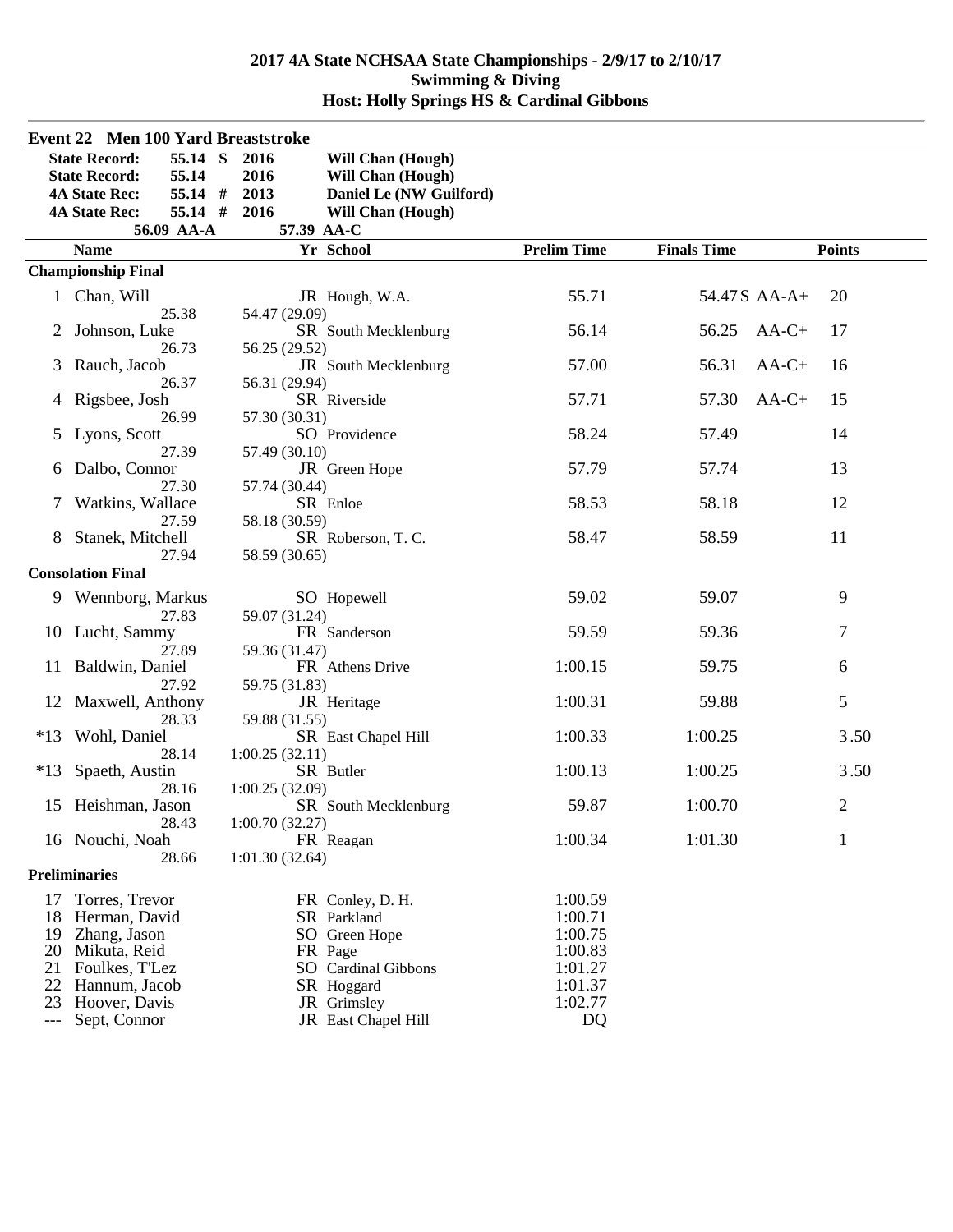|   | $3:22.15$ S<br><b>State Record:</b>                 | 2014                 | <b>Charlotte Catholic</b>         |                                               |                         |               |
|---|-----------------------------------------------------|----------------------|-----------------------------------|-----------------------------------------------|-------------------------|---------------|
|   | $3:22.15$ #<br><b>4A State Rec:</b><br>3:28.27 AA-A | 2014<br>3:31.83 AA-C | <b>Charlotte Catholic</b>         |                                               |                         |               |
|   | <b>Team</b>                                         |                      | <b>Relay</b>                      |                                               | <b>Finals Time</b>      | <b>Points</b> |
|   | 1 Charlotte Catholic                                |                      |                                   |                                               | 3:28.57<br>$AA-C+$      | 40            |
|   | 1) Menkhaus, Julia JR                               |                      | 2) Mahn, Lindsey SR               | 3) McCullagh, Erin SR                         | 4) Bartis, Olwyn SO     |               |
|   | 24.93                                               | 50.91 (50.91)        | 1:16.52(25.61)                    | 1:44.38(53.47)                                |                         |               |
|   | 2:09.66(25.28)                                      | 2:38.11 (53.73)      | 3:02.02(23.91)                    | 3:28.57(50.46)                                |                         |               |
|   | 2 Hough, W.A.                                       |                      |                                   |                                               | 3:28.85<br>$AA-C+$      | 34            |
|   | 1) Lassell, Marissa SO                              |                      | 2) Merritt, Kensley FR            | 3) Qualls, Katelyn SR                         | 4) Lowe, Heidi JR       |               |
|   | 25.94                                               | 53.40 (53.40)        | 1:18.23(24.83)                    | 1:44.92(51.52)                                |                         |               |
|   | 2:10.56(25.64)                                      | 2:37.88 (52.96)      | 3:01.61(23.73)                    | 3:28.85(50.97)                                |                         |               |
| 3 | Green Hope                                          |                      |                                   |                                               | $3:29.23$ AA-C+         | 32            |
|   | 1) Lawrence, Regan                                  | 2) Kota, Hannah JR   |                                   | 3) Moore, Kate SR                             | 4) Medlin, Samantha SR  |               |
|   | 25.53                                               | 53.40 (53.40)        | 1:18.86(25.46)                    | 1:46.92(53.52)                                |                         |               |
|   | 2:11.56(24.64)                                      | 2:38.06(51.14)       | 3:02.92(24.86)                    | 3:29.23(51.17)                                |                         |               |
|   | 4 Roberson, T. C.                                   |                      |                                   |                                               | 3:29.51<br>$AA-C$       | 30            |
|   | 1) Reeder, Grace SO                                 | 2) Schlitt, Kayla FR |                                   | 3) Newnam, Anna JR                            | 4) Long, Camille SR     |               |
|   | 25.00                                               | 52.37 (52.37)        | 1:17.50(25.13)                    | 1:45.04(52.67)                                |                         |               |
|   | 2:09.43 (24.39)                                     | 2:36.51(51.47)       | 3:02.14(25.63)                    | 3:29.51(53.00)                                |                         |               |
|   | 5 Leesville Road                                    |                      |                                   |                                               | 3:33.14                 | 28            |
|   | 1) Newton, Grace SO                                 |                      | 2) Vetrano, Alexis SR             | 3) Toburen, Abigail SR                        | 4) Morgan, Brooke SO    |               |
|   | 25.68                                               | 54.01 (54.01)        | 1:19.38(25.37)                    | 1:47.45 (53.44)                               |                         |               |
|   | 2:12.74(25.29)                                      | 2:40.97 (53.52)      | 3:05.58(24.61)                    | 3:33.14(52.17)                                |                         |               |
|   | 6 South Mecklenburg                                 |                      |                                   |                                               | 3:33.90                 | 26            |
|   | 1) Marquardt, Ellie SO                              |                      | 2) Greiner, Caroline SR           | 3) Barnett, Claudia JR                        | 4) Larson, Sinclair JR  |               |
|   | 25.87                                               | 53.24 (53.24)        | 1:19.25(26.01)                    | 1:47.60(54.36)                                |                         |               |
|   | 2:13.50 (25.90)                                     | 2:42.33(54.73)       | 3:06.78(24.45)                    | 3:33.90(51.57)                                |                         |               |
|   | 7 Apex                                              |                      |                                   |                                               | 3:34.82                 | 24            |
|   | 1) Pilecki, Sarah SO                                | 2) Conroy, Erin SR   |                                   | 3) Diacumakos, Alexandria SR4) Pozder, Ana JR |                         |               |
|   | 26.08                                               | 53.92 (53.92)        | 1:19.98(26.06)                    | 1:48.64(54.72)                                |                         |               |
|   | 2:13.87(25.23)                                      | 2:42.53 (53.89)      | 3:07.64(25.11)                    | 3:34.82 (52.29)                               |                         |               |
|   | 8 Enloe                                             |                      |                                   |                                               | 3:35.08                 | 22            |
|   | 1) Li, Cynthia SR                                   | 2) Zhang, Kara JR    |                                   | 3) Zhu, Caroline FR                           | 4) Morrell, Lily JR     |               |
|   | 26.11                                               | 54.27 (54.27)        | 1:20.08(25.81)                    | 1:48.42(54.15)                                |                         |               |
|   | 2:14.15(25.73)                                      | 2:42.59(54.17)       | 3:07.81(25.22)                    | 3:35.08 (52.49)                               |                         |               |
| 9 | <b>Myers Park</b>                                   |                      |                                   |                                               | 3:35.90                 | 18            |
|   | 1) Bobbitt, Turner JR                               |                      | 2) Russell, Claire FR             | 3) Xerras, Alexandra FR                       | 4) Sheridan, Spencer JR |               |
|   | 25.90                                               | 54.21 (54.21)        | 1:20.09(25.88)                    | 1:48.53(54.32)                                |                         |               |
|   | 2:14.36(25.83)<br>10 Page                           | 2:42.65(54.12)       | 3:07.78(25.13)                    | 3:35.90(53.25)                                | 3:36.10                 | 14            |
|   |                                                     |                      |                                   |                                               |                         |               |
|   | 1) Campbell, McKenzie SO 2) Pearce, Lucy SR         |                      |                                   | 3) Copeland, Mary Grace SO                    | 4) Copeland, Hannah SO  |               |
|   | 26.06                                               | 54.44 (54.44)        | 1:20.50(26.06)<br>3:07.86 (24.95) | 1:48.74(54.30)                                |                         |               |
|   | 2:14.44(25.70)                                      | 2:42.91 (54.17)      |                                   | 3:36.10(53.19)                                | 3:36.78                 | 12            |
|   | 11 Reagan<br>1) Bathory, Blanka SO                  |                      |                                   |                                               |                         |               |
|   |                                                     |                      | 2) Plasser, Lydia SO              | 3) Starnes, Aden FR<br>1:47.07(53.01)         | 4) Rieker, Alexandra SR |               |
|   | 25.85                                               | 54.06 (54.06)        | 1:19.01(24.95)                    | 3:36.78(54.18)                                |                         |               |
|   | 2:13.49(26.42)<br>12 Millbrook                      | 2:42.60(55.53)       | 3:08.03(25.43)                    |                                               | 3:37.56                 | 10            |
|   | 1) Cera, Adrianna SO                                |                      | 2) McLamb, Sara Beth JR           | 3) Heineman, Ashley SR                        | 4) Kohut, Jordan SR     |               |
|   | 25.53                                               | 52.86 (52.86)        | 1:19.30(26.44)                    | 1:48.71(55.85)                                |                         |               |
|   | 2:14.54(25.83)                                      | 2:44.07 (55.36)      | 3:09.32(25.25)                    | 3:37.56 (53.49)                               |                         |               |
|   |                                                     |                      |                                   |                                               |                         |               |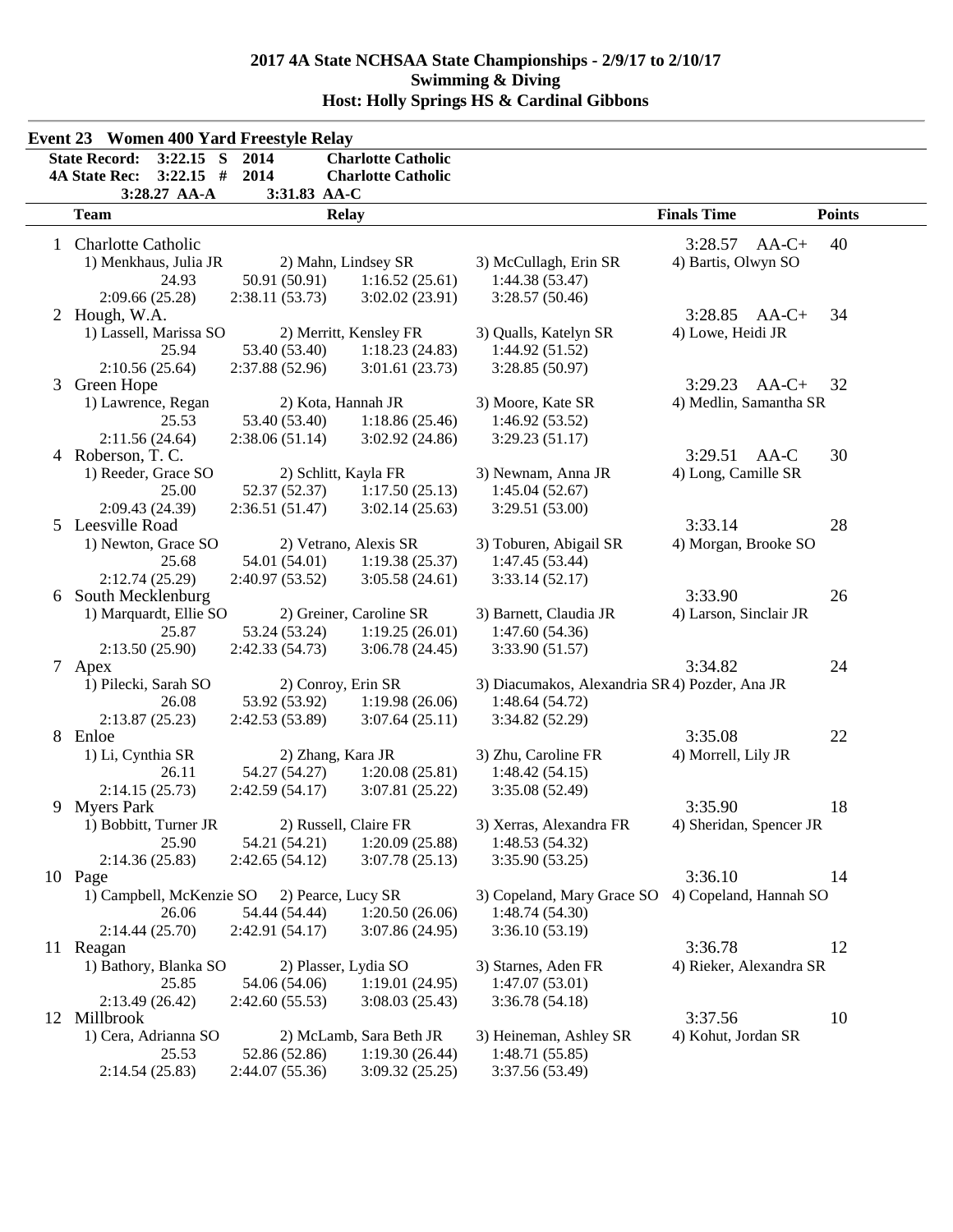|    | (Event 23 Women 400 Yard Freestyle Relay)<br><b>Team</b> |                    | <b>Relay</b>            |                         | <b>Finals Time</b>       | <b>Points</b>            |
|----|----------------------------------------------------------|--------------------|-------------------------|-------------------------|--------------------------|--------------------------|
|    | 13 Ardrey Kell                                           |                    |                         |                         | 3:37.78                  | 8                        |
|    | 1) Handlin, Lexie SO                                     | 2) Pires, Gaby JR  |                         | 3) Raath, Sophie SO     | 4) Benson, Emily SR      |                          |
|    | 26.48                                                    | 54.24 (54.24)      | 1:19.91(25.67)          | 1:49.53(55.29)          |                          |                          |
|    | 2:15.82(26.29)                                           | 2:44.94(55.41)     | 3:10.14(25.20)          | 3:37.78 (52.84)         |                          |                          |
|    | 14 East Chapel Hill                                      |                    |                         |                         | 3:38.62                  | 6                        |
|    | 1) Perez, Sophie JR                                      |                    | 2) Whitsel, Anne SR     | 3) Sept, Audrey FR      | 4) Kayye, Olivia JR      |                          |
|    | 25.95                                                    | 53.98 (53.98)      | 1:19.65(25.67)          | 1:48.32(54.34)          |                          |                          |
|    | 2:14.53(26.21)                                           |                    | 3:09.71()               | 3:38.62()               |                          |                          |
|    | 15 Middle Creek                                          |                    |                         |                         | 3:39.13                  | $\overline{\mathcal{A}}$ |
|    | 1) Watts, Charlotte SR                                   |                    | 2) Traugot, Laura SR    | 3) Carter, Danielle     | 4) Poole, Julia SR       |                          |
|    | 25.87                                                    | 53.36 (53.36)      | 1:21.28(27.92)          | 1:52.04(58.68)          |                          |                          |
|    |                                                          |                    |                         |                         |                          |                          |
|    | 2:18.61(26.57)                                           | 2:48.43 (56.39)    | 3:12.64(24.21)          | 3:39.13(50.70)          | 3:39.51                  |                          |
|    | 16 Broughton                                             |                    |                         |                         |                          | $\overline{c}$           |
|    | 1) Brewer, Genna SR                                      |                    | 2) Smalto, Alexandra SR | 3) Kempf, Stella SO     | 4) Baric, Maria FR       |                          |
|    | 25.48                                                    |                    | 1:21.05()               | 1:50.75()               |                          |                          |
|    | 2:17.77(27.02)                                           | 2:47.87(57.12)     | 3:12.06(24.19)          | 3:39.51(51.64)          |                          |                          |
| 17 | Apex Friendship                                          |                    |                         |                         | 3:39.70                  |                          |
|    | 1) Turner, Haley FR                                      |                    | 2) Whiteman, Molly SO   | 3) Murtaugh, Emma FR    | 4) Gasper, Ashton SO     |                          |
|    | 26.88                                                    | 55.79 (55.79)      | 1:21.49(25.70)          | 1:50.53(54.74)          |                          |                          |
|    | 2:16.45(25.92)                                           | 2:45.37 (54.84)    | 3:11.26(25.89)          | 3:39.70 (54.33)         |                          |                          |
| 18 | Grimsley                                                 |                    |                         |                         | 3:40.38                  |                          |
|    | 1) Pinnix, Omega FR                                      | 2) Xiao, Sunny FR  |                         | 3) Hoover, Caroline SO  | 4) Schoonhagen, Emily JR |                          |
|    | 25.28                                                    | 53.09 (53.09)      | 1:19.73(26.64)          | 1:49.80(56.71)          |                          |                          |
|    | 2:17.25(27.45)                                           | 2:48.13(58.33)     | 3:12.57(24.44)          | 3:40.38(52.25)          |                          |                          |
|    | 19 Mount Tabor                                           |                    |                         |                         | 3:41.62                  |                          |
|    | 1) Potter, Laurin FR                                     |                    | 2) DeBruhl, Staten JR   | 3) Wolf, Annie FR       | 4) McCrary, Rachel SR    |                          |
|    | 26.24                                                    | 54.77 (54.77)      | 1:20.97(26.20)          | 1:50.40(55.63)          |                          |                          |
|    | 2:17.13(26.73)                                           | 2:46.81(56.41)     | 3:12.98(26.17)          | 3:41.62(54.81)          |                          |                          |
| 20 | Jordan                                                   |                    |                         |                         | 3:42.35                  |                          |
|    | 1) Walker, Alexis FR                                     | 2) Wood, Abbey SR  |                         | 3) Chhan, Pahvie JR     | 4) Schumann, Sadie JR    |                          |
|    | 26.46                                                    | 55.44 (55.44)      | 1:22.23(26.79)          | 1:52.94(57.50)          |                          |                          |
|    | 2:19.30(26.36)                                           | 2:49.37(56.43)     | 3:14.70(25.33)          | 3:42.35 (52.98)         |                          |                          |
|    | 21 West Forsyth                                          |                    |                         |                         | 3:42.57                  |                          |
|    | 1) Taylor, Kayla SR                                      | 2) Joram, Sarah SR |                         | 3) Frisbie, Sarah SO    | 4) Parks, Elizabeth SO   |                          |
|    | 27.22                                                    | 56.77 (56.77)      | 1:23.74(26.97)          | 1:53.18(56.41)          |                          |                          |
|    | 2:18.98(25.80)                                           | 2:49.13(55.95)     | 3:13.72(24.59)          | 3:42.57 (53.44)         |                          |                          |
|    | 22 Northwest Guilford                                    |                    |                         |                         | 3:46.82                  |                          |
|    | 1) Martin, Phoebe SO                                     | 2) Murphy, Ella FR |                         | 3) Hillard, Jordan SO   | 4) Sigmon, Heather SR    |                          |
|    | 26.55                                                    | 55.09 (55.09)      | 1:23.59(28.50)          | 1:53.44(58.35)          |                          |                          |
|    | 2:19.95(26.51)                                           | 2:50.03(56.59)     | 3:17.43(27.40)          | 3:46.82(56.79)          |                          |                          |
|    | 23 Lake Norman                                           |                    |                         |                         | 3:47.23                  |                          |
|    | 1) Stolberg, Kaleigh FR                                  |                    | 2) Doherty, Hattie SR   | 3) Snapper, Kierstin FR | 4) Goodrich, Aidan FR    |                          |
|    | 27.41                                                    | 57.74 (57.74)      | 1:24.20(26.46)          | 1:54.20(56.46)          |                          |                          |
|    | 2:20.66 (26.46)                                          | 2:49.82 (55.62)    | 3:16.76(26.94)          | 3:47.23(57.41)          |                          |                          |
|    | 24 Providence                                            |                    |                         |                         | 3:55.16                  |                          |
|    | 1) Davis, Katherine SR                                   |                    | 2) Felsberg, Mandy SR   | 3) Wilkes, Adrienne SR  | 4) MacPhail, Madeline SR |                          |
|    | 28.34                                                    | 1:00.71(1:00.71)   | 1:27.83(27.12)          | 1:58.52(57.81)          |                          |                          |
|    | 2:26.77(28.25)                                           |                    | 3:25.54()               | 3:55.16()               |                          |                          |
|    |                                                          |                    |                         |                         |                          |                          |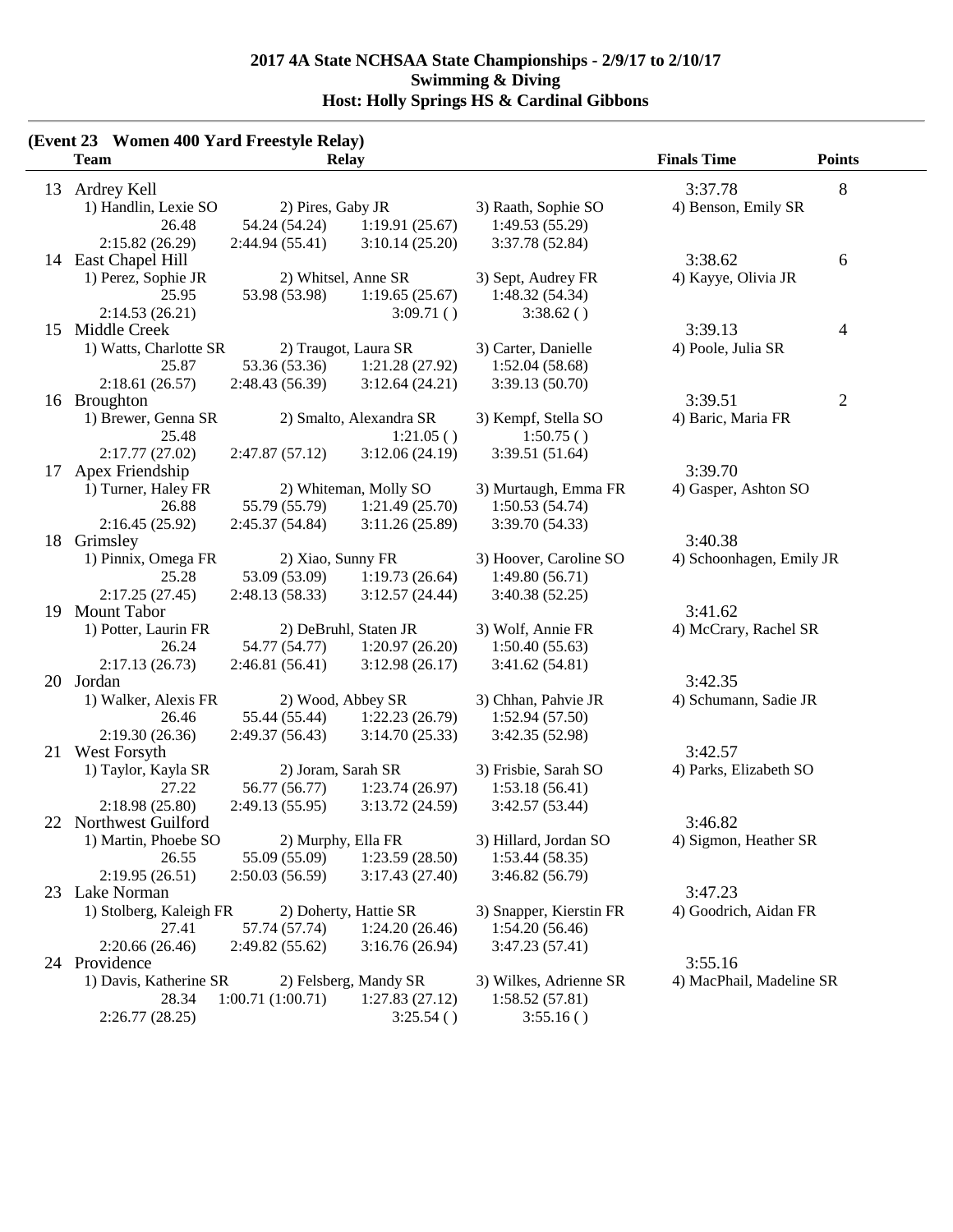| <b>Finals Time</b><br><b>Points</b><br>3:06.64<br>40<br>$AA-C+$<br>4) Johnson, Luke SR<br>3) Youngblood, Weston SR |
|--------------------------------------------------------------------------------------------------------------------|
|                                                                                                                    |
|                                                                                                                    |
|                                                                                                                    |
| 1:33.77(46.02)<br>3:06.64(46.24)                                                                                   |
| 3:08.41<br>$AA-C+$<br>34                                                                                           |
| 4) Lowe, Kenneth FR<br>3) Menkhaus, Karl JR                                                                        |
| 1:34.13(46.63)                                                                                                     |
| 3:08.41(46.38)                                                                                                     |
| 32<br>3:08.45<br>$AA-C+$                                                                                           |
| 3) Lyons, Scott SO<br>4) Edelson, Jack SR                                                                          |
| 1:35.25(47.97)                                                                                                     |
| 3:08.45(46.44)                                                                                                     |
| 3:10.40<br>30                                                                                                      |
| 3) Warlick, Andrew JR<br>4) Frith, John SR                                                                         |
| 1:35.01(48.40)                                                                                                     |
| 3:10.40(46.32)                                                                                                     |
| 28<br>3:11.12                                                                                                      |
| 4) Hertweck, Graham JR<br>3) Huang, Ben JR                                                                         |
| 1:36.43(49.15)                                                                                                     |
| 3:11.12(45.89)<br>3:12.55<br>26                                                                                    |
|                                                                                                                    |
| 4) Cummings, Austin SO<br>3) Fletcher, Josh SO                                                                     |
| 1:36.88(48.24)                                                                                                     |
| 3:12.55(48.05)<br>3:12.56<br>24                                                                                    |
| 3) Grotjohn, Jack JR<br>4) Kawaguchi, Rhys SR                                                                      |
| 1:36.42(49.24)                                                                                                     |
| 3:12.56(47.45)                                                                                                     |
| 3:12.66<br>22                                                                                                      |
| 3) Greene, Jacob JR<br>4) Bathory, Levente SR                                                                      |
| 1:37.84(50.01)                                                                                                     |
| 3:12.66(46.30)                                                                                                     |
| 3:13.62<br>18                                                                                                      |
| 3) Wright, Thomas JR<br>4) Pigg, Hunter JR                                                                         |
| 1:37.52(49.50)                                                                                                     |
| 3:13.62(46.60)                                                                                                     |
| 3:15.91<br>14                                                                                                      |
| 3) Washburn, David SO<br>4) Messenger, Jack SR                                                                     |
| 1:40.31(50.49)                                                                                                     |
| 3:15.91(45.15)                                                                                                     |
| 3:15.97<br>12                                                                                                      |
| 3) Fischetti, Christopher SR<br>4) Watko, Cothalee JR                                                              |
| 1:37.48(48.49)                                                                                                     |
| 3:15.97(48.60)                                                                                                     |
| 3:16.38<br>10                                                                                                      |
| 3) Wylie, Jacob JR<br>4) Lucht, Stephen SO                                                                         |
| 1:38.72(49.79)                                                                                                     |
| 3:16.38(47.75)                                                                                                     |
|                                                                                                                    |